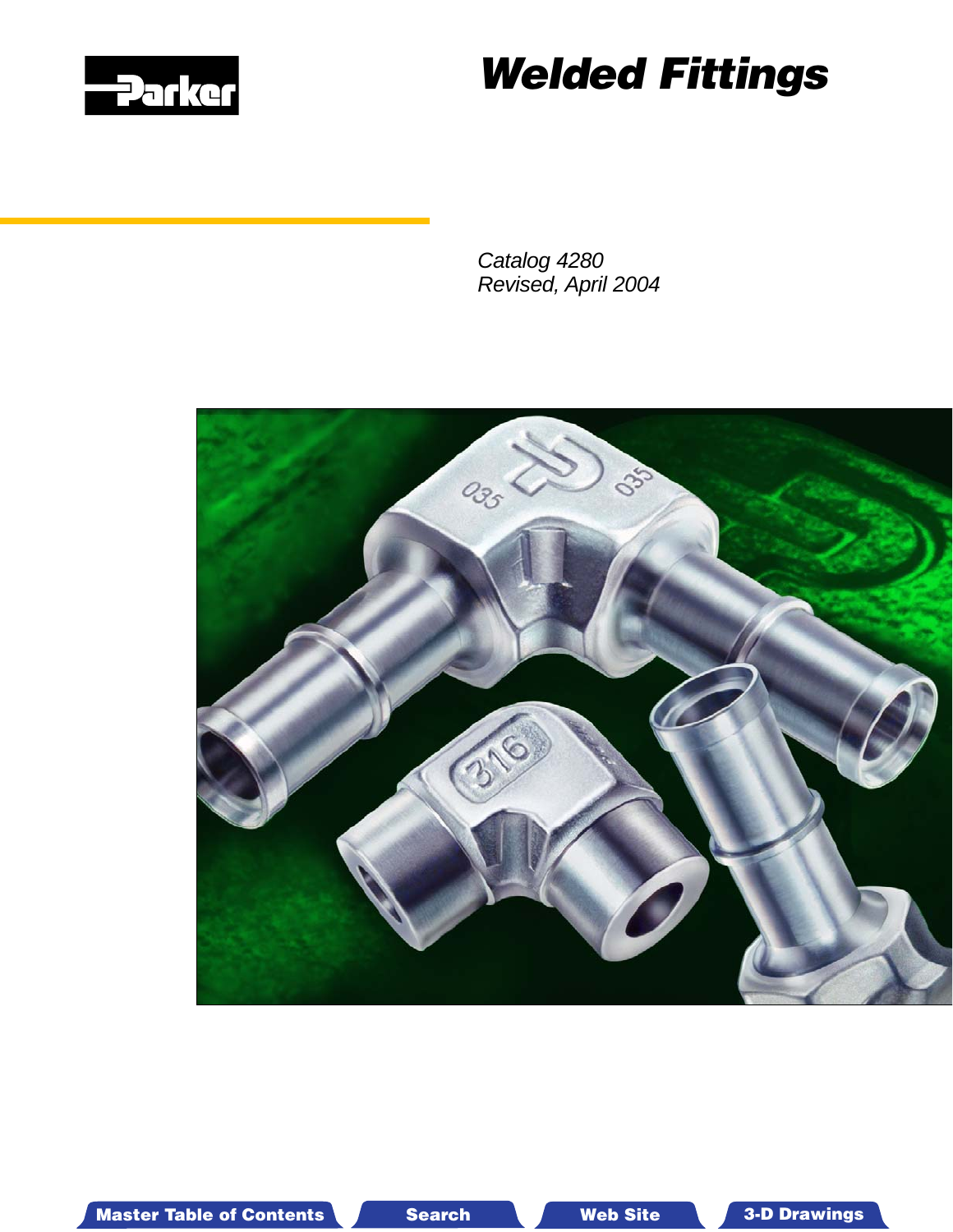#### <span id="page-1-0"></span>**Introduction**

In the chemical industry, process pressures are climbing higher and higher. The utility field, with its high steam pressures and hydraulic and pneumatic shutdown systems, demands the utmost in reliability. Nuclear power plants with their "hot" materials also have massive reliability problems. Such problem areas have given rise to the increased use of the permanentweld-type tube fittings which provide a sturdy, tight integral line system that remains unaffected by shock, vibration or thermal distortion. The Parker Weld-lok® line of permanent socket weld tube fittings meets the most exacting requirements of any system.

#### **Heat Code Traceability**

Parker Hannifin's Instrumentation Connectors Division offers Heat Code Traceability (HCT) on CPI™, A-LOK®, Instrumentation Pipe, Automatic Buttweld, and Weld-lok®.

HCT refers to the fact that a specific part can be traced back to the original mill heat of metal from which it was made. Beginning with the original melt, a package of documents is created which completely describes the metal in physical and chemical terms. The end result is that a number, which is permanently stamped to the part, refers back to the document package.

The HCT number is stamped on the material (bar stock or forging) prior to manufacturing. The concept is useful because it provides a method for complete material accountability for the manufacturer and end customer.

HCT offers these advantages:

- Raw materials for manufacture must meet code requirements. This can be verified through documentation so that the customer is certain that what is ordered is received.
- HCT provides a record of chemical analysis with the raw material. Thus, in areas requiring welding, the correct welding technique is applied.
- HCT relieves the user of Parker instrumentation tube fittings of any doubts. It acts as an assurance for today and for tomorrow.

The material used in Parker Hannifin instrumentation fitting components is 316 or 316L (welded products) stainless steel as specified and referenced in Section III of the ASME Boiler and Pressure Vessel code.

The American Society of Mechanical Engineers (ASME) Boiler and Vessel Code, Section III, latest issue, entitled Rules for Construction of Nuclear Power Plant Components, is the principal document covering this type of fitting in the nuclear field. ANSI Standard B.31.1, Power Piping, and ANSI Standard B.31.7, Nuclear Power Piping, are also important documents in the field.

In addition to the documentation of chemical and physical properties, great care is taken throughout the manufacture of Parker's tube fittings to ensure that potential stress corrosion will not be a problem in normal usage of the parts. Manufacturing processes avoid exposure of the parts to mercury or halogens, and control of thermal treatment avoids the conditi[on known as conti](#page-11-0)nuous grain boundary carbide precipitation. (pg. 12)

**For additional information please contact your local authorized Parker Instrumentation distributor or call Parker Instrumentation Connectors Division and ask for Bulletin 4230-B15.**



#### Æ **WARNING**

FAILURE, IMPROPER SELECTION OR IMPROPER USE OF THE PRODUCTS AND/OR SYSTEMS DESCRIBED HEREIN OR RELATED ITEMS CAN CAUSE DEATH, PERSONAL INJURY AND PROPERTY DAMAGE.

This document and other information from Parker Hannifin Corporation, its subsidiaries and authorized distributors provide product and/or system options for further investigation by users having technical expertise. It is important that you analyze all aspects of your application and review the information concerning the product or system in the current product catalog. Due to the variety of operating conditions and applications for these products or systems, the user, through its own analysis and testing, is solely responsible for making the final selection of the products and systems and assuring that all performance, safety and warning requirements of the application are met.

The products described herein, including without limitation, product features, specifications, designs, availability and pricing, are subject to change by Parker Hannifin Corporation and its subsidiaries at any time without notice.

#### **Offer of Sale**

The items described in this document are hereby offered for sale by Parker Hannifin Corporation, its subsidiaries or its authorized distributors. This offer and its acceptance are governed by the provisions stated in the "Offer of Sale".

© Copyright 2004, Parker Hannifin Corporation. All Rights Reserved

#### Master Table of Contents **Master T Search Master T Web Site able of Contents 3-D Drawings** 3-D Drawings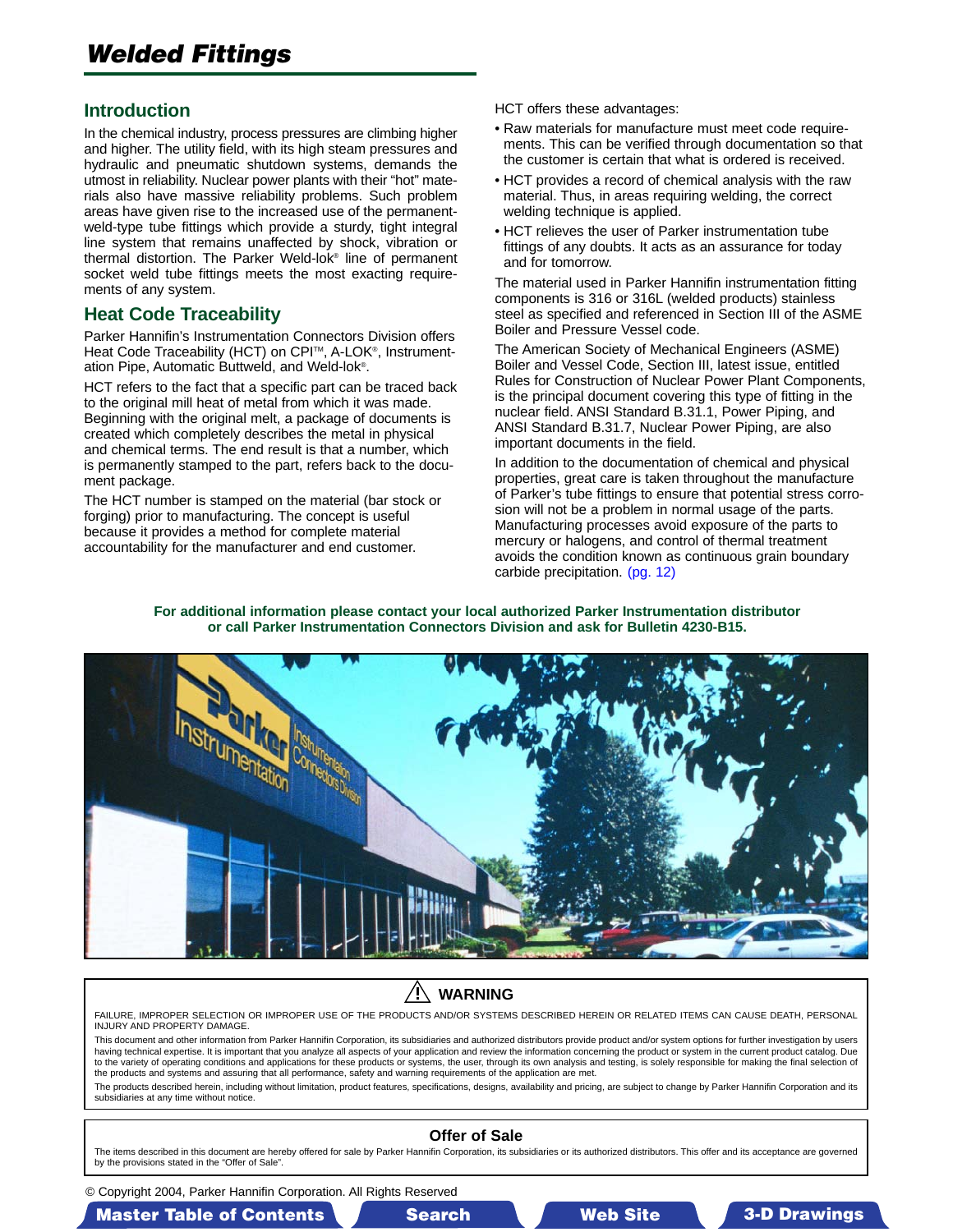# *Welded Fittings*

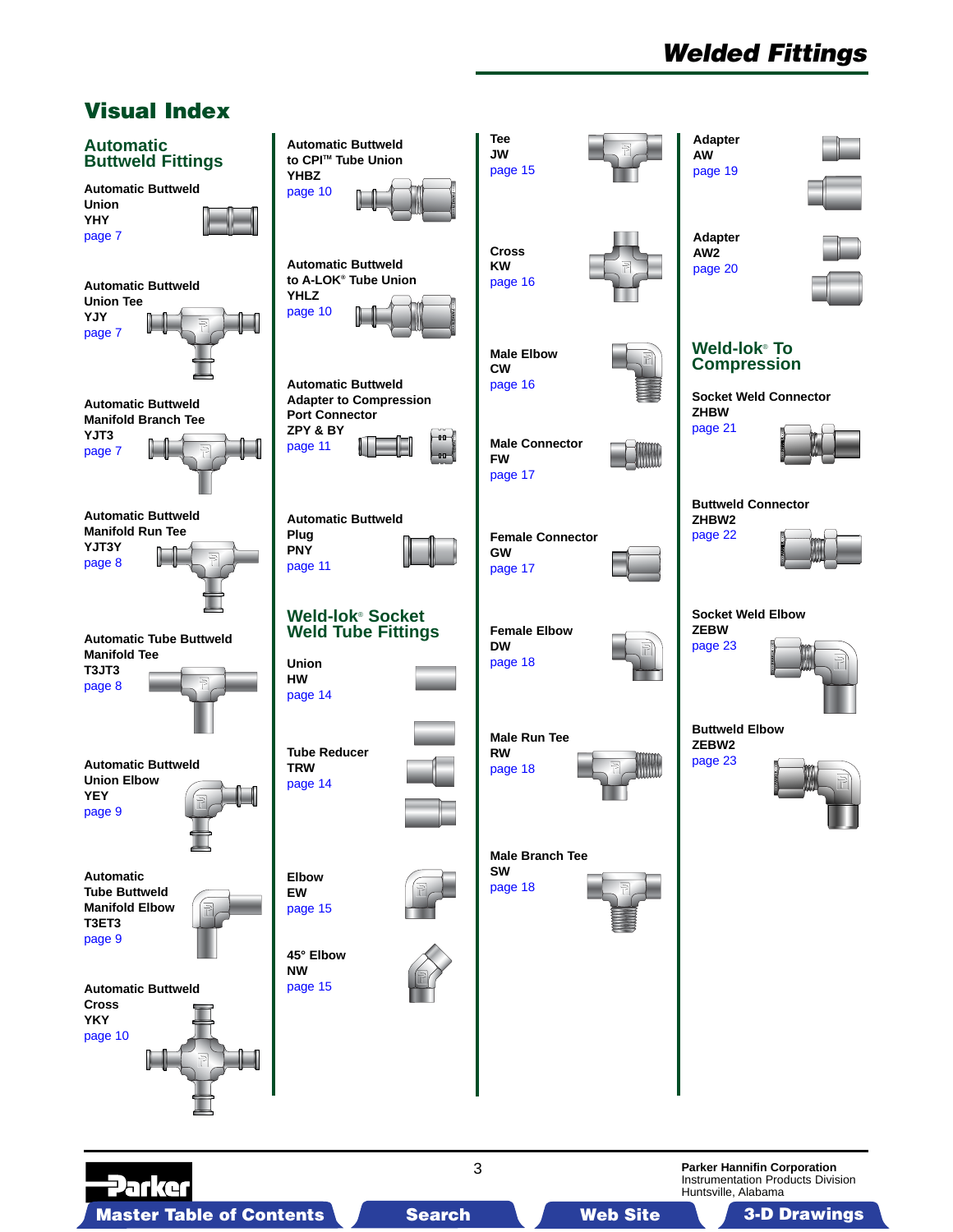#### **Automatic Buttweld Purpose**

Parker Buttweld fittings are designed for applications requiring the reliability of a welded tubing system. They were developed specifically for installation using automatic, orbital TIG (Tungsten/Inert Gas) welding equipment. These fittings offer the easiest, fastest and most reliable way to fabricate welded systems.

Automatic Buttweld fittings are available in 316, and 316L stainless steel in straight unions, tees, 90° elbows, and crosses. Automatic Buttweld ends are also available with male pipe and compression tube connections.

#### **Pressure**

Pressure ratings will be governed by the tubing wall thickness selected for a particular application.

Working pressures are rated at room temperature based on a 4 to 1 design factor. Pressure ratings are calculated in accordance with ANSI Power Piping Code B31.1.

#### **Automatic Buttweld Principles of Operation**

In an orbital w[elder, the electrode is](#page-4-0) contained and shielded within the head (see Figure 3). The head itself does not rotate; rather, the electrode rotates 360° within the head.

An orbital-type welder utilizes high-frequency current pulses, producing low-frequency arc pulses. These yield considerable arc penetration into the metal at low current values. As a result, arc-pressure variations are kept low and the resulting agitation of the weld puddle eliminates porosity and refines the grain structure at the weld area.

#### **To operate a TIG welding machine**

- 1. Place the Automatic Buttweld fitting into the weld head, placing the locator rib in the corresponding locator groove.
- 2. Bottom the tubing (square cut, deburred) in the fitting end collar and close the second collet, which locks the tubing to the weld head. Engage the second collet.
- 3. Close the weld head. Press the "Start" button.

Note: Depending on the size and wall-thickness of the tubing, the welding machine parameters can be programmed to make one or more 360° passes. Once programmed, the machine will repeat the operation precisely, within very close tolerances and in areas too tight for manual welding.

#### **Automatic Centering of Electrode**

Each Parker Automatic Buttweld fitting has an external loca[tor rib \(patented\) situated a fixed distance from the end weld](#page-4-0)ing collar (see Figure 1). When the welder-head clamping collet is applied, the rib fits snugly within a corresponding annular groove in the collet.

As the electrode orbits, the collet follows the rib, maintaining precise positioning of the electrode, over the end collar (see Figure 2). Thus, electrode and welding positioning are always accurately aligned.

#### **End Weld Collar**

On the O.D. of each Automatic Buttweld fitting end, there is an end collar. During welding, the electrode tip is positioned directly over this end collar. As the electrode orbits, a uniform bead on the butt-seam is achieved.

#### **Piloted Mating of Tube to Fitting**

The end collar of the Automatic Buttweld fitting is counter bored. This serves as a pilot for the tube end, guiding it accurately into the fitting end.

This feature provides for accurate alignment and consistent welds every time.

#### **Compensation for Tube-Thickness Variations**

The outside diameter of the end collar is designed to compensate for normal variations in the nominal O.D. of instrumentation tubing.

In addition, each fitting is machined for the specific wall thickness being specified.

These two features allow for the fitting bore and tube I.D. to be carefully matched. Thus, an ABW connection will allow for full flow, with no protrusions extending into the flow path. This will reduce a major cause of turbulence.

#### **Backing Gas**

Backing gas is an inert gas used to flood the interior of the fittings and tube system during welding. By reducing the interior oxygen level to as low as practicable, it also serves to control the combustion of contaminates that could affect weld quality.

When a backing gas is not used and nearly 100% weld penetration is achieved, blisters will tend to form on the internal tube wall. This will result in scale which may later break loose.

In most cases the backing gas will be argon or helium connected to the system through a control regulator. Flow rates, while small, should be high enough to purge the system. Welds should be made in downstream sequence from the gas connection.

Note that the entire system should be purged to insure that there are no openings that will allow air to be drawn into the system.

The use of backing gas, while often not mandatory, will give a better weld joint. This is because the welds are made and cooled under a shielded atmosphere, thus eliminating internal scaling or blistering.

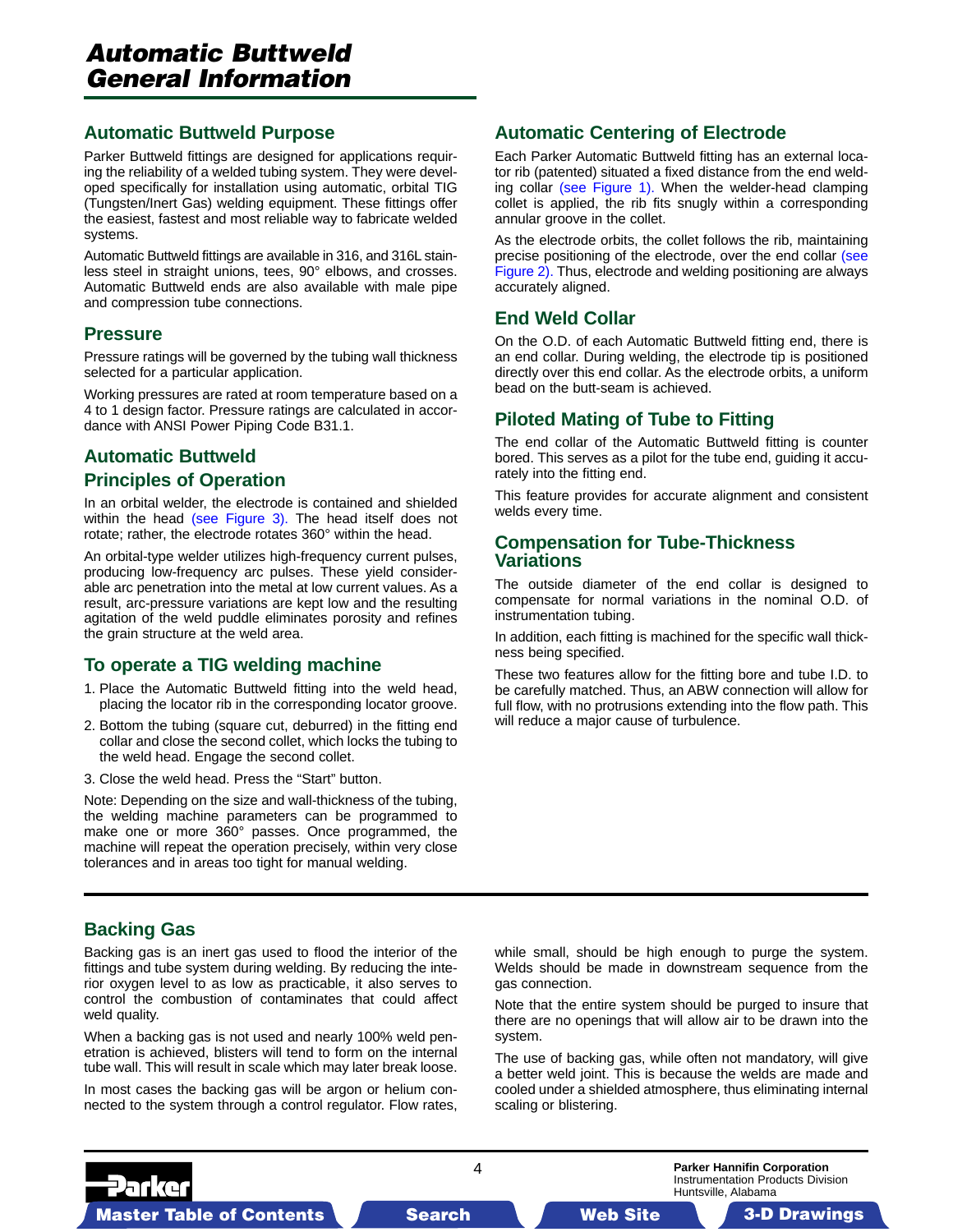## *Automatic Buttweld Welding Systems*

<span id="page-4-0"></span>

#### **Materials**

**Automatic Buttweld Tube Fittings** are available in stainless steel (Type 316 and 316L - AOD/VAR and 316L VIM/VAR). Straight fittings are machined from cold finished bar stock and shaped bodies are machined from close grain forgings. The raw materials used for fittings fully conform to the chemical and mechanical requirements of one or more of the specifications listed in the table on page 6. For nuclear and other critical applications, Automatic B[uttweld fittings are available](#page-1-0) with documented heat code traceability. (See page 2)

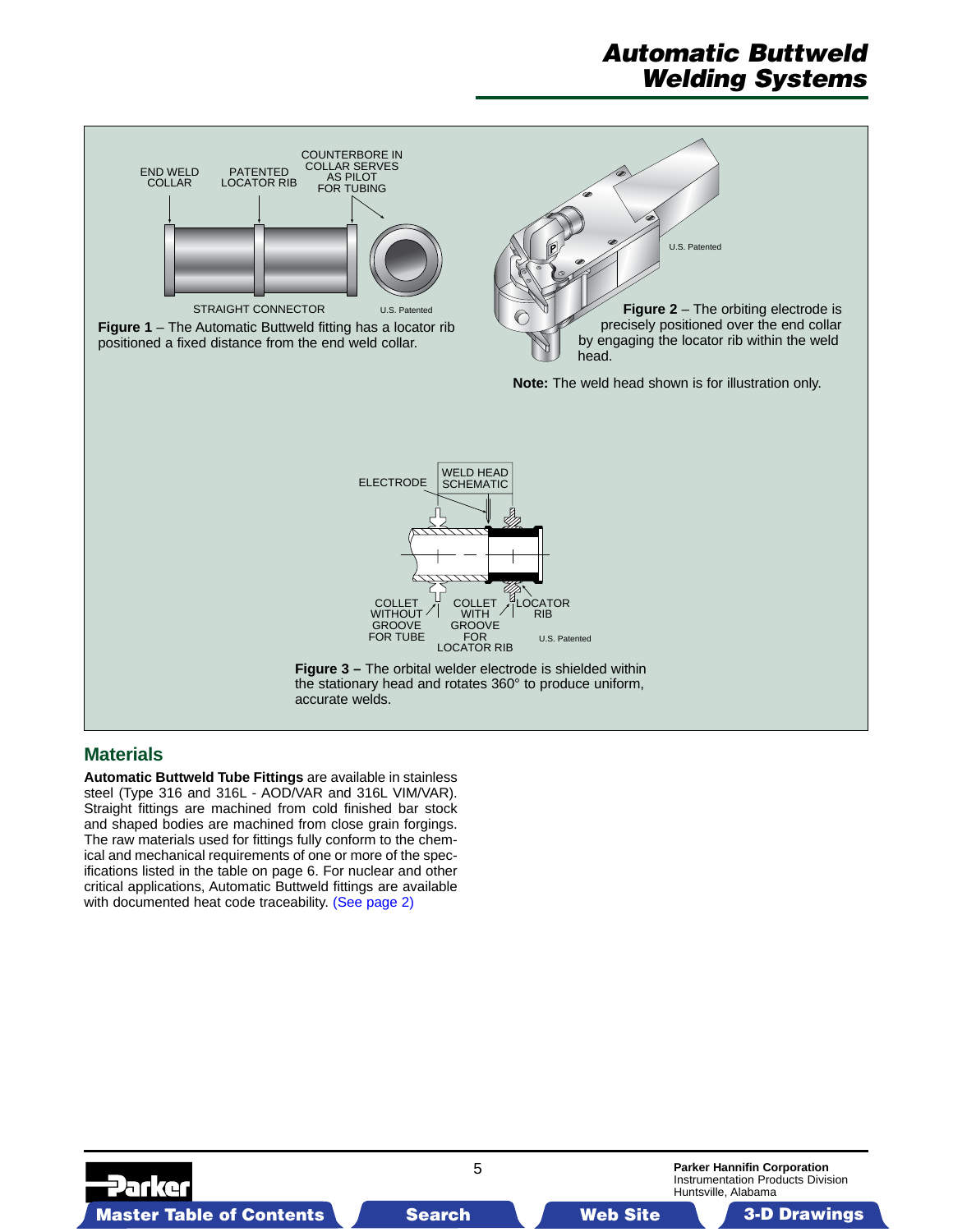### *How to Order Automatic Buttweld*

#### **Nomenclature**

Parker Automatic Buttweld Tube Fittings part numbers are constructed from symbols that identify the size and configuration of the fittings and material used.

### **How To Order**

Parker Buttweld components are ordered by part number as listed in this catalog.

**Example:** If your system requires an elbow fitting going from 1/4" tubing to 1/4" tubing, .035 wall thickness, you would order the following part:



| <b>TYPICAL RAW MATERIAL SPECIFICATIONS</b>                                                                             |                                                    |                        |                                                                                                        |  |  |  |
|------------------------------------------------------------------------------------------------------------------------|----------------------------------------------------|------------------------|--------------------------------------------------------------------------------------------------------|--|--|--|
| <b>FITTING MATERIAL</b>                                                                                                | <b>BAR STOCK</b>                                   | <b>FORGINGS</b>        | <b>RECOMMENDED</b><br><b>TUBING</b><br><b>SPECIFICATIONS</b>                                           |  |  |  |
| <b>Stainless Steel</b><br>316L<br><b>Stainless Steel</b><br>316L (AOD/VAR)<br><b>Stainless Steel</b><br>316L (VIM/VAR) | ASTM A-276 TYPE 316LSS<br>ASME SA-479 TYPE 316L-SS | ASME SA-182 GRADE 316L | ASME SA-213<br>ASTM A-213<br><b>ASTM A-249</b><br>ASTM A-269<br><b>MIL T-8504</b><br><b>MIL T-8506</b> |  |  |  |

6

**Parker Hannifin Corporation** Instrumentation Products Division Huntsville, Alabama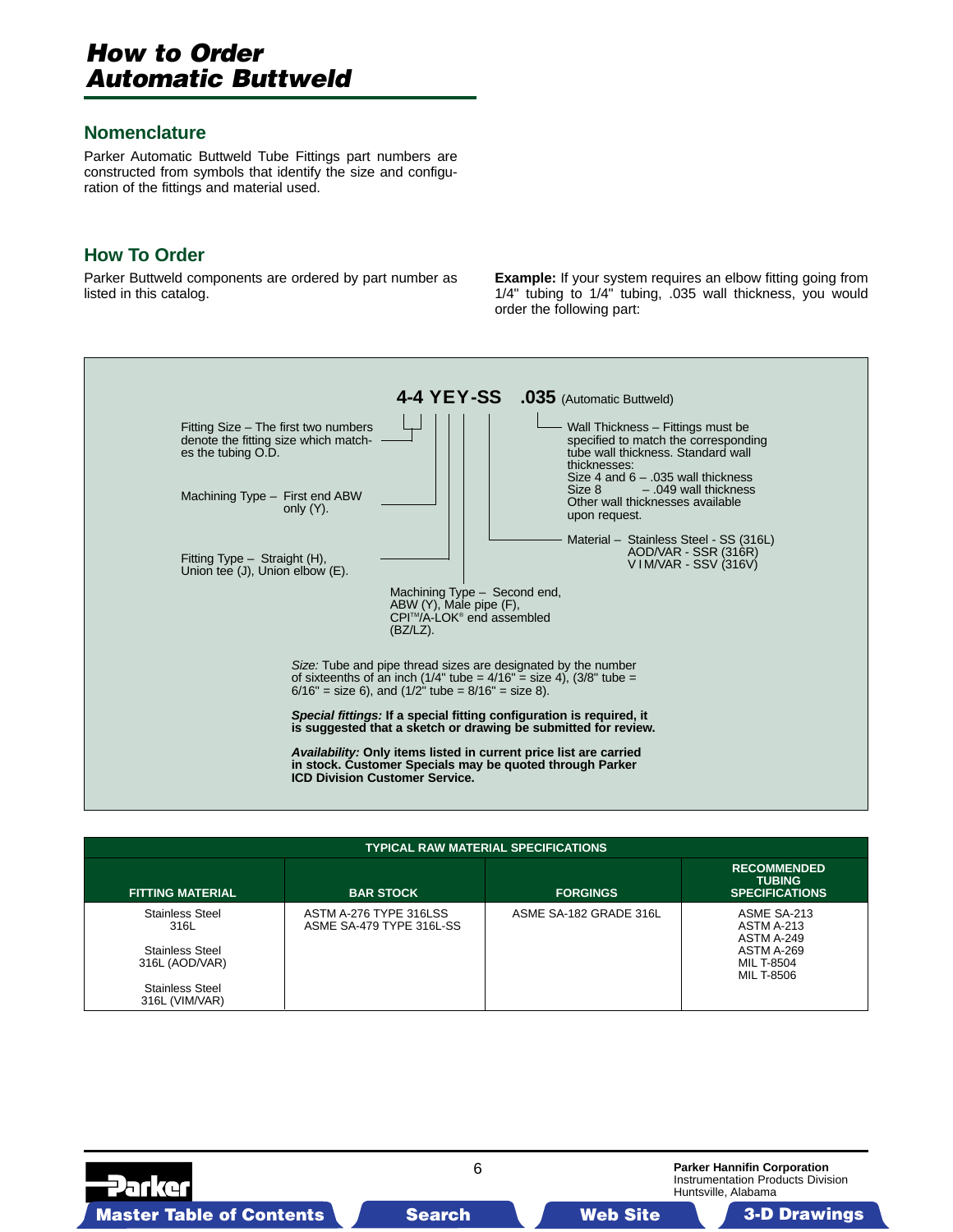### <span id="page-6-0"></span>**Automatic Buttweld Union YHY**



#### **INCHES \*AUTO-BUTTWELD PART NO. D T1 T2 WALL SIZE** 4-4 YHY 0.77 1/4 1/4 .035-.035 6-4 YHY 1.34 3/8 1/4 .035-.035 6-6 YHY 0.77 3/8 3/8 .035-.035<br>8-4 YHY 1.48 1/2 1/4 .049-.035 8-4 YHY 1.48 1/2 1/4 .049-.035<br>8-6 YHY 1.48 1/2 3/8 .049-.035 8-6 YHY 1.48 1/2 3/8 .049-.035<br>8-8 YHY 0.77 1/2 1/2 .049-.049  $\begin{array}{c|c|c|c|c|c|c|c|c} 0.77 & & 1/2 & & 1/2 & & 0.049-0.049 \ 1.07 & & 3/4 & & 3/4 & & 0.065-0.065 \end{array}$ 12-12 YHY 1.07 3/4 3/4 .065-.065<br>16-16 YHY 1.07 1 1 1 .095-.095 16-16 YHY

\*Other fittings and wall sizes available upon request

### **Automatic Buttweld Union Tee YJY**



|                                                                     | <b>INCHES</b>                        |                          |                                      |                                                 |  |
|---------------------------------------------------------------------|--------------------------------------|--------------------------|--------------------------------------|-------------------------------------------------|--|
| <b>PART NO.</b>                                                     |                                      |                          | *AUTO-BUTTWELD<br><b>WALL SIZE</b>   | W<br><b>HEX</b>                                 |  |
| 4-4-4 YJY<br>6-6-6 YJY<br>8-8-8 YJY<br>12-12-12 YJY<br>16-16-16 YJY | 1.06<br>1.19<br>1.44<br>1.64<br>1.81 | 1/4<br>3/8<br>1/2<br>3/4 | .035<br>.035<br>.049<br>.065<br>.095 | 7/16<br>9/16<br>3/4<br>$1 - 1/16$<br>$1 - 5/16$ |  |

\*Other fittings and wall sizes available upon request

### **Automatic Buttweld Manifold Branch Tee YJT3**



|                          | <b>INCHES</b> |              |            |            |                                    |                 |
|--------------------------|---------------|--------------|------------|------------|------------------------------------|-----------------|
| <b>PART NO.</b>          | ш.            |              |            | - 2        | *AUTO-BUTTWELD<br><b>WALL SIZE</b> | W<br><b>HEX</b> |
| 4-4-4 YJT3<br>6-6-4 YJT3 | 1.06<br>1.19  | 1.03<br>1.15 | 1/4<br>3/8 | 1/4<br>1/4 | .035<br>.035                       | 7/16<br>9/16    |

\*Other fittings and wall sizes available upon request

Dimensions for reference only, subject to change.

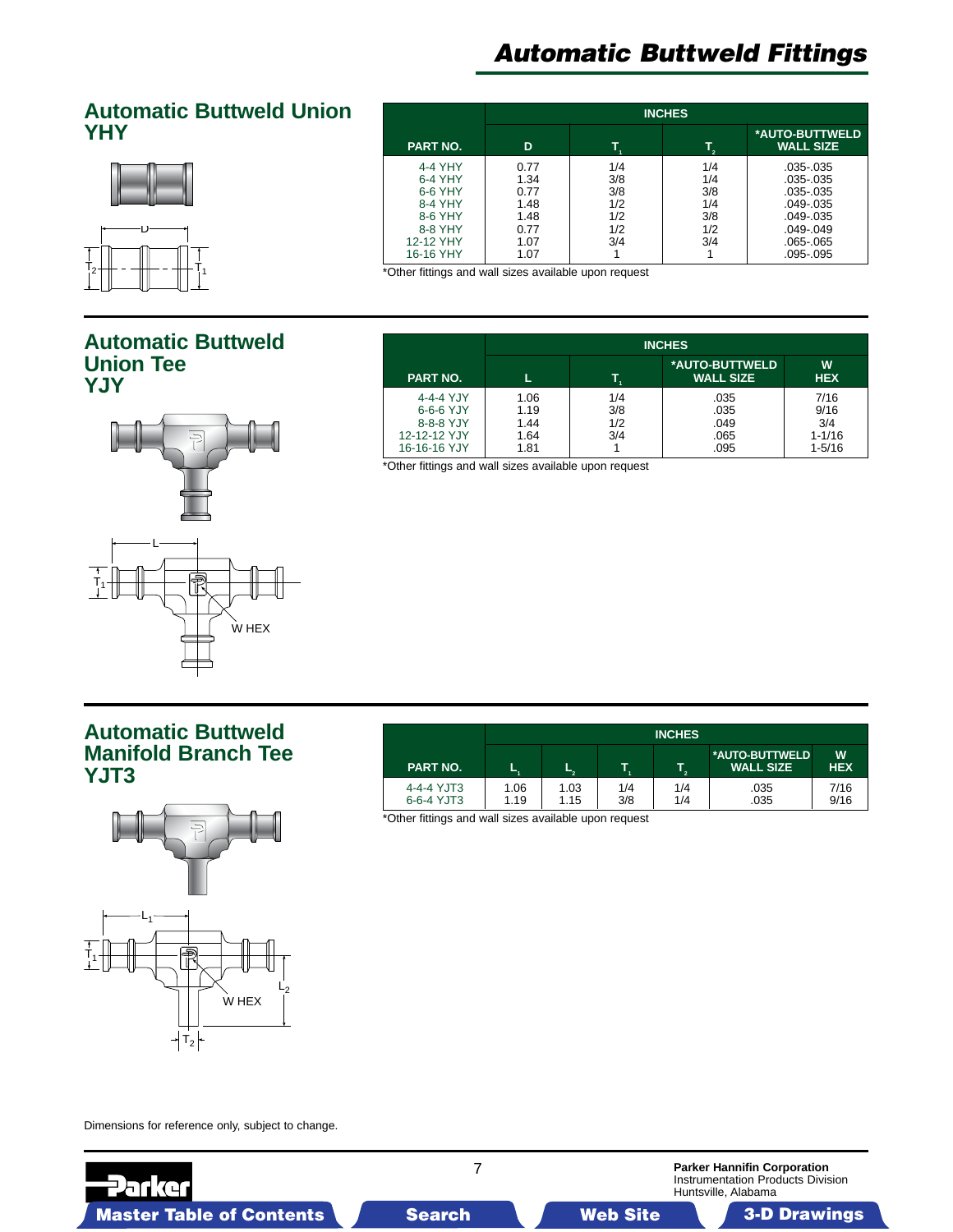### <span id="page-7-0"></span>**Automatic Buttweld Manifold Run Tee YJT3Y**

| $\Rightarrow$                     |  |
|-----------------------------------|--|
| -2<br>$\overline{t}_1$<br>$W$ HEX |  |

|                 | <b>INCHES</b> |      |     |                                    |                  |
|-----------------|---------------|------|-----|------------------------------------|------------------|
| <b>PART NO.</b> | ∽             | ъ.   |     | *AUTO-BUTTWELD<br><b>WALL SIZE</b> | W.<br><b>HEX</b> |
| 4-4-4 YJT3Y     | 1.06          | 1.03 | 1/4 | .035                               | 7/16             |

\*Other fittings and wall sizes available upon request

|                 | <b>INCHES</b> |     |            |  |  |
|-----------------|---------------|-----|------------|--|--|
| <b>PART NO.</b> |               |     | <b>HEX</b> |  |  |
| 4-4-4 T3JT3     | 1.03          | 1/4 | 7/16       |  |  |



Dimensions for reference only, subject to change.

**Parker** 

**Automatic Tube Buttweld** 

**Manifold Tee**

**T3JT3**



8

**Parker Hannifin Corporation** Instrumentation Products Division Huntsville, Alabama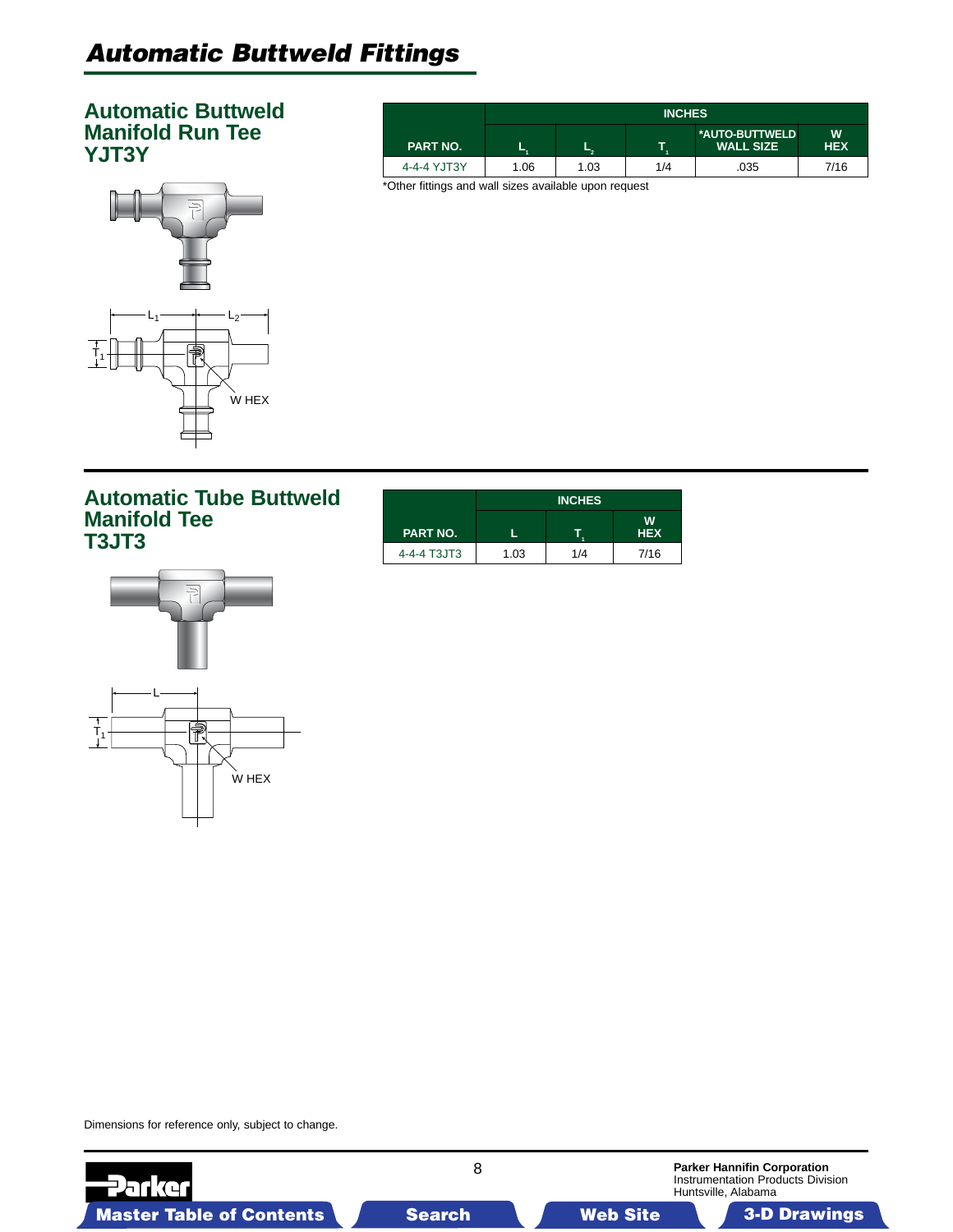### <span id="page-8-0"></span>**Automatic Buttweld Union Elbow YEY**



|                                                         | <b>INCHES</b>                        |                          |                                      |                                                 |  |
|---------------------------------------------------------|--------------------------------------|--------------------------|--------------------------------------|-------------------------------------------------|--|
| <b>PART NO.</b>                                         |                                      |                          | *AUTO-BUTTWELD<br><b>WALL SIZE</b>   | W<br><b>HEX</b>                                 |  |
| 4-4 YEY<br>6-6 YEY<br>8-8 YEY<br>12-12 YEY<br>16-16 YEY | 1.06<br>1.19<br>1.44<br>1.64<br>1.81 | 1/4<br>3/8<br>1/2<br>3/4 | .035<br>.035<br>.049<br>.065<br>.095 | 7/16<br>9/16<br>3/4<br>$1 - 1/16$<br>$1 - 5/16$ |  |

\*Other fittings and wall sizes available upon request

### **Automatic Tube Buttweld Manifold Elbow T3ET3**

|                 | <b>INCHES</b> |     |                 |  |  |
|-----------------|---------------|-----|-----------------|--|--|
| <b>PART NO.</b> |               |     | W<br><b>HEX</b> |  |  |
| 4-4 T3ET3       | 1.03          | 1/4 | 7/16            |  |  |



Dimensions for reference only, subject to change.

9 **Parker Hannifin Corporation Parker** Instrumentation Products Division Huntsville, Alabama Master Table of Contents Search Web Site 3-D Drawings Search Master Table of Contents 3-D Drawings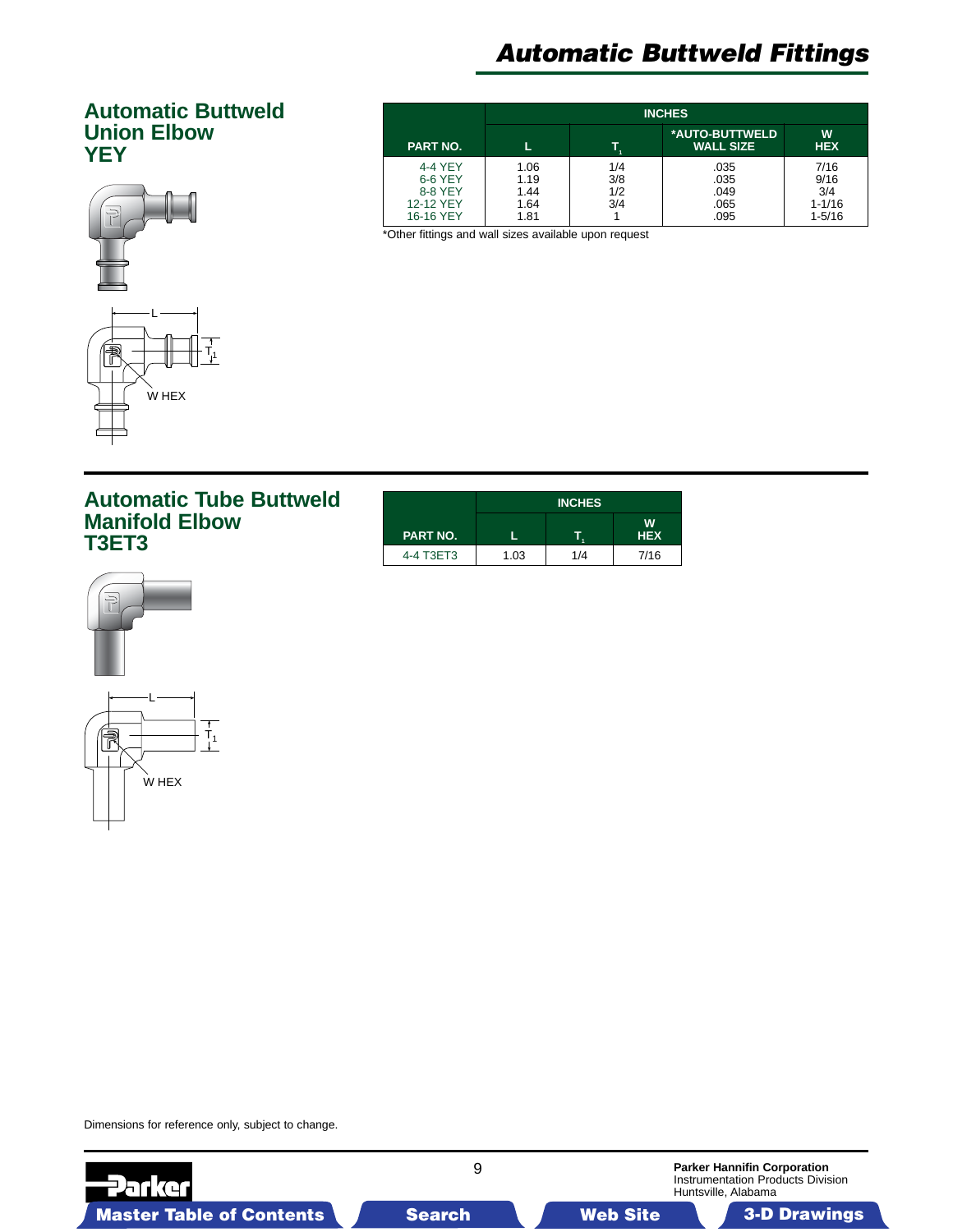### <span id="page-9-0"></span>**Automatic Buttweld Cross YKY**



|                         | <b>INCHES</b>        |                   |                                    |                     |  |
|-------------------------|----------------------|-------------------|------------------------------------|---------------------|--|
| <b>PART NO.</b>         |                      |                   | *AUTO-BUTTWELD<br><b>WALL SIZE</b> | W<br><b>HEX</b>     |  |
| 4 YKY<br>6 YKY<br>8 YKY | 1.06<br>1.19<br>1.44 | 1/4<br>3/8<br>1/2 | .035<br>.035<br>.049               | 7/16<br>9/16<br>3/4 |  |

\*Other fittings and wall sizes available upon request

### **Automatic Buttweld to Tube Union**





**CPITM**



|                                  | <b>INCHES</b>        |                   |                      |                   |                                     |                     |
|----------------------------------|----------------------|-------------------|----------------------|-------------------|-------------------------------------|---------------------|
| <b>PART NO.</b><br>(CPI™)        | D                    |                   | *A                   | *C                | **AUTO-BUTTWELD<br><b>WALL SIZE</b> | W<br><b>HEX</b>     |
| 4-4 YHBZ<br>6-6 YHBZ<br>8-8 YHBZ | 1.42<br>1.51<br>1.71 | 1/4<br>3/8<br>1/2 | 1.71<br>1.80<br>2.11 | .70<br>.78<br>.91 | .035<br>.035<br>.049                | 1/2<br>5/8<br>13/16 |

Silver plated nut and single ferrule are provided as shown.

\*Dimensions shown with nut finger tight

\*\*Other fittings and wall sizes available upon request.

|                                  | <b>INCHES</b>        |                   |                      |                   |                                            |                     |
|----------------------------------|----------------------|-------------------|----------------------|-------------------|--------------------------------------------|---------------------|
| <b>PART NO.</b><br>$(A-LOK®)$    | D                    | T.                | $^*A$                | *C                | <b>**AUTO-BUTTWELD</b><br><b>WALL SIZE</b> | W<br><b>HEX</b>     |
| 4-4 YHLZ<br>6-6 YHLZ<br>8-8 YHLZ | 1.42<br>1.51<br>1.71 | 1/4<br>3/8<br>1/2 | 1.71<br>1.80<br>2.11 | .70<br>.76<br>.87 | .035<br>.035<br>.049                       | 1/2<br>5/8<br>13/16 |

Silver plated nut and ferrules are provided as shown. \*Dimensions shown with nut finger tight

\*\*Other fittings and wall sizes available upon request.

Dimensions for reference only, subject to change.

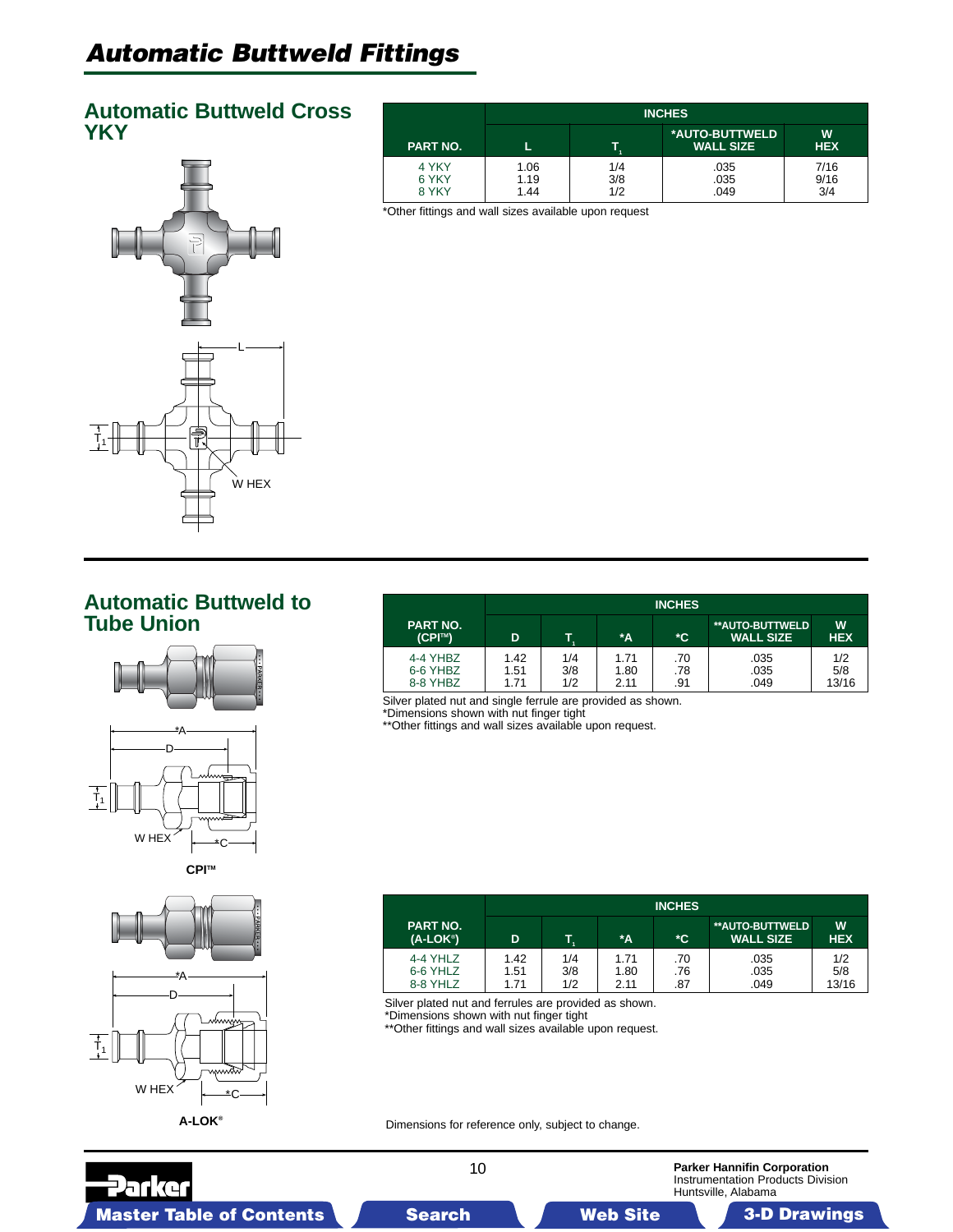#### <span id="page-10-0"></span>**Automatic Buttweld Adapter to Compression Port Connector ZPY**



**INCHES \*AUTO-BODY BUTTWELD PART NO. D T1 WALL SIZE**  $4-4$  ZPY  $\begin{array}{|c|c|c|c|c|} \hline 1.12 & 1/4 & .035 \\ 6-6 & 2PY & 1.09 & 3/8 & .035 \end{array}$ 6-6 ZPY | 1.09 | 3/8 | 0.035<br>8-8 ZPY | 1.52 | 1/2 | 0.049<br>2-12 ZPY | 1.50 | 3/4 | 0.049 8-8 ZPY | 1.52 | 1/2 | 049<br>2-12 ZPY | 1.50 | 3/4 | 049 12-12 ZPY | 1.50 | 3/4 | 049<br>16-16 ZPY | 1.71 | 1 | 083 16-16 ZPY

| <b>NUT</b>                                                                            | <b>INCHES</b>                   |                                                |  |  |
|---------------------------------------------------------------------------------------|---------------------------------|------------------------------------------------|--|--|
| <b>PART NO.</b>                                                                       | A                               | <b>WHEX</b>                                    |  |  |
| 4 <sub>BY</sub><br>6 <sub>BY</sub><br>8 <sub>BY</sub><br><b>12 BY</b><br><b>16 BY</b> | .50<br>.56<br>.69<br>.69<br>.81 | 9/16<br>11/16<br>7/8<br>$1 - 1/8$<br>$1 - 1/2$ |  |  |

**Parker Hannifin Corporation** Instrumentation Products Division

Huntsville, Alabama

\*Other fittings and wall sizes available upon request

### **Automatic Buttweld Plug PNY**





| natic Buttweld Plug |                                                           |                                      | <b>INCHES</b>            |                                      |
|---------------------|-----------------------------------------------------------|--------------------------------------|--------------------------|--------------------------------------|
|                     | PART NO.                                                  | D                                    |                          | *AUTO-BUTTWELD<br><b>WALL SIZE</b>   |
| Ď۰                  | 4 PNY<br>6 PNY<br>8 PNY<br><b>12 PNY</b><br><b>16 PNY</b> | 0.72<br>0.72<br>0.72<br>1.02<br>1.02 | 1/4<br>3/8<br>1/2<br>3/4 | .035<br>.035<br>.049<br>.065<br>.095 |

\*Other fittings and wall sizes available upon request

11

Master Table of Contents **3. Dearch Master Table of Contents 3-D Drawings 3-D Drawings 3-D Drawings 3-D Drawings** 

Dimensions for reference only, subject to change.

29 I G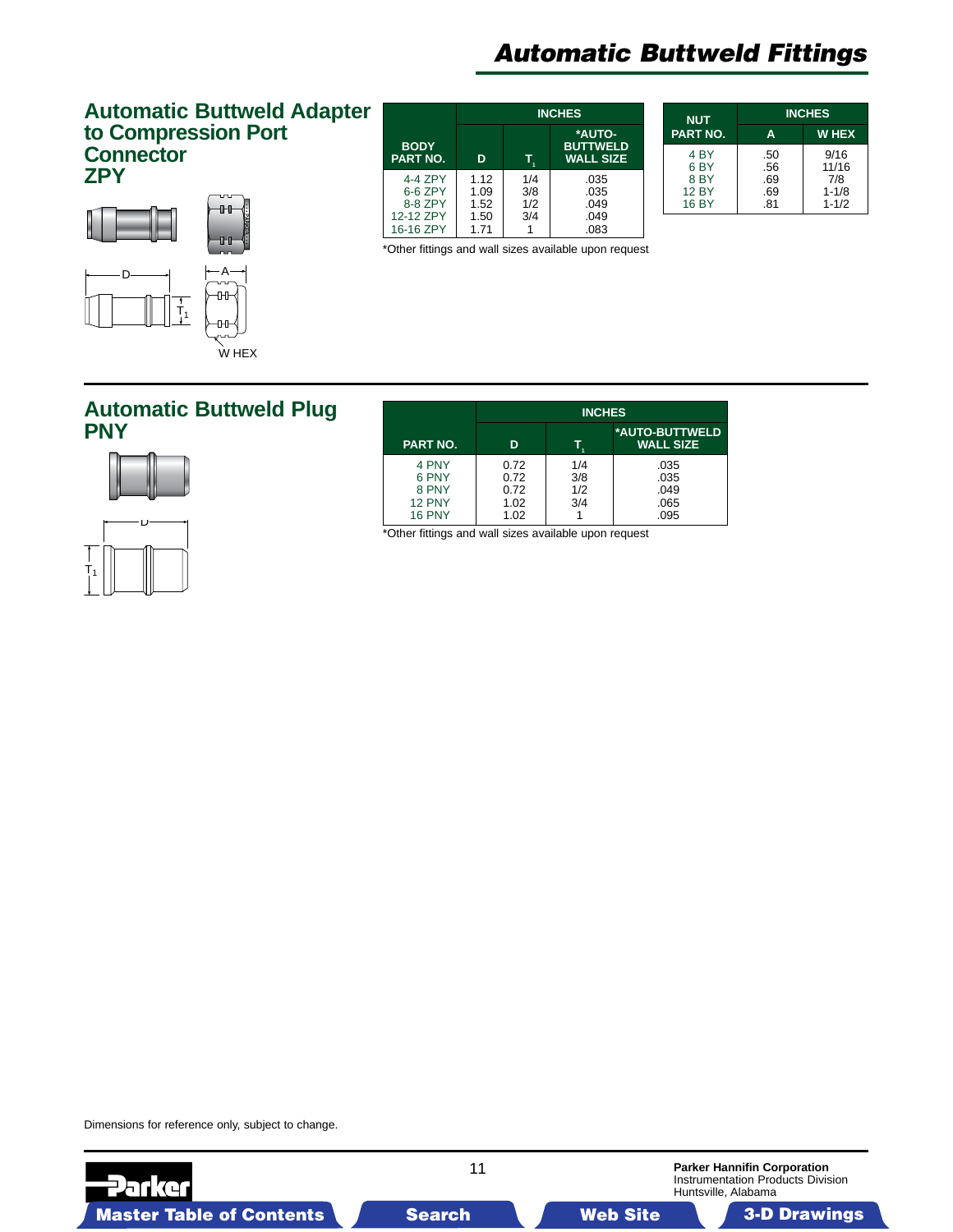<span id="page-11-0"></span>The weld used in joining a tube to a socket weld tube fitting is like any other type of "tee" weld. The root (i.e., the point of intersection of the outside of the tube and annular end area of the fitting) must be included in the weld zone.

Careful welding procedures are normally followed to assure that this root area is included in the weld. If penetration is not achieved, the joint will have two built-in stress risers which may greatly reduce the strength of the weld. Upon application of an extreme load, these stress risers could result in cracks which could propagate out through the weld or tube depending upon the direction of the greatest load.

Often to achieve full root penetration in TIG welding of stainless steels, a fusion pass will be made first, followed by an final pass utilizing a filler rod to achieve the desired fillet size.

#### **Assembly**

The codes applicable to the welding of socket weld fittings require that the tube be inserted into the socket until bottomed against the stop. The tube is then to be backed out approximately 1/16 of an inch and then welded.

If the tube is not backed out, but welded when against a flat bottom stop, the contraction of the weld fillet and fitting socket can combine to produce a static stress on the weld. During thermal transients, the fitting and the portion of the tube within the fitting may experience a differential rate of heating or cooling, again adding to the stress level in the weld.

#### **Tacking**

If the weld joint is to be "tacked" before welding, it is recommended that the "Tack" weld build-up be held to a minimum.

Excessive build-up on the "tack" may cause an interrupted final bead and a stress riser or lack of complete fusion.

#### **Backing Gas**

Backing gas is an inert (no active properties) gas used to flood the interior of the fittings and tube system during welding. It serves the same purpose internally as the shielding gas used in TIG or MIG welding. By reducing the interior oxygen level to as low as practicable, it also serves to control the combustion of contaminates that could affect weld quality.

When a backing gas is not used and nearly 100% weld penetration is achieved, blisters will tend to form on the internal tube wall. This will result in scale which may later break loose. Therefore, in 0.050 wall or thinner tube or where the wall thickness is such that the selected weld process may burn through, the use of a backing gas is required.

In most cases the backing gas will be argon or helium connected to the system through a control regulator. Flow rates, while small, should be high enough to purge the system. Welds should be made in downstream sequence from the gas connection.

Note that the entire system should be purged to insure that there are no openings that will allow air to be drawn into the system.

The use of backing gas, while often not mandatory, will give a better weld joint. This is because the effects of contaminate combustion by-products are eliminated and because the welds are made and cooled under a shielded atmosphere, thus eliminating internal scaling or blistering.

#### **Welding Methods**

#### **Arc Polarity**

When welding Weld-lok® fittings, best results will be obtained by the following arc polarities:

TIG – Direct Current, straight polarity MIG – Direct Current, reverse polarity STICK – Polarity dependent on rod used.

#### **300 Series Stainless Steels**

May be welded by the TIG, MIG, or stick arc-weld process.

TIG welding is recommended as being best for welding Weld-lok® systems because it allows better operator control of heat penetration and filler material deposition.

Stick arc welding is not recommended in many cases because of the likelihood of excessive burn-through and improper root penetration. In all cases where stick welding is used, it is recommended that backing gas be used.

MIG welding gives the same characteristics as stick electrode welding with faster deposition of the filler material. As this process runs "hotter" than the stick process, the use of a backing gas is mandatory. It should be noted that in welding the relatively small fitting sizes found in the Weld-lok® line, filler deposition rate economies are not a factor and therefore the MIG method is not commonly applied.

#### **C1018 Steel Fittings**

May be welded by the TIG, MIG, stick and oxyacetylene methods. As scale formation remains a problem, the use of a backing gas is still recommended.

#### **Carbide Precipitation**

When unstabilized stainless steels are heated to 800°– 1500°F during welding, the chromium in the steel combines with the carbon to form chrome carbides which tend to form along the grain boundaries of the metal (carbide precipitation). This lowers the dissolved chromium content in these areas and thus lowers their corrosion resistance, making them vulnerable to intergranular corrosion. Carbide precipitation is reduced by holding the carbon content of the material to a very low value. This limits the amount of carbon available to combine with the chromium. The "L" series (extra low carbon) stainless steels are often used for this purpose, but their use reduces system design stress by approximately 15%. Parker Weld-lok® fittings are made from a select 316 series with carbon content in the low range of 0.04 to 0.07 percent. This results in a welded fitting with good corrosion resistance and a high strength factor.

All Parker Weld-lok® fittings in stainless steel are supplied in the solution-treated condition, capable of passing ASTM-A-262 Tests for Detecting Susceptibility to Intergranular Corrosion.

**Parker Hannifin Corporation** Instrumentation Products Division Huntsville, Alabama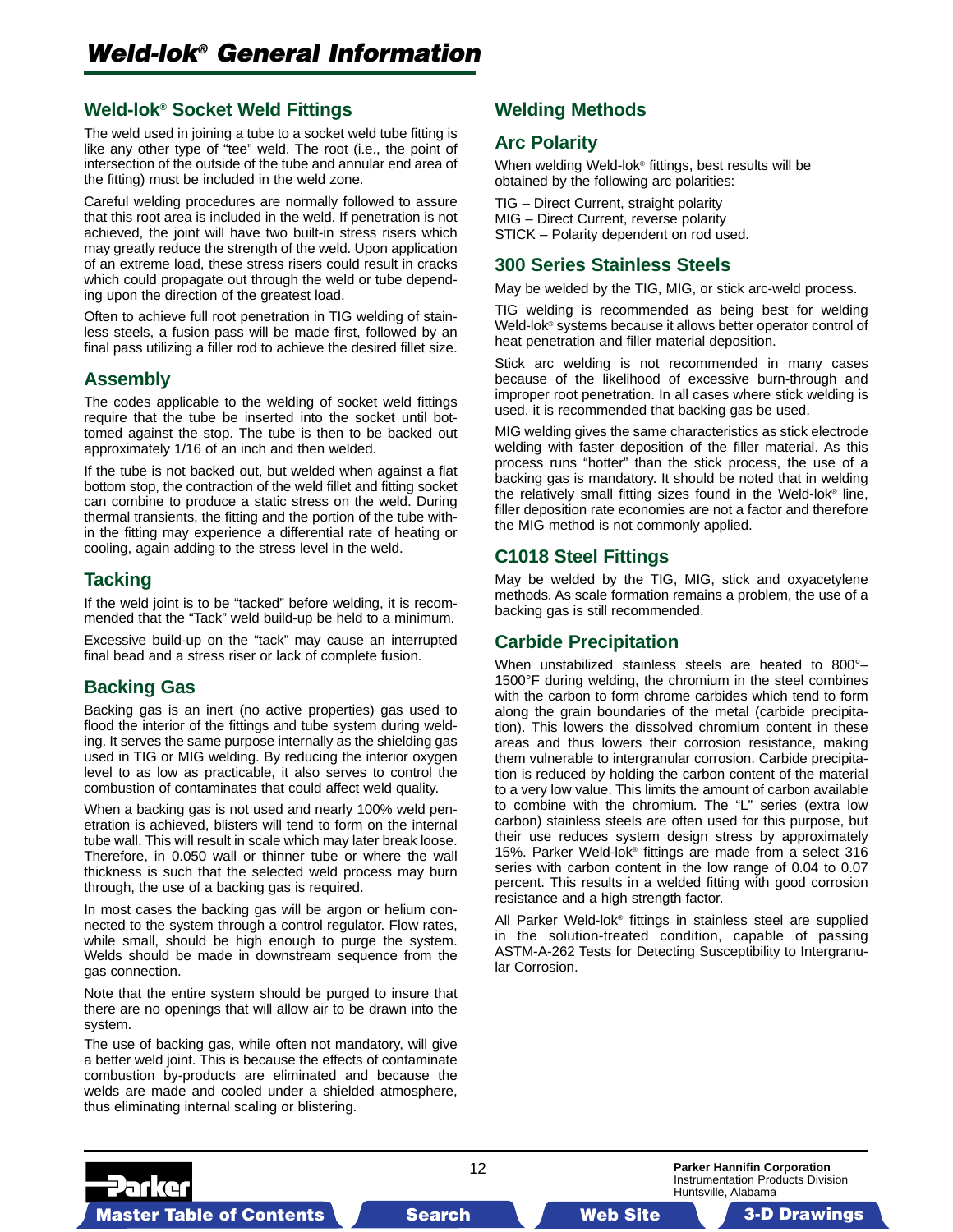#### **How To Order**

Parker Weld-lok® components are ordered by part number as listed in this catalog.

**Example:** If your system requires a 90° elbow fitting going from 1/4" tubing to 1/4" tubing, you would order the following part:



|                         |                                                                                                                                                  | <b>TYPICAL RAW MATERIAL SPECIFICATIONS</b> |                                                                     |
|-------------------------|--------------------------------------------------------------------------------------------------------------------------------------------------|--------------------------------------------|---------------------------------------------------------------------|
| <b>FITTING MATERIAL</b> | <b>BAR STOCK</b><br>ASTM A-276 TYPE 316LSS<br><b>Stainless Steel</b><br>316L<br>ASME SA-479 TYPE 316L-SS<br>TBA<br><b>Stainless Steel</b><br>304 | <b>FORGINGS</b>                            | <b>RECOMMENDED</b><br><b>TUBING</b><br><b>SPECIFICATIONS</b>        |
|                         |                                                                                                                                                  | ASME SA-182 GRADE 316L<br>TBA              | ASME SA-213<br>ASTM A-213<br>ASTM A-249<br>ASTM A-269<br>MIL T-8504 |
|                         |                                                                                                                                                  |                                            | MIL T-8506                                                          |

#### **Where To Order**

Parker Weld-lok® components are ordered with the Instrumentation Connectors Division. P.O. Box 400004-1504 Huntsville, AL 35815-1504 Phone: 256-881-2040

#### **Design Specifications**

The Weld-lok® fitting has been designed and tested in accordance with ANSI B16.11, which covers "Forged Steel Fittings Socket Welded and Threaded." Our design parallels the Schedule 80, 3000-pound fitting pressure class, and is compatible with O.D. tube wall thickness meeting the related (3000-psi pipe class) pressure requirements. Strong, full section forgings are used for all "shape" fittings.

#### **User Specification Requirements**

The 316 stainless steel Weld-lok® fittings fully conforms to the applicable specifications covered in:

ANSI B31.1 "Power Piping"

ANSI B31.7 "Nuclear Power Piping"

Section III, "Nuclear Power Plant Component," ASME Boiler and Pressure Vessel Code

Customer Specials may be quoted through the Parker Quick Response Department.

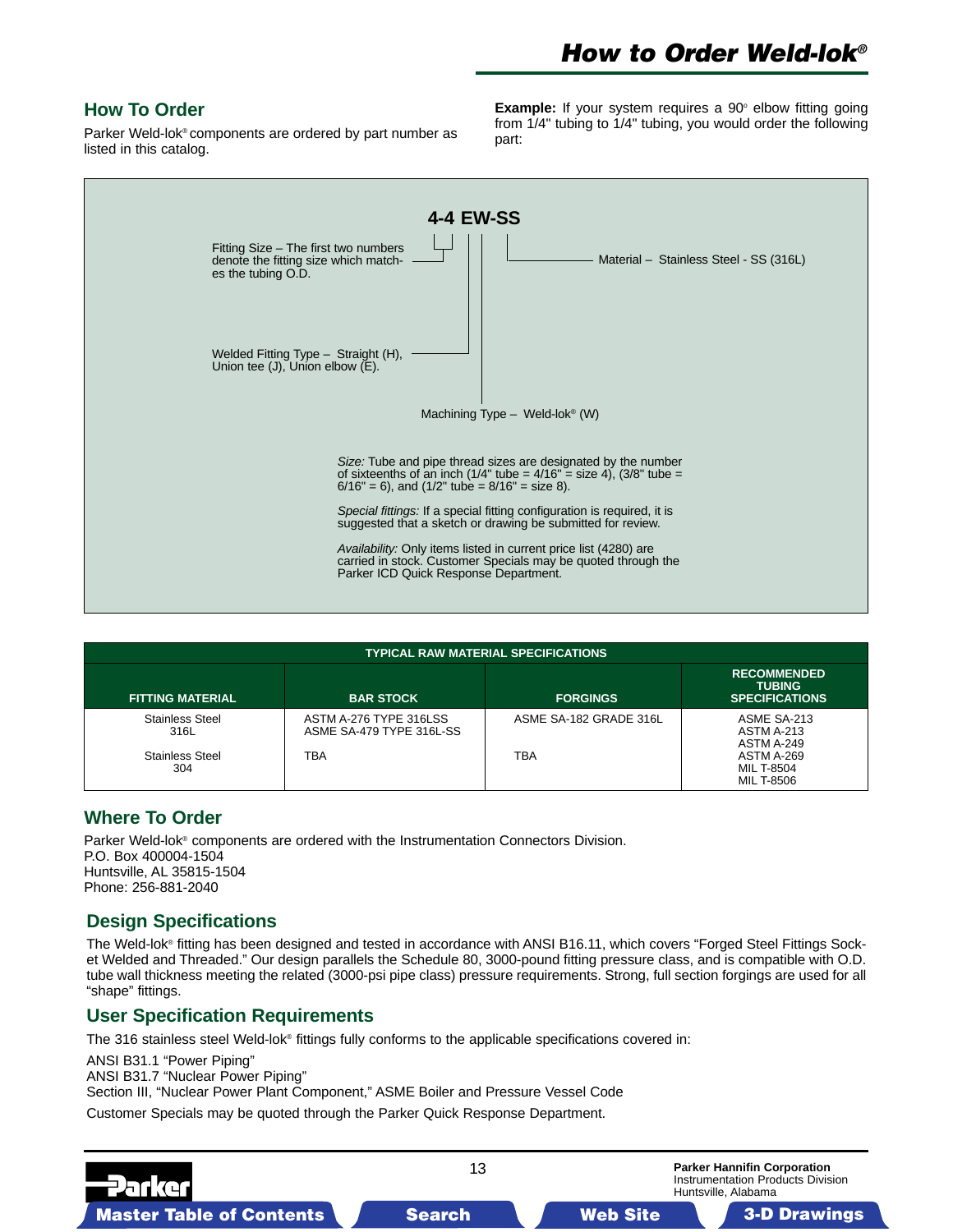### <span id="page-13-0"></span>**Union**

**HW** • tube socket end – both ports



| PART NO.       | <b>TUBE</b><br><b>O.D.</b> | <b>TUBE</b><br>O.D. | Е<br><b>SMALL</b><br><b>BORE</b> | *B                  | D          | J           | X.<br>DIA.          | WORK.<br>PRES. |
|----------------|----------------------------|---------------------|----------------------------------|---------------------|------------|-------------|---------------------|----------------|
|                |                            |                     |                                  |                     |            |             |                     |                |
| 2 HW           | 1/8                        | 1/8                 | .09                              | .156                | .69        |             | .375                | 10,200         |
| 3 HW<br>4-3 HW | 3/16<br>1/4                | 3/16<br>3/16        | .14<br>.14                       | .203<br>$.25 - .20$ | .78<br>.85 | .44-.39     | .438<br>$.50 - .44$ | 9.600          |
| 4 HW           | 1/4                        | 1/4                 | .19                              | .250                | .88        |             | .500                | 9,600<br>9,600 |
| 5 HW           | 5/16                       | 5/16                | .25                              | .313                | 1.00       |             | .594                | 9,900          |
| 6-4 HW         | 3/8                        | 1/4                 | .19                              | $.34 - .25$         | 1.00       | $.53 - .44$ | $.63 - .50$         | 8,100          |
| 6 HW           | 3/8                        | 3/8                 | .31                              | .344                | 1.06       |             | .625                | 8,100          |
| 8-4 HW         | 1/2                        | 1/4                 | .19                              | $.41 - .25$         | 1.11       | $.59 - .44$ | .78-.50             | 7,300          |
| 8-6 HW         | 1/2                        | 3/8                 | .31                              | $.41 - .34$         | 1.17       | $.59 - .53$ | .78-.63             | 7,300          |
| 8 HW           | 1/2                        | 1/2                 | .44                              | .406                | 1.19       |             | .781                | 7,300          |
| 10-6 HW        | 5/8                        | 3/8                 | .31                              | $.47 - .34$         | 1.28       | $.66 - .53$ | .94-.63             | 6,600          |
| <b>10 HW</b>   | 5/8                        | 5/8                 | .50                              | .469                | 1.31       |             | .938                | 6,600          |
| 12-4 HW        | 3/4                        | 1/4                 | .19                              | $.50 - .25$         | 1.30       | $.69 - .44$ | 1.09-.50            | 6,000          |
| 12-8 HW        | 3/4                        | 1/2                 | .44                              | $.50 - .41$         | 1.37       | .69-.59     | 1.09-.78            | 6,000          |
| 12-10 HW       | 3/4                        | 5/8                 | .50                              | $.50 - .47$         | 1.39       | .69-.66     | 1.09-.94            | 6,000          |
| <b>12 HW</b>   | 3/4                        | 3/4                 | .66                              | .500                | 1.38       |             | 1.094               | 6,000          |
| <b>14 HW</b>   | 7/8                        | 7/8                 | .78                              | .500                | 1.38       |             | 1.312               | 5.700          |
| 16-8 HW        | 1                          | 1/2                 | .44                              | $.56 - .41$         | 1.53       | .75-.59     | 1.44-.78            | 4,900          |
| 16-12 HW       | 1                          | 3/4                 | .66                              | .56-.50             | 1.54       | .75-.69     | 1.44-1.09           | 4,900          |
| <b>16 HW</b>   | 1                          | 1                   | .91                              | .563                | 1.50       |             | 1.44                | 4,900          |
| 20-12 HW       | $1 - 1/4$                  | 3/4                 | .66                              | $.63 - .50$         | 1.69       | .81-.69     | 1.75-1.09           | 4,600          |
| 20-16 HW       | $1 - 1/4$                  | 1                   | .91                              | .63-.56             | 1.65       | .81-.75     | 1.75-1.44           | 4,600          |
| <b>20 HW</b>   | $1 - 1/4$                  | $1 - 1/4$           | 1.06                             | .625                | 1.625      |             | 1.750               | 4.600          |
| 24-8 HW        | $1 - 1/2$                  | 1/2                 | .44                              | $.67 - .41$         | 1.80       | $.86 - .59$ | $2.0 - .78$         | 3,700          |
| 24-16 HW       | $1 - 1/2$                  | 1                   | .91                              | .67-.56             | 1.77       | $.86 - .75$ | $2.0 - 1.44$        | 3,700          |
| 24-20- HW      | $1 - 1/2$                  | $1 - 1/4$           | 1.06                             | .67-.63             | 1.74       | .86-.81     | $2.0 - 1.75$        | 3,700          |
| 24 HW          | $1 - 1/2$                  | $1 - 1/2$           | 1.31                             | .670                | 1.84       |             | 2.0                 | 3,700          |
| 32-16 HW       | 2                          | 1                   | .91                              | .78-.56             | 2.06       | $.97 - .75$ | 2.62-1.44           | 3,300          |
| 32 HW          | $\overline{2}$             | $\overline{2}$      | 1.81                             | .781                | 2.13       |             | 2.625               | 3,300          |

\*Socket Depth

### **Tube Reducer**

**TRW** • tube socket reducer





\*B

| PART NO.        | $T_{1}$<br><b>SIZE</b> | T <sub>2</sub><br><b>TUBE</b><br>SOCK. | <b>TYPE</b>  | D    | $X_1$<br>DIA. | $X_{2}$<br>DIA. | L   | E.<br><b>SMALL</b><br><b>BORE</b> | *B   | WORK.<br>PRES. |
|-----------------|------------------------|----------------------------------------|--------------|------|---------------|-----------------|-----|-----------------------------------|------|----------------|
| 6-4 TRW         | 3/8                    | 1/4                                    | Ш            | .94  | .375          | .500            | .47 | .19                               | .250 | 9,600          |
| 8-4 TRW         | 1/2                    | 1/4                                    |              | .88  | .500          | .50             |     | .19                               | .250 | 9,600          |
| <b>8-6 TRW</b>  | 1/2                    | 3.8                                    | $\mathsf{I}$ | 1.13 | .500          | .63             | .56 | .31                               | .344 | 7,800          |
| 10-4 TRW        | 5/8                    | 1/4                                    | Ш            | 1.22 | .623          | .50             | .44 | .19                               | .250 | 9,600          |
| <b>10-6 TRW</b> | 5/8                    | 3/8                                    |              | 1.03 | .623          | .62             |     | .31                               | .344 | 8,100          |
| 10-8 TRW        | 5/8                    | 1/2                                    | Ш            | 1.26 | .623          | .78             | .63 | .41                               | .406 | 6,100          |
| <b>12-4 TRW</b> | 3/4                    | 1/4                                    | Ш            | 1.32 | .750          | .50             | .44 | .19                               | .250 | 9,600          |
| <b>12-6 TRW</b> | 3/4                    | 3/8                                    | Ш            | 1.38 | .750          | .63             | .53 | .31                               | .344 | 8,100          |
| <b>12-8 TRW</b> | 3/4                    | 1/2                                    | $\mathbf{I}$ | 1.29 | .750          | .78             | .69 | .44                               | .406 | 7,300          |
| 12-10 TRW       | 3/4                    | 5/8                                    | Ш            | 1.40 | .750          | .94             | .69 | .50                               | .469 | 6,600          |
| <b>16-4 TRW</b> | 1                      | 1/4                                    | Ш            | 1.44 | 1.000         | .50             | .44 | .19                               | .250 | 9,600          |
| <b>16-6 TRW</b> | 1                      | 3/8                                    | Ш            | 1.50 | 1.000         | .63             | .53 | .31                               | .344 | 8,100          |
| 16-8 TRW        | 1                      | 1/2                                    | Ш            | 1.51 | 1.000         | .78             | .59 | .44                               | .406 | 7,300          |
| 16-10 TRW       | 1                      | 5/8                                    | Ш            | 1.52 | 1.000         | .94             | .66 | .50                               | .469 | 6,600          |
| 16-12 TRW       | 1                      | 3/4                                    | $\mathbf{I}$ | 1.47 | 1.000         | 1.09            | .75 | .66                               | .500 | 6,000          |
| <b>20-4 TRW</b> | $1 - 1/4$              | 1/4                                    | Ш            | 1.65 | 1.250         | .50             | .44 | .19                               | .250 | 9,600          |
| <b>20-6 TRW</b> | $1 - 1/4$              | 3/8                                    | Ш            | 1.68 | 1.250         | .63             | .53 | .31                               | .344 | 8,100          |
| 20-8 TRW        | $1 - 1/4$              | 1/2                                    | Ш            | 1.73 | 1.250         | .78             | .59 | .44                               | .406 | 7,300          |
| 20-12 TRW       | $1 - 1/4$              | 3/4                                    | Ш            | 1.73 | 1.250         | 1.09            | .69 | .66                               | .500 | 6,000          |
| 20-16 TRW       | $1 - 1/4$              | 1                                      | Ш            | 1.68 | 1.250         | 1.44            | .88 | .91                               | .563 | 4,900          |
| 24-12 TRW       | $1 - 1/2$              | 3/4                                    | Ш            | 1.85 | 1.500         | 1.09            | .69 | .66                               | .500 | 6,000          |
| 24-16 TRW       | $1 - 1/2$              | 1                                      | Ш            | 1.81 | 1.50          | 1.34            | .75 | .91                               | .563 | 4,900          |
| 24-20 TRW       | $1 - 1/2$              | $1 - 1/4$                              | Ш            | 1.70 | 1.500         | 1.75            | .81 | 1.06                              | .625 | 4,600          |

\*Socket Depth

**NOTE:** Other drop sizes available upon request. Dimensions for reference only, subject to change.

14 **Parker Hannifin Corporation** Instrumentation Products Division **Parke** Huntsville, Alabama Master Table of Contents **3. Dearch Master Table of Contents 3-D Drawings 3-D Drawings 3-D Drawings 3-D Drawings**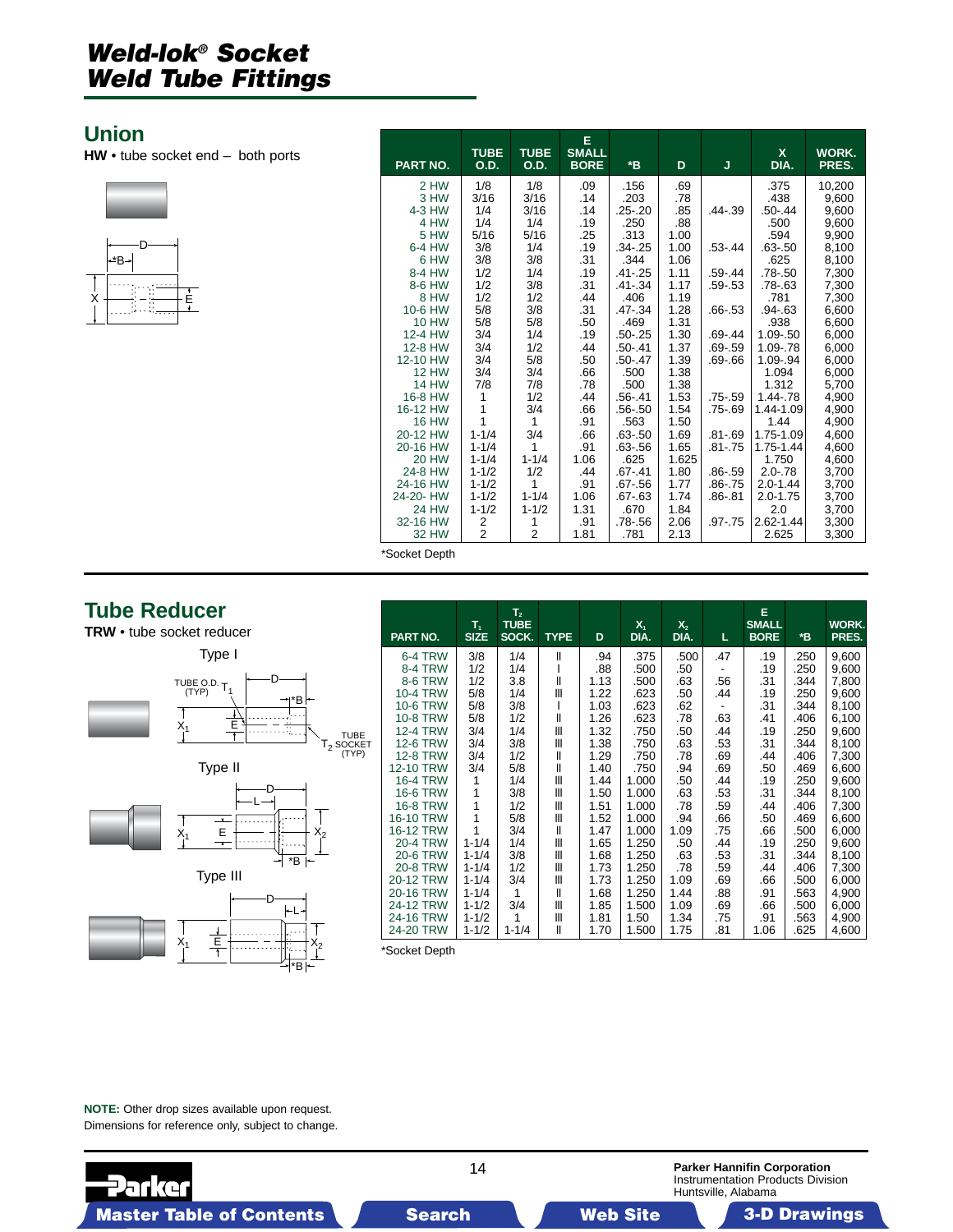### <span id="page-14-0"></span>**Elbow**

**EW** • tube socket end – both ports





### **45° Elbow**

**NW** • tube socket – both ends



| 3 EW          | 3/16        | 3/16        | .14          | .203 | .75         | .39         | 1/2        | .438    | 9,600  |
|---------------|-------------|-------------|--------------|------|-------------|-------------|------------|---------|--------|
| 4 EW          | 1/4         | 1/4         | .19          | .250 | .84         | .44         | 9/16       | .500    | 9,600  |
| 5 EW          | 5/16        | 5/16        | .25          | .313 | .90         | .50         | 9/16       | .594    | 9,900  |
| 6-4 EW        | 3/8         | 1/4         | .19          | .344 | 1.08-.98    | $.53 - .44$ | 13/16      | .63-.50 | 8,100  |
| 6 EW          | 3/8         | 3/8         | .31          | .344 | 1.08        | .53         | 13/16      | .625    | 8,100  |
| 8-4 EW        | 1/2         | 1/4         | .19          | .406 | 1.14-.98    | .59-.44     | 7/8        | .78-.50 | 7,300  |
| 8-6 EW        | 1/2         | 3/8         | .31          | .406 | 1.14-1.08   | $.59 - .53$ | 7/8        | .78-.63 | 7,300  |
| 8 EW          | 1/2         | 1/2         | .44          | .406 | 1.14        | .59         | 7/8        | .781    | 7,300  |
| <b>10 EW</b>  | 5/8         | 5/8         | .50          | .469 | 1.36        | .66         | 1-1/16     | .938    | 6,600  |
| <b>12 EW</b>  | 3/4         | 3/4         | .66          | .500 | 1.39        | .69         | $1 - 1/16$ | 1.094   | 6,000  |
| <b>14 EW</b>  | 7/8         | 7/8         | .78          | .500 | 1.58        | .69         | $1 - 3/8$  | 1.312   | 5,700  |
| <b>16 EW</b>  | 1           | 1           | .91          | .563 | 1.84        | .75         | $1 - 5/8$  | 1.438   | 4,400  |
| <b>20 EW</b>  | $1 - 1/4$   | $1 - 1/4$   | 1.06         | .625 | 2.10        | .81         | $1 - 7/8$  | 1.750   | 4,600  |
| <b>24 EW</b>  | $1 - 1/2$   | $1 - 1/2$   | 1.31         | .670 | 2.54        | .86         | $1 - 1/2$  | 2.000   | 3,700  |
| 32 EW         | 2           | 2           | 1.81         | .781 | 2.78        | .97         | 2-13/16    | 2.625   | 3,300  |
| *Socket Depth |             |             |              |      |             |             |            |         |        |
|               |             |             |              |      |             |             |            |         |        |
|               |             |             |              |      |             |             |            |         |        |
|               |             |             |              |      |             |             |            |         |        |
|               |             |             | Е            |      |             |             |            |         |        |
| <b>PART</b>   | <b>TUBE</b> | <b>TUBE</b> | <b>SMALL</b> |      | $\mathbf x$ | W           |            |         | WORK.  |
| PART NO.      | <b>O.D.</b> | 0.D.        | <b>BORE</b>  | Е    | DIA.        | <b>HEX</b>  | *B         | IJ      | PRES.  |
| <b>2 NW</b>   | 1/8         | 1/8         | .09          | .53  | .375        | 7/16        | .156       | .34     | 10,200 |
|               |             |             |              |      |             |             |            |         |        |

3 NW | 3/16 | 3/16 | .14 | .73 | .438 | 9/16 | .203 | .39 | 9,600 4 NW | 1/4 | 1/4 | 19 | .84 | .500 | 9/16 | .250 | .44 | 9,600 5 NW | 5/16 | 5/16 | .25 | .86 | .594 | 9/16 | .313 | .50 | 9,900 6 NW | 3/8 | 3/8 | .31 | 1.078 | .625 | 7/8 | .344 | .53 | 8,100 8 NW | 1/2 | 1/2 | 144 | 1.14 | .781 | 7/8 | .406 | .59 | 7,300 10 NW | 5/8 | 5/8 | .50 | 1.36 | .938 | 1-1/16 | .469 | .66 | 6,600 12 NW | 3/4 | 3/4 | .66 | 1.34 | 1.094 | 1-1/16 | .500 | .69 | 6,000 16 NW | 1 | 1 | .91 | 1.63 | 1.438 | 1-5/8 | .563 | .75 | 4,400 20 NW | 1-1/4 | 1-1/4 | 1.06 | 1.63 | 1.75 | 1-7/8 | .625 | .81 | 4,600 24 NW | 1-1/2 | 1-1/2 | 1.31 | 1.67 | 2.00 | 2-1/2 | .670 | .86 | 3,700 32 NW | 2 | 2 | 1.81 | 1.67 | 2.63 | 2-1/2 | .781 | .97 | 3,300

**TUBE TUBE SMALL W X WORK.**

**PART NO. O.D.1 O.D.2 BORE \*B L J HEX DIA. PRES.** 2 EW 1/8 1/8 .09 .156 .70 .34 1/2 .375 10,200

E<br>SMALL<br>BORE

\*Socket Depth

|  | $\sim$<br>v<br>× | $\overline{\phantom{a}}$ | P.<br>$\sim$ |  |
|--|------------------|--------------------------|--------------|--|
|  |                  |                          |              |  |

**JW** • tube socket end – all 3 ports





arker

| <b>TUBE</b><br>PART NO. | O.D.,          | <b>TUBE TUBE</b><br>O.D. <sub>2</sub> | $O.D_{-3}$ | E.<br><b>SMALL</b><br><b>BORE</b> | *B          | J           | L         | W<br><b>HEX</b> | <b>X</b><br>DIA. | <b>WORK.</b><br>PRES. |
|-------------------------|----------------|---------------------------------------|------------|-----------------------------------|-------------|-------------|-----------|-----------------|------------------|-----------------------|
| 2 JW                    | 1/8            | 1/8                                   | 1/8        | .09                               | .156        | .34         | .70       | 1/2             | .375             | 10,200                |
| 3 JW                    | 3/16           | 3/16                                  | 3/16       | .14                               | .203        | .39         | .75       | 1/2             | .438             | 9,600                 |
| 4 JW                    | 1/4            | 1/4                                   | 1/4        | .19                               | .250        | .44         | .84       | 9/16            | .500             | 9,600                 |
| 5 JW                    | 5/16           | 5/16                                  | 5/16       | .25                               | .313        | .50         | .90       | 9/16            | .594             | 9,900                 |
| 6-6-4 JW                | 3/8            | 3/8                                   | 1/4        | .19                               | .34-.25     | $.53 - .44$ | 1.08-.99  | 13/16           | .63-.50          | 8,100                 |
| 6 JW                    | 3/8            | 3/8                                   | 3/8        | .31                               | .344        | .53         | 1.08      | 13/16           | .625             | 8,100                 |
| 8-4-4 JW                | 1/2            | 1/4                                   | 1/4        | .19                               | .41-.25     | .59-.44     | 1.14-.98  | 7/8             | .78-.50          | 7,300                 |
| 8-6-6 JW                | 1/2            | 3/8                                   | 3/8        | .31                               | .41-.34     | .59-.53     | 1.14-1.08 | 7/8             | .78-.63          | 7,300                 |
| 8-8-4 JW                | 1/2            | 1/2                                   | 1/4        | .19                               | .41-.25     | .59-.44     | 1.14-.98  | 7/8             | .78-.50          | 7,300                 |
| 8-8-6 JW                | 1/2            | 1/2                                   | 3/8        | .31                               | .41-.34     | .59-.53     | 1.14-1.08 | 7/8             | .78-.63          | 7,300                 |
| WL8                     | 1/2            | 1/2                                   | 1/2        | .44                               | .406        | .59         | 1.14      | 7/8             | .781             | 7,300                 |
| 10 JW                   | 5/8            | 5/8                                   | 5/8        | .50                               | .469        | .66         | 1.36      | $1 - 1/16$      | .938             | 6,600                 |
| 12-8-12 JW              | 3/4            | 1/2                                   | 3/4        | .44                               | $.50 - .41$ | .69-.59     | 1.39-1.29 | $1 - 1/16$      | 1.09-.78         | 6,000                 |
| 12 JW                   | 3/4            | 3/4                                   | 3/4        | .66                               | .500        | .69         | 1.39      | $1 - 1/16$      | 1.094            | 6,000                 |
| 14 JW                   | 7/8            | 7/8                                   | 7/8        | .78                               | .500        | .69         | 1.58      | $1 - 3/8$       | 1.312            | 5,700                 |
| 16-8-16 JW              | 1              | 1.2                                   | 1          | .44                               | .56-.41     | .75-.59     | 1.84-1.68 | $1 - 5/8$       | 1.44-.78         | 4,400                 |
| 16-12-16 JW             | 1              | 3/4                                   | 1          | .66                               | .56-.50     | .75-.69     | 1.84-1.77 | $1 - 5/8$       | 1.44-1.09        | 4,400                 |
| 16 JW                   | 1              | 1                                     | 1          | .91                               | .563        | .750        | 1.84      | $1 - 5/8$       | 1.44             | 4,400                 |
| 20-16-20 JW             | $1 - 1/4$      | 1                                     | $1 - 1/4$  | .91                               | .63-.56     | $.81 - .75$ | 2.10-2.04 | $1 - 7/8$       | 1.75-1.44        | 4,600                 |
| 20 JW                   | $1 - 1/4$      | $1 - 1/4$                             | $1 - 1/4$  | 1.06                              | .625        | .812        | 2.102     | $1 - 7/8$       | 1.750            | 4,600                 |
| 24-16-24 JW             | $1 - 1/2$      | 1                                     | $1 - 1/2$  | .91                               | .67-.56     | $.86 - .75$ | 2.54-2.44 | $2 - 1/2$       | 2.00-1.44        | 3,700                 |
| 24 JW                   | $1 - 1/2$      | $1 - 1/2$                             | $1 - 1/2$  | 1.31                              | .670        | .857        | 2.54      | $2 - 1/2$       | 2.000            | 3,700                 |
| 32 JW                   | $\overline{2}$ | 2                                     | 2          | 1.81                              | .781        | .968        | 2.78      | $2 - 13/16$     | 2.625            | 3,300                 |

**NOTE:** Other drop sizes available upon request. Dimensions for reference only, subject to change. \*Socket Depth

**Parker Hannifin Corporation** Instrumentation Products Division

15

Huntsville, Alabama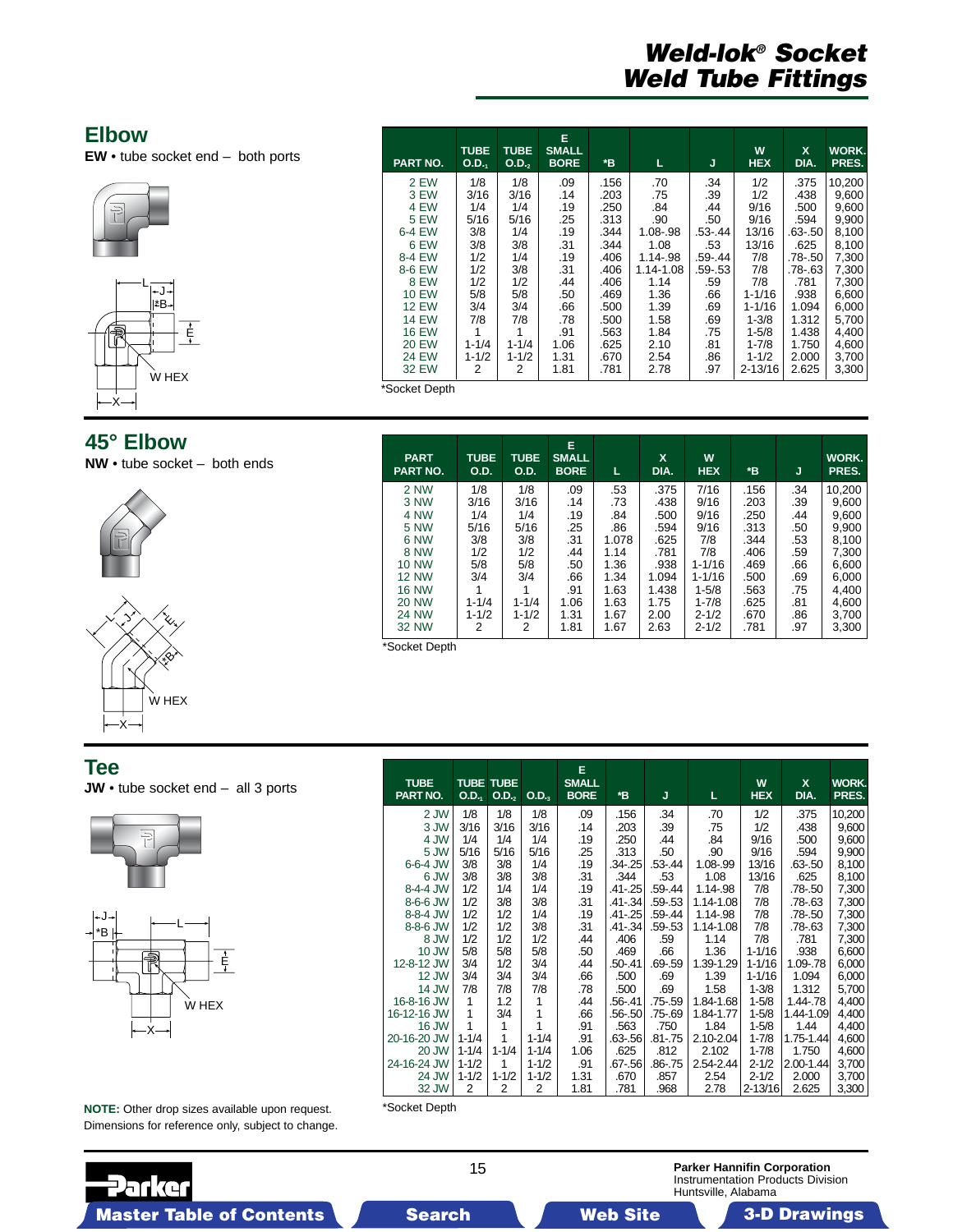### <span id="page-15-0"></span>**Cross**

**KW** • tube socket end – all 4 ports



| <b>PART NO.</b> | <b>TUBE</b><br><b>O.D.</b> | Е<br><b>SMALL</b><br><b>BORE</b> | *B   | J   | L    | W<br><b>HEX</b> | X<br>DIA. | WORK.<br>PRES. |
|-----------------|----------------------------|----------------------------------|------|-----|------|-----------------|-----------|----------------|
| 2 KW            | 1/8                        | .09                              | 1.56 | .34 | .70  | 1/2             | .375      | 10,200         |
| 3 KW            | 3/16                       | .14                              | .203 | .39 | .75  | 1/2             | .438      | 9,600          |
| 4 KW            | 1/4                        | .19                              | .250 | .44 | .84  | 9/16            | .500      | 9,600          |
| <b>5 KW</b>     | 5/16                       | .25                              | .313 | .50 | .90  | 9/16            | .594      | 9,900          |
| 6 KW            | 3/8                        | .31                              | .344 | .53 | 1.08 | 13/16           | .625      | 8,100          |
| 8 KW            | 1/2                        | .44                              | .406 | .59 | 1.14 | 13/16           | .781      | 7,300          |
| <b>10 KW</b>    | 5/8                        | .50                              | .469 | .66 | 1.36 | $1 - 1/16$      | .938      | 6,600          |
| <b>12 KW</b>    | 3/4                        | .66                              | .500 | .69 | 1.39 | $1 - 1/16$      | 1.094     | 6,000          |
| <b>16 KW</b>    |                            | .91                              | .563 | .75 | 1.84 | $1 - 5/8$       | 1.438     | 4,400          |
| 20 KW           | $1 - 1/4$                  | 1.06                             | .625 | .81 | 2.10 | $1 - 7/8$       | 1.750     | 4,600          |
| 24 KW           | $1 - 1/2$                  | 1.31                             | .670 | .86 | 2.54 | $2 - 9/16$      | 2.000     | 3,700          |
| 32 KW           | 2                          | 1.81                             | .781 | .97 | 2.78 | $2 - 9/16$      | 2.625     | 3,300          |

\*Socket Depth

### **Male Elbow**

**CW** • tube socket end – male pipe end



| <b>PART NO.</b> | <b>TUBE</b><br>$O.D-1$ | <b>MALE</b><br><b>PIPE</b> | Е<br><b>SMALL</b><br><b>BORE</b> | *B   | н    | J   | L.   | R    | W<br><b>HEX</b> | $\mathbf{x}$<br>DIA. | WORK.<br>PRES. |
|-----------------|------------------------|----------------------------|----------------------------------|------|------|-----|------|------|-----------------|----------------------|----------------|
| 2 CW            | 1/8                    | 1/8                        | .09                              | .156 | .74  | .34 | .70  | .38  | 1/2             | .375                 | 9,100          |
| 2-4 CW          | 1/8                    | 1/4                        | .09                              | .156 | .93  | .34 | .70  | .56  | 1/2             | .375                 | 7,500          |
| 3 CW            | 3/16                   | 1/8                        | .14                              | .203 | .74  | .39 | .75  | .38  | 1/2             | .438                 | 9,100          |
| 4 CW            | 1/4                    | 1/8                        | .19                              | .250 | .79  | .44 | .84  | .38  | 9/16            | .500                 | 9,100          |
| 4-4 CW          | 1/4                    | 1/4                        | .19                              | .250 | .97  | .44 | .84  | .56  | 9/16            | .500                 | 7,500          |
| 5 CW            | 5/16                   | 1/8                        | .25                              | .313 | .79  | .50 | .90  | .38  | 9/16            | .594                 | 9,100          |
| 6 CW            | 3/8                    | 1/4                        | .31                              | .344 | 1.12 | .53 | 1.08 | .56  | 13/16           | .625                 | 7,500          |
| 6-6 CW          | 3/8                    | 3/8                        | .31                              | .344 | 1.12 | .53 | 1.08 | .56  | 13/16           | .625                 | 7,200          |
| 6-8 CW          | 3/8                    | 1/2                        | .31                              | .344 | 1.31 | .53 | 1.08 | .75  | 13/16           | .625                 | 5,800          |
| 8-4 CW          | 1/2                    | 1/4                        | .44                              | .406 | 1.12 | .59 | 1.14 | .56  | 7/8             | .78                  | 7,300          |
| 8 CW            | 1/2                    | 3/8                        | .44                              | .406 | 1.12 | .59 | 1.14 | .56  | 7/8             | .78                  | 7,200          |
| 8-8 CW          | 1/2                    | 1/2                        | .44                              | .406 | 1.31 | .59 | 1.14 | .75  | 13/16           | .78                  | 5,800          |
| <b>10 CW</b>    | 5/8                    | 1/2                        | .50                              | .469 | 1.46 | .66 | 1.36 | .75  | $1 - 1/16$      | .94                  | 5,800          |
| 12-4 CW         | 3/4                    | 1/4                        | .66                              | .500 | 1.27 | .69 | 1.39 | .56  | $1 - 1/16$      | 1.09                 | 6,000          |
| 12-8 CW         | 3/4                    | 1/2                        | .66                              | .500 | 1.46 | .69 | 1.39 | .75  | $1 - 1/16$      | 1.09                 | 5,800          |
| <b>12 CW</b>    | 3/4                    | 3/4                        | .66                              | .500 | 1.46 | .69 | 1.39 | .75  | $1 - 1/16$      | 1.09                 | 6,000          |
| 16-12 CW        | 1                      | 3/4                        | .72                              | .563 | 1.84 | .75 | 1.84 | .75  | $1 - 5/8$       | 1.44                 | 4,900          |
| <b>16 CW</b>    | 1                      | 1                          | .91                              | .563 | 2.03 | .75 | 1.84 | .94  | $1 - 5/8$       | 1.44                 | 4,400          |
| 20 CW           | $1 - 1/4$              | $1 - 1/4$                  | 1.06                             | .625 | 2.27 | .81 | 2.10 | .97  | $1 - 7/8$       | 1.750                | 3,500          |
| 24 CW           | $1 - 1/2$              | $1 - 1/2$                  | 1.31                             | .670 | 2.69 | .86 | 2.54 | 1.00 | $2 - 1/2$       | 2.000                | 2,900          |

\*Socket Depth

**NOTE:** Other drop sizes available upon request. Dimensions for reference only, subject to change.

16 **Parker Hannifin Corporation Parker** Instrumentation Products Division Huntsville, Alabama Master Table of Contents Search Web Site 3-D Drawings Search Master Table of Contents 3-D Drawings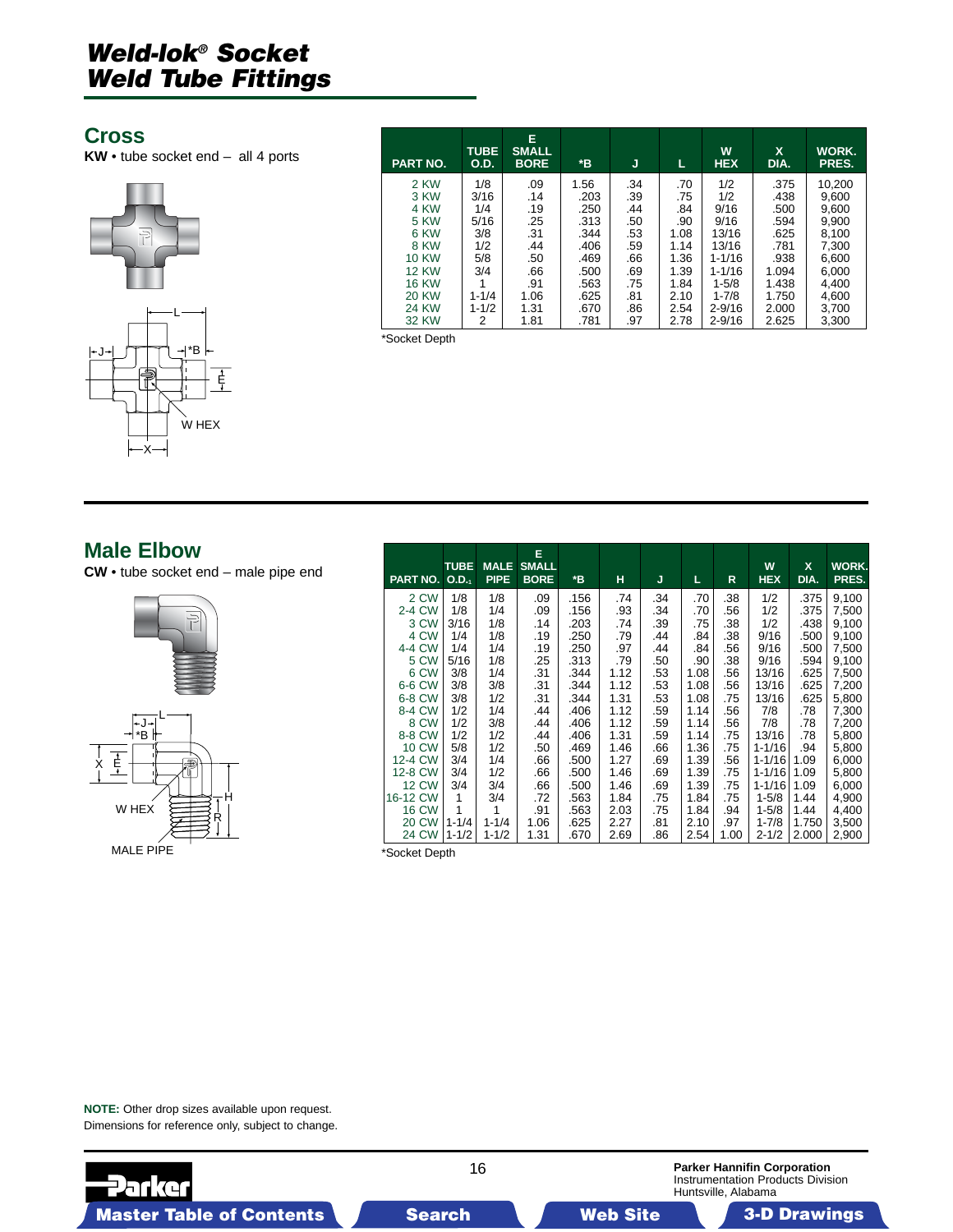### <span id="page-16-0"></span>**Male Connector**

**FW** • tube socket end – male pipe end





| PART NO.     | <b>TUBE</b><br>O.D. | <b>MALE</b><br>SOCK. | E<br><b>SMALL</b><br><b>BORE</b> | $\boldsymbol{B}$ | D    | J   | $\mathsf{R}$ | W<br><b>HEX</b> | X<br>DIA. | <b>WORK.</b><br>PRES. |
|--------------|---------------------|----------------------|----------------------------------|------------------|------|-----|--------------|-----------------|-----------|-----------------------|
| 2 FW         | 1/8                 | 1/8                  | .09                              | .156             | .94  | .34 | .38          | 7/16            | .375      | 9,100                 |
| 2-4 FW       | 1/8                 | 1/4                  | .09                              | .156             | 1.14 | .34 | .56          | 9/16            | .375      | 7,500                 |
| 3 FW         | 3/16                | 1/8                  | .14                              | .203             | .94  | .39 | .38          | 1/2             | .438      | 9,100                 |
| 3-4 FW       | 3/16                | 1/4                  | .14                              | .203             | 1.19 | .39 | .56          | 9/16            | .438      | 7,500                 |
| 4 FW         | 1/4                 | 1/8                  | .19                              | .250             | 1.05 | .44 | .38          | 9/16            | .500      | 9,100                 |
| 4-4 FW       | 1/4                 | 1/4                  | .19                              | .250             | 1.23 | .44 | .56          | 9/16            | .500      | 7,500                 |
| 4-8 FW       | 1/4                 | 1/2                  | .19                              | .250             | 1.50 | .44 | .75          | 7/8             | .500      | 6,600                 |
| 5 FW         | 5/16                | 1/8                  | .25                              | .313             | 1.13 | .50 | .38          | 5/8             | .594      | 9,100                 |
| 6-2 FW       | 3/8                 | 1/8                  | .19                              | .344             | 1.16 | .53 | .38          | 11/16           | .625      | 8,100                 |
| 6 FW         | 3/8                 | 1/4                  | .28                              | .344             | 1.34 | .53 | .56          | 11/16           | .625      | 7,500                 |
| 6-6 FW       | 3/8                 | 3/8                  | .31                              | .344             | 1.34 | .53 | .56          | 11/16           | .625      | 7,200                 |
| 6-8 FW       | 3/8                 | 1/2                  | .31                              | .344             | 1.59 | .53 | .75          | 7/8             | .625      | 6,600                 |
| 6-12 FW      | 3/8                 | 3/4                  | .31                              | .344             | 1.66 | .53 | .75          | $1 - 1/16$      | .625      | 6,400                 |
| 8-2 FW       | 1/2                 | 1/8                  | .19                              | .406             | 1.25 | .59 | .38          | 13/16           | .781      | 7,300                 |
| 8-4 FW       | 1/2                 | 1/4                  | .28                              | .406             | 1.44 | .59 | .56          | 13/16           | .781      | 7,300                 |
| 8 FW         | 1/2                 | 3/8                  | .41                              | .406             | 1.44 | .59 | .56          | 13/16           | .781      | 7,200                 |
| 8-8 FW       | 1/2                 | 1/2                  | .44                              | .406             | 1.66 | .59 | .75          | 7/8             | .781      | 6,600                 |
| 8-12 FW      | 1/2                 | 3/4                  | .44                              | .406             | 1.72 | .59 | .75          | $1 - 1/16$      | .781      | 6,400                 |
| 10-4 FW      | 5/8                 | 1/4                  | .28                              | .469             | 1.56 | .66 | .56          | 1               | .938      | 6,600                 |
| 10-6 FW      | 5/8                 | 3/8                  | .41                              | .469             | 1.56 | .66 | .56          | 1               | .938      | 6.600                 |
| <b>10 FW</b> | 5/8                 | 1/2                  | .50                              | .469             | 1.75 | .66 | .75          | 1               | .938      | 6,600                 |
| 10-12 FW     | 5/8                 | 3/4                  | .50                              | .469             | 1.78 | .66 | .75          | $1 - 1/16$      | .938      | 6,400                 |
| 12-8 FW      | 3/4                 | 1/2                  | .50                              | .500             | 1.81 | .69 | .75          | $1 - 1/8$       | 1.094     | 6,000                 |
| <b>12 FW</b> | 3/4                 | 3/4                  | .66                              | .500             | 1.81 | .69 | .75          | $1 - 1/8$       | 1.094     | 6,000                 |
| 12-16 FW     | 3/4                 | 1                    | .66                              | .500             | 2.09 | .69 | .94          | $1 - 3/8$       | 1.094     | 4,600                 |
| <b>14 FW</b> | 7/8                 | 3/4                  | .66                              | .500             | 1.91 | .69 | .75          | $1 - 3/8$       | 1.312     | 5,700                 |
| 16-8 FW      | 1                   | 1/2                  | .50                              | .563             | 2.02 | .75 | .75          | $1 - 5/8$       | 1.438     | 4,900                 |
| 16-12 FW     | 1                   | 3/4                  | .72                              | .563             | 2.02 | .75 | .75          | $1 - 5/8$       | 1.438     | 4,900                 |
| <b>16 FW</b> | 1                   | $\mathbf{1}$         | .91                              | .563             | 2.20 | .75 | .94          | $1 - 5/8$       | 1.438     | 4,600                 |
| 20-12 FW     | $1 - 1/4$           | 3/4                  | .72                              | .625             | 2.14 | .81 | .75          | $1 - 7/8$       | 1.750     | 4,600                 |
| 20-16 FW     | $1 - 1/4$           | 1                    | .94                              | .625             | 2.33 | .81 | .94          | $1 - 7/8$       | 1.750     | 4,600                 |
| <b>20 FW</b> | $1 - 1/4$           | $1 - 1/4$            | 1.06                             | .625             | 2.36 | .81 | .97          | $1 - 7/8$       | 1.750     | 3,500                 |
| 20-24 FW     | $1 - 1/4$           | $1 - 1/2$            | 1.06                             | .625             | 2.42 | .81 | 1.00         | $\overline{2}$  | 1.750     | 2,900                 |
| 24-20 FW     | $1 - 1/2$           | $1 - 1/4$            | 1.25                             | .670             | 2.49 | .86 | .97          | $2 - 1/8$       | 2.000     | 3,500                 |
| <b>24 FW</b> | $1 - 1/2$           | $1 - 1/2$            | 1.31                             | .670             | 2.52 | .86 | 1.00         | $2 - 1/8$       | 2.000     | 2,900                 |
| <b>32 FW</b> | $\overline{2}$      | $\overline{2}$       | 1.81                             | .781             | 2.97 | .97 | 1.03         | $2 - 3/4$       | 2.625     | 2,600                 |

\*Socket Depth

### **Female Connector**

**GW** • tube socket end – female pipe end



| <b>PART</b><br>PART NO. | <b>TUBE</b><br><b>O.D.</b> | <b>FEMALE</b><br><b>PIPE</b> | E<br><b>SMALL</b><br><b>BORE</b> | *B           | D            | J          | W<br><b>HEX</b>         | $\mathsf{x}$<br>DIA. | WORK.<br>PRES. |
|-------------------------|----------------------------|------------------------------|----------------------------------|--------------|--------------|------------|-------------------------|----------------------|----------------|
| 2 GW                    | 1/8                        | 1/8                          | .09                              | .156         | .95          | .34        | 9/16                    | .375                 | 6,400          |
| 3 GW                    | 3/16                       | 1/8                          | .14                              | .203         | .98          | .39        | 9/16                    | .438                 | 6,400          |
| 4 GW                    | 1/4                        | 1/8                          | .19                              | .250         | 1.01         | .44        | 9/16                    | .500                 | 6,400          |
| 4-4 GW                  | 1/4                        | 1/4                          | .19                              | .250         | 1.26         | .44        | 3/4                     | .500                 | 6,600          |
| 4-12 GW                 | 1/4                        | 3/4                          | .19                              | .250         | 1.80         | .44        | $1 - 1/4$               | .500                 | 4,300          |
| 5 GW                    | 5/16                       | 1/8                          | .25                              | .313         | 1.07         | .50        | 5/8                     | .594                 | 6,400          |
| 6-2 GW                  | 3/8                        | 1/8                          | .31                              | .344         | 1.11         | .53        | 11/16                   | .625                 | 6,400          |
| 6 GW                    | 3/8                        | 1/4                          | .31                              | .344         | 1.32         | .53        | 3/4                     | .625                 | 6,600          |
| 6-6 GW                  | 3/8                        | 3/8                          | .31                              | .344         | 1.42<br>1.67 | .53        | 15/16                   | .625                 | 5,300          |
| 6-8 GW<br>6-12 GW       | 3/8<br>3/8                 | 1/2<br>3/4                   | .31<br>.31                       | .344<br>.344 | 1.86         | .53<br>.53 | $1 - 1/16$<br>$1 - 1/4$ | .625<br>.625         | 5,200<br>4,300 |
| 6-16 GW                 | 3/8                        | 1                            | .31                              | .344         | 2.30         | .53        | $1 - 5/8$               | .625                 | 4,500          |
| 8-2 GW                  | 1/2                        | 1/8                          | .34                              | .406         | 1.17         | .59        | 13/16                   | .781                 | 6,400          |
| 8-4 GW                  | 1/2                        | 1/4                          | .44                              | .406         | 1.36         | .59        | 13/16                   | .781                 | 6,600          |
| 8 GW                    | 1/2                        | 3/8                          | .44                              | .406         | 1.44         | .59        | 7/8                     | .781                 | 5,300          |
| 8-8 GW                  | 1/2                        | 1/2                          | .44                              | .406         | 1.69         | .59        | $1 - 1/16$              | .781                 | 5,200          |
| 10-6 GW                 | 5/8                        | 3/8                          | .50                              | .469         | 1.52         | .66        | $1 - 1/16$              | .938                 | 5,300          |
| <b>10 GW</b>            | 5/8                        | 1/2                          | .50                              | .469         | 1.71         | .66        | $1 - 1/16$              | .938                 | 5,200          |
| 10-16 GW                | 5/8                        | 1                            | .50                              | .469         | 2.33         | .66        | $1 - 5/8$               | .938                 | 4,500          |
| 12-8 GW                 | 3/4                        | 1/2                          | .66                              | .500         | 1.72         | .69        | $1 - 1/8$               | 1.094                | 5,200          |
| <b>12 GW</b>            | 3/4                        | 3/4                          | .66                              | .500         | 1.88         | .69        | $1 - 1/4$               | 1.094                | 4,300          |
| <b>14 GW</b>            | 7/8                        | 3/4                          | .78                              | .500         | 1.86         | .69        | $1 - 3/8$               | 1.312                | 4,300          |
| 16-8 GW                 | 1                          | 1/2                          | .71                              | .563         | 1.85         | .75        | $1 - 5/8$               | 1.438                | 4,900          |
| 16-12 GW                | 1                          | 3/4                          | .91                              | .563         | 1.97         | .75        | $1 - 5/8$               | 1.438                | 4,300          |
| <b>16 GW</b>            | 1                          | 1                            | .91                              | .563         | 2.28         | .75        | $1 - 5/8$               | 1.438                | 4,500          |
| <b>20 GW</b>            | $1 - 1/4$                  | $1 - 1/4$                    | 1.06                             | .625         | 2.39         | .81        | $\overline{2}$          | 1.750                | 3,500          |

\*Socket Depth

**NOTE:** Other drop sizes available upon request. Dimensions for reference only, subject to change.

**Parker** 

#### **Parker Hannifin Corporation** Instrumentation Products Division Huntsville, Alabama

17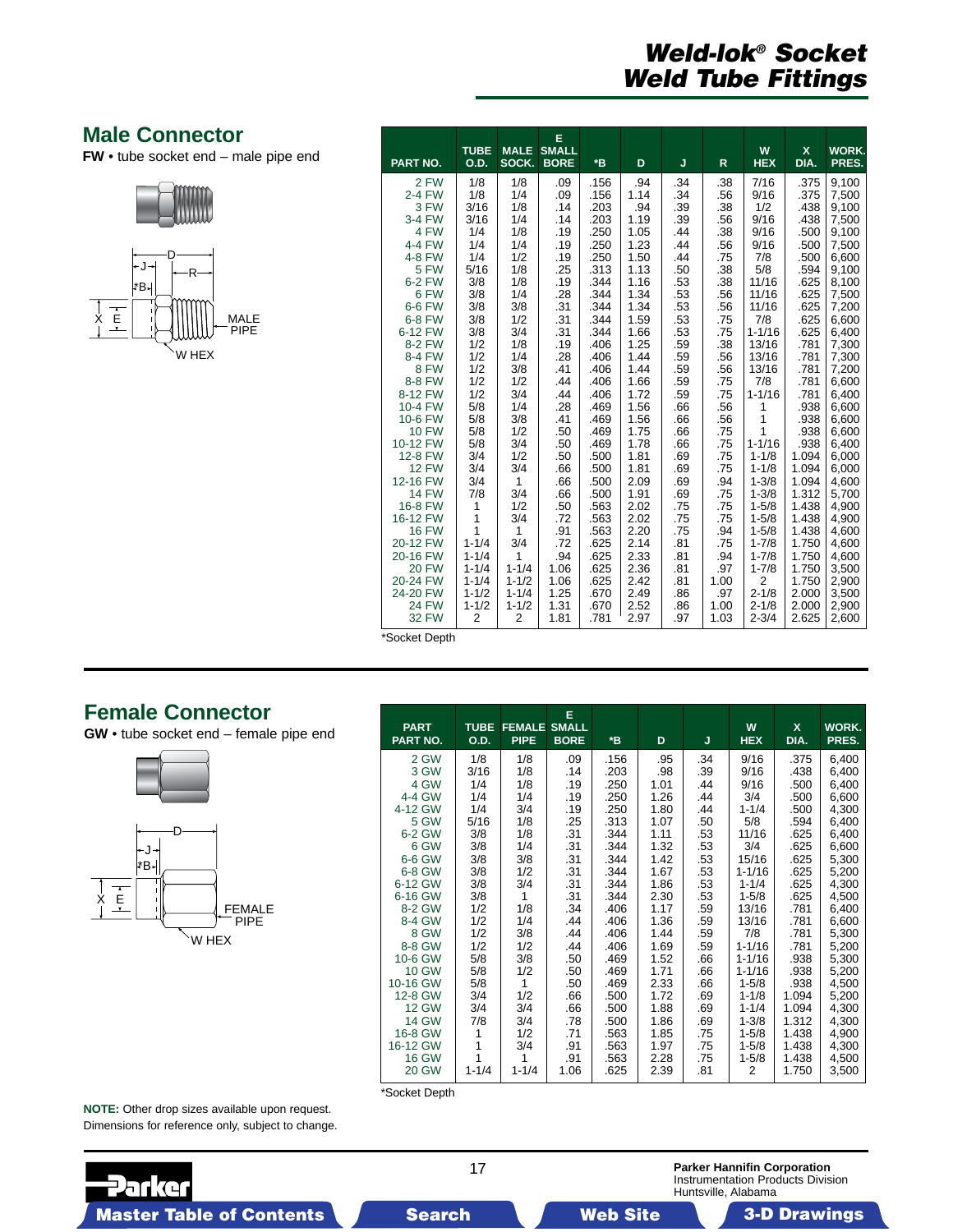### <span id="page-17-0"></span>**Female Elbow**

**DW** • tube socket end – female pipe end



| PART NO.     | <b>TUBE</b><br>O.D. | <b>FEMALE</b><br><b>PIPE</b> | Е<br><b>SMALL</b><br><b>BORE</b> | *B   | н    | J   | L    | W<br><b>HEX</b> | $\mathbf{x}$<br>DIA. | WORK.<br>PRES. |
|--------------|---------------------|------------------------------|----------------------------------|------|------|-----|------|-----------------|----------------------|----------------|
| 2 DW         | 1/8                 | 1/8                          | .09                              | .156 | .75  | .34 | .70  | 1/2             | .375                 | 5,500          |
| 3 DW         | 3/16                | 1/8                          | .14                              | .203 | .75  | .39 | .75  | 1/2             | .438                 | 5,500          |
| 4 DW         | 1/4                 | 1/8                          | .19                              | .250 | .75  | .44 | .84  | 9/16            | .500                 | 5,500          |
| 4-4 DW       | 1/4                 | 1/4                          | .19                              | .250 | .88  | .44 | .91  | 11/16           | .500                 | 5,600          |
| 5 DW         | 5/16                | 1/8                          | .25                              | .313 | .75  | .50 | .90  | 9/16            | .594                 | 5,500          |
| 6 DW         | 3/8                 | 1/4                          | .31                              | .344 | .88  | .53 | 1.00 | 11/16           | .625                 | 5,600          |
| 6-6 DW       | 3/8                 | 3/8                          | .31                              | .344 | .88  | .53 | 1.08 | 13/16           | .625                 | 5,000          |
| 6-8 DW       | 3/8                 | 1/2                          | .31                              | .344 | 1.12 | .53 | 1.19 | 1               | .625                 | 4,500          |
| 8-4 DW       | 1/2                 | 1/4                          | .44                              | .406 | .88  | .59 | 1.14 | 7/8             | .781                 | 5,600          |
| 8 DW         | 1/2                 | 3/8                          | .44                              | .406 | .88  | .59 | 1.14 | 13/16           | .781                 | 5,000          |
| 8-8 DW       | 1/2                 | 1/2                          | .44                              | .406 | 1.12 | .59 | 1.29 | $1 - 1/16$      | .781                 | 4,500          |
| <b>10 DW</b> | 5/8                 | 1/2                          | .50                              | .469 | 1.12 | .66 | 1.36 | $1 - 1/16$      | .938                 | 4,500          |
| 12-4 DW      | 3/4                 | 1/4                          | .66                              | .500 | 1.12 | .69 | 1.39 | $1 - 1/16$      | 1.094                | 5,600          |
| <b>12 DW</b> | 3/4                 | 3/4                          | .66                              | .500 | 1.25 | .69 | 1.58 | $1 - 5/16$      | 1.094                | 3,500          |
| 14-12 DW     | 7/8                 | 3/4                          | .78                              | .500 | 1.25 | .69 | 1.58 | $1 - 3/8$       | 1.312                | 3,500          |
| 16-6 DW      | 1                   | 3/8                          | .91                              | .563 | 1.75 | .75 | 1.84 | $1 - 5/8$       | 1.438                | 4,900          |
| <b>16 DW</b> | 1                   | 1                            | .91                              | .563 | 1.50 | .75 | 1.84 | $1 - 5/8$       | 1.438                | 3,900          |
| <b>20 DW</b> | $1 - 1/4$           | $1 - 1/4$                    | 1.06                             | .625 | 1.88 | .81 | 2.10 | $1 - 7/8$       | 1.750                | 3,100          |
| 24-16 DW     | $1 - 1/2$           | 1                            | 1.31                             | .670 | 2.08 | .86 | 2.54 | $2 - 1/2$       | 2.000                | 3,700          |
| <b>24 DW</b> | $1 - 1/2$           | $1 - 1/2$                    | 1.31                             | .670 | 2.13 | .86 | 2.54 | $2 - 1/2$       | 2.000                | 2,500          |

### **Male Run Tee**

**RW** • socket weld – male run tee



| PART NO.     | <b>TUBE</b><br><b>O.D.</b> | <b>MALE</b><br><b>PIPE</b> | E.<br><b>SMALL</b><br><b>BORE</b> | L    | н    | X<br>DIA. | W<br><b>HEX</b> | *B   | J   | R    | WORK.<br>PRES. |
|--------------|----------------------------|----------------------------|-----------------------------------|------|------|-----------|-----------------|------|-----|------|----------------|
| 2 RW         | 1/8                        | 1/8                        | .09                               | .70  | .74  | .375      | 1/2             | .156 | .34 | .38  | 9,100          |
| 3 RW         | 3/16                       | 1/8                        | .14                               | .75  | .75  | .438      | 1/2             | .203 | .39 | .38  | 9.100          |
| 4 RW         | 1/4                        | 1/8                        | .19                               | .84  | .79  | .500      | 9/16            | .250 | .44 | .38  | 9,100          |
| <b>5 RW</b>  | 5/16                       | 1/8                        | .19                               | .90  | .79  | .594      | 9/16            | .313 | .50 | .38  | 9.100          |
| 6 RW         | 3/8                        | 1/4                        | .28                               | 1.08 | 1.12 | .625      | 13/16           | .344 | .53 | .56  | 7,500          |
| 8 RW         | 1/2                        | 3/8                        | .41                               | 1.14 | 1.12 | .781      | 13/16           | .406 | .59 | .56  | 7,200          |
| <b>10 RW</b> | 5/8                        | 1/2                        | .50                               | 1.36 | 1.46 | .938      | $1 - 1/16$      | .469 | .66 | .75  | 5,800          |
| <b>12 RW</b> | 3/4                        | 3/4                        | .656                              | 1.39 | 1.46 | 1.094     | $1 - 1/16$      | .500 | .69 | .75  | 6,000          |
| <b>14 RW</b> | 7/8                        | 3/4                        | .719                              | 1.58 | 1.65 | 1.312     | $1 - 3/8$       | .500 | .69 | .75  | 5,700          |
| <b>16 RW</b> |                            |                            | .906                              | 1.84 | 2.03 | 1.438     | $1 - 5/16$      | .563 | .75 | .94  | 4,400          |
| <b>20 RW</b> | $1 - 1/4$                  | $1 - 1/4$                  | 1.063                             | 2.10 | 2.27 | 1.750     | $1 - 7/8$       | .625 | .81 | .97  | 3,500          |
| <b>24 RW</b> | $1 - 1/2$                  | $1 - 1/2$                  | 1.313                             | 2.54 | 2.70 | 2.000     | $2 - 1/2$       | .670 | .86 | 1.00 | 2,900          |
| 32 RW        | 2                          | 2                          | 1.813                             | 2.78 | 2.85 | 2.625     | $2 - 13/16$     | .781 | .97 | 1.03 | 2.600          |

\*Socket Depth

### **Male Branch Tee**

**SW** • socket weld – male outlet tee



**NOTE:** Other drop sizes available upon request. Dimensions for reference only, subject to change.

∶∢ ਪ

| <b>PART NO.</b> | <b>TUBE</b><br><b>O.D.</b> | <b>MALE</b><br><b>PIPE</b> | Е<br><b>SMALL</b><br><b>BORE</b> | L    | н    | X<br>DIA. | W<br><b>HEX</b> | *B   | J   | R    | WORK.<br>PRES. |
|-----------------|----------------------------|----------------------------|----------------------------------|------|------|-----------|-----------------|------|-----|------|----------------|
| 2 SW            | 1/8                        | 1/8                        | .09                              | .70  | .74  | .375      | 1/2             | .156 | .34 | .38  | 9,100          |
| 3 SW            | 3/16                       | 1/8                        | .14                              | .75  | .75  | .438      | 1/2             | .203 | .39 | .38  | 9,100          |
| 4 SW            | 1/4                        | 1/8                        | .19                              | .84  | .79  | .500      | 9/16            | .250 | .44 | .38  | 9.100          |
| 5 SW            | 5/16                       | 1/8                        | .19                              | .90  | .79  | .594      | 9/16            | .313 | .50 | .38  | 9,100          |
| 6 SW            | 3/8                        | 1/4                        | .28                              | 1.08 | 1.12 | .625      | 13/16           | .344 | .53 | .56  | 7,500          |
| 8 SW            | 1/2                        | 3/8                        | .41                              | 1.14 | 1.12 | .781      | 13/16           | .406 | .59 | .56  | 7,200          |
| <b>10 SW</b>    | 5/8                        | 1/2                        | .50                              | 1.36 | 1.47 | .938      | $1 - 1/16$      | .469 | .66 | .75  | 5,800          |
| <b>12 SW</b>    | 3/4                        | 3/4                        | .66                              | 1.39 | 1.46 | 1.094     | $1 - 1/16$      | .500 | .69 | .75  | 6,000          |
| <b>14 SW</b>    | 7/8                        | 3/4                        | .72                              | 1.58 | 1.65 | 1.312     | $1 - 3/8$       | .500 | .69 | .75  | 5,700          |
| <b>16 SW</b>    |                            |                            | .91                              | 1.84 | 2.03 | 1.438     | $1 - 5/16$      | .563 | .75 | .94  | 4,400          |
| <b>20 SW</b>    | $1 - 1/4$                  | $1 - 1/4$                  | 1.06                             | 2.10 | 2.27 | 1.750     | $1 - 7/8$       | .625 | .81 | .97  | 3,500          |
| 24 SW           | $1 - 1/2$                  | $1 - 1/2$                  | 1.31                             | 2.54 | 2.70 | 2.000     | $2 - 1/2$       | .670 | .86 | 1.00 | 2,900          |

\*Socket Depth

**Parker Hannifin Corporation** Instrumentation Products Division Huntsville, Alabama

18

Master Table of Contents **3. Dearch Master Table of Contents 3-D Drawings 3-D Drawings 3-D Drawings 3-D Drawings**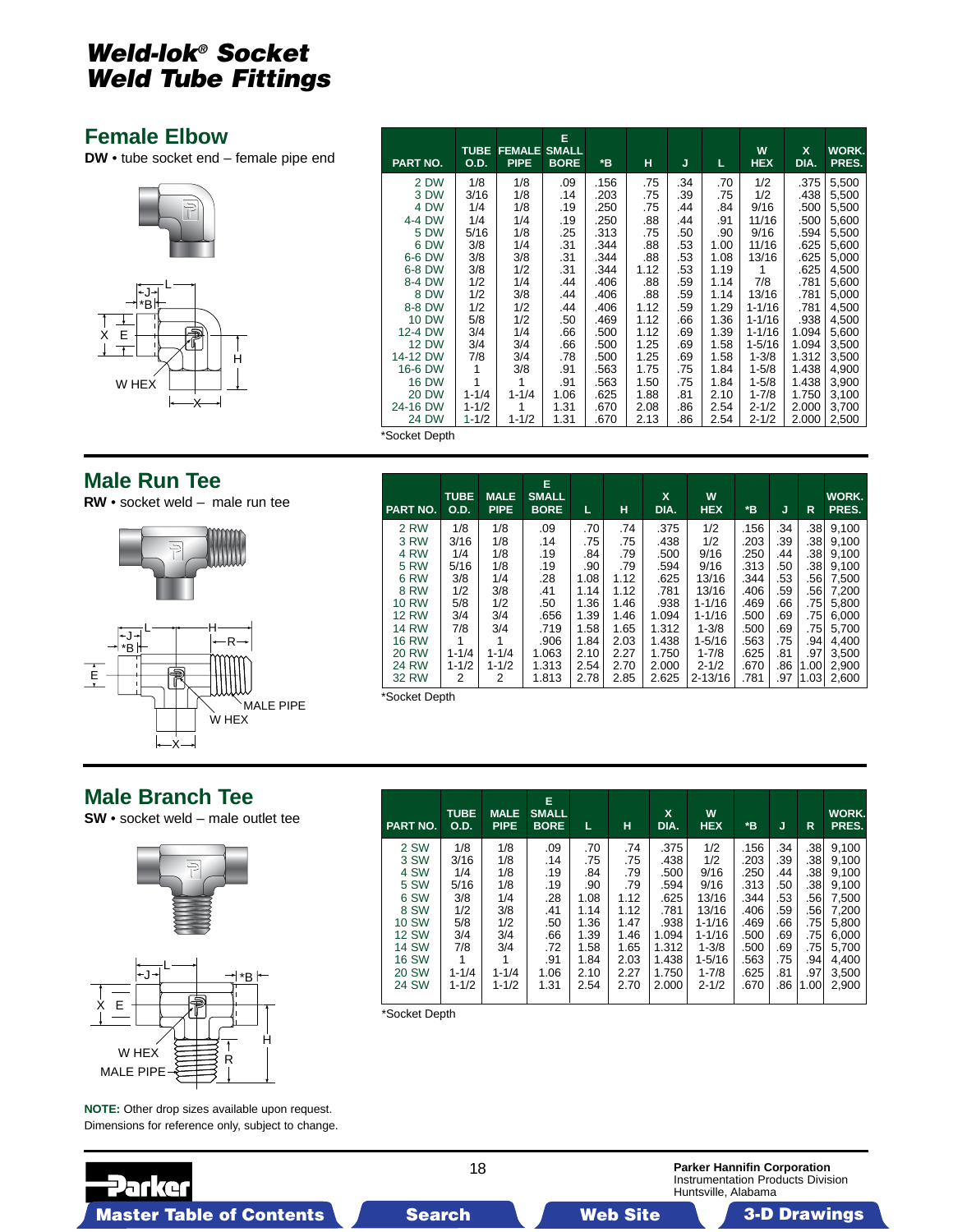### <span id="page-18-0"></span>**Adapter**

**AW** • tube socket end – adapter end for welding into a female pipe size welding boss









| <b>PART NO.</b>            | <b>TYPE</b>                    | <b>TUBE</b><br><b>O.D.</b> | <b>PIPE</b><br><b>SIZE</b> | <b>PIPE SIZE</b><br>O.D. | $\mathsf{R}$<br><b>BORE</b> | $\mathsf{x}$<br>DIA. | L           | D            | *B         | E<br><b>BORE</b> | <b>WORK.</b><br>PRES. |
|----------------------------|--------------------------------|----------------------------|----------------------------|--------------------------|-----------------------------|----------------------|-------------|--------------|------------|------------------|-----------------------|
| 2-1/8 AW                   | Ш                              | 1/8                        | 1/8                        | .41                      | .21                         | .38                  | .38         | .73          | .16        | .09              | 8,700                 |
| 2-1/4 AW<br>3-1/8 AW       | $\mathbf{I}$                   | 1/8<br>3/16                | 1/4<br>1/8                 | .54                      | .30<br>.21                  | .38                  | .56<br>.38  | .95<br>.76   | .16<br>.20 | .09<br>.14       | 8,200<br>8,700        |
| 3-1/2 AW                   | T<br>$\mathbf{I}$              | 3/16                       | 1/2                        | .41<br>.84               | .55                         | .44<br>.44           | .75         | 1.26         | .20        | .14              | 6,400                 |
| 3-3/4 AW                   | $\mathbf{I}$                   | 3/16                       | 3/4                        | 1.05                     | .73                         | .44                  | .75         | 1.32         | .20        | .14              | 5,300                 |
| 4-1/8 AW                   | ı                              | 1/4                        | 1/8                        | .41                      | .21                         | .50                  | .38         | .84          | .25        | .19              | 8,700                 |
| 4-1/4 AW                   | $\mathsf{II}$                  | 1/4                        | 1/4                        | .54                      | .30                         | .50                  | .56         | 1.01         | .25        | .19              | 8,200                 |
| 4-3/8 AW                   | $\mathsf{II}$                  | 1/4                        | 3/8                        | .68                      | .42                         | .50                  | .56         | 1.05         | .25        | .19              | 6,900                 |
| 4-1/2 AW<br>4-3/4 AW       | $\mathbf{I}$<br>$\mathbf{I}$   | 1/4<br>1/4                 | 1/2<br>3/4                 | .84<br>1.05              | .55<br>.73                  | .50<br>.50           | .75<br>.75  | 1.29<br>1.35 | .25<br>.25 | .19<br>.19       | 6,400<br>5,300        |
| 4-1 AW                     | $\mathsf{II}$                  | 1/4                        | 1                          | 1.31                     | .95                         | .50                  | .94         | 1.61         | .25        | .19              | 4,900                 |
| 5-1/8 AW                   | I                              | 5/16                       | 1/8                        | .41                      | .21                         | .59                  | .38         | .93          | .31        | .21              | 8,700                 |
| 5-1/2 AW                   | $\mathbf{I}$                   | 5/16                       | 1/2                        | .84                      | .55                         | .59                  | .75         | 1.32         | .31        | .25              | 6,400                 |
| 6-1/4 AW                   | ı                              | 3/8                        | 1/4                        | .54                      | .30                         | .63                  | .56         | 1.12         | .34        | .30              | 8,100                 |
| 6-3/8 AW<br>6-1/2 AW       | $\mathbf{I}$<br>Ш              | 3/8<br>3/8                 | 3/8<br>1/2                 | .68<br>.84               | .42<br>.55                  | .63<br>.63           | .56<br>.75  | 1.11<br>1.34 | .34<br>.34 | .31<br>.31       | 6,900<br>6,400        |
| 6-3/4 AW                   | $\mathbf{I}$                   | 3/8                        | 3/4                        | 1.05                     | .73                         | .63                  | .75         | 1.40         | .34        | .31              | 5,300                 |
| 6-1 AW                     | Ш                              | 3/8                        | 1                          | 1.31                     | .95                         | .63                  | .94         | 1.67         | .34        | .31              | 4,900                 |
| $6 - 1 - 1/2$ AW           | $\mathsf{II}$                  | 3/8                        | $1 - 1/2$                  | 1.50                     | 1.50                        | .63                  | 1.03        | 1.93         | .34        | .31              | 3,700                 |
| 8-1/4 AW                   | ı                              | 1/2                        | 1/4                        | .54                      | .30                         | .78                  | .56         | 1.23         | .41        | .30              | 8,100                 |
| 8-3/8 AW<br>8-1/2 AW       | ı<br>$\mathbf{I}$              | 1/2<br>1/2                 | 3/8<br>1/2                 | .68<br>.84               | .41<br>.55                  | .78<br>.78           | .56<br>.75  | 1.19<br>1.36 | .41<br>.41 | .41<br>.44       | 6,900<br>6,400        |
| 8-3/4 AW                   | $\mathsf{II}$                  | 1/2                        | 3/4                        | 1.05                     | .73                         | .78                  | .75         | 1.42         | .41        | .44              | 5,300                 |
| 8-1 AW                     | $\mathsf{II}$                  | 1/2                        | 1                          | 1.31                     | .95                         | .78                  | .94         | 1.69         | .41        | .44              | 4,900                 |
| 10-1/2 AW                  | T                              | 5/8                        | 1/2                        | .84                      | .55                         | .94                  | .75         | 1.43         | .47        | .50              | 4.900                 |
| 10-3/4 AW<br>10-1 AW       | $\mathsf{II}$<br>$\mathsf{II}$ | 5/8<br>5/8                 | 3/4<br>1                   | 1.05<br>1.31             | .73<br>.95                  | .94<br>.94           | .75<br>.94  | 1.44<br>1.70 | .47<br>.47 | .50<br>.50       | 5,300                 |
| 12-1/4 AW                  | ı                              | 3/4                        | 1/4                        | .54                      | .30                         | 1.09                 | .56         | 1.41         | .50        | .30              | 4,900<br>6,000        |
| 12-3/8 AW                  | ı                              | 3/4                        | 3/8                        | .68                      | .42                         | 1.09                 | .56         | 1.37         | .50        | .42              | 6,000                 |
| 12-1/2 AW                  | ı                              | 3/4                        | 1/2                        | .84                      | .55                         | 1.09                 | .75         | 1.51         | .50        | .55              | 6,000                 |
| 12-3/4 AW                  | ı                              | 3/4                        | 3/4                        | 1.05                     | .73                         | 1.09                 | .75         | 1.45         | .50        | .66              | 5,300                 |
| 12-1 AW<br>16-1/4 AW       | $\mathsf{II}$<br>ı             | 3/4<br>1                   | 1<br>1/4                   | 1.31<br>.54              | .95<br>.30                  | 1.09<br>1.44         | .94<br>.56  | 1.69<br>1.57 | .50<br>.56 | .66<br>.30       | 4,900<br>4,900        |
| 16-3/8 AW                  | ı                              | 1                          | 3/8                        | .68                      | .42                         | 1.44                 | .56         | 1.53         | .56        | .42              | 4,900                 |
| 16-1/2 AW                  | ı                              | 1                          | 1/2                        | .84                      | .55                         | 1.44                 | .75         | 1.67         | .56        | .55              | 4,900                 |
| 16-3/4 AW                  | ı                              | 1                          | 3/4                        | 1.05                     | .73                         | 1.44                 | .75         | 1.61         | .56        | .73              | 4,900                 |
| 16-1 AW                    | ı                              | 1                          | 1                          | 1.31                     | .95                         | 1.44                 | .94         | 1.72         | .56        | .91              | 4,900                 |
| 16-1-1/4 AW<br>16-1-1/2 AW | Ш<br>$\mathbf{I}$              | 1<br>1                     | $1 - 1/4$<br>$1 - 1/2$     | 1.66<br>1.90             | 1.28<br>1.50                | 1.44<br>1.44         | .94<br>1.03 | 1.75<br>1.91 | .56<br>.56 | .91<br>.91       | 4,100<br>3,700        |
| 20-1-1/4 AW                | $\mathbf{I}$                   | $1 - 1/4$                  | $1 - 1/4$                  | 1.66                     | 1.28                        | 1.75                 | .94         | 1.78         | .63        | 1.06             | 4,100                 |
| 20-1-1/2 AW                | $\mathbf{I}$                   | $1 - 1/4$                  | $1 - 1/2$                  | 1.90                     | 1.50                        | 1.75                 | 1.03        | 1.89         | .63        | 1.06             | 3,700                 |
| 24-1-1/2 AW                | ı                              | $1 - 1/2$                  | $1 - 1/2$                  | 1.90                     | 1.50                        | 2.00                 | 1.03        | 1.92         | .67        | 1.31             | 3,700                 |
| 32-2 AW                    | ı                              | $\overline{2}$             | $\overline{2}$             | 2.38                     | 1.94                        | 2.63                 | 1.06        | 2.10         | .78        | 1.81             | 3,200                 |

**NOTE:** "R" bore diameter will conform to Schedule 80 pipe wall thickness unless otherwise noted.

\*Socket Depth

**NOTE:** Other drop sizes available upon request. Dimensions for reference only, subject to change.

19 **Parker Hannifin Corporation** Instrumentation Products Division **Parker** Huntsville, Alabama Master Table of Contents **3. Dearch Master Table of Contents 3-D Drawings 3-D Drawings 3-D Drawings 3-D Drawings**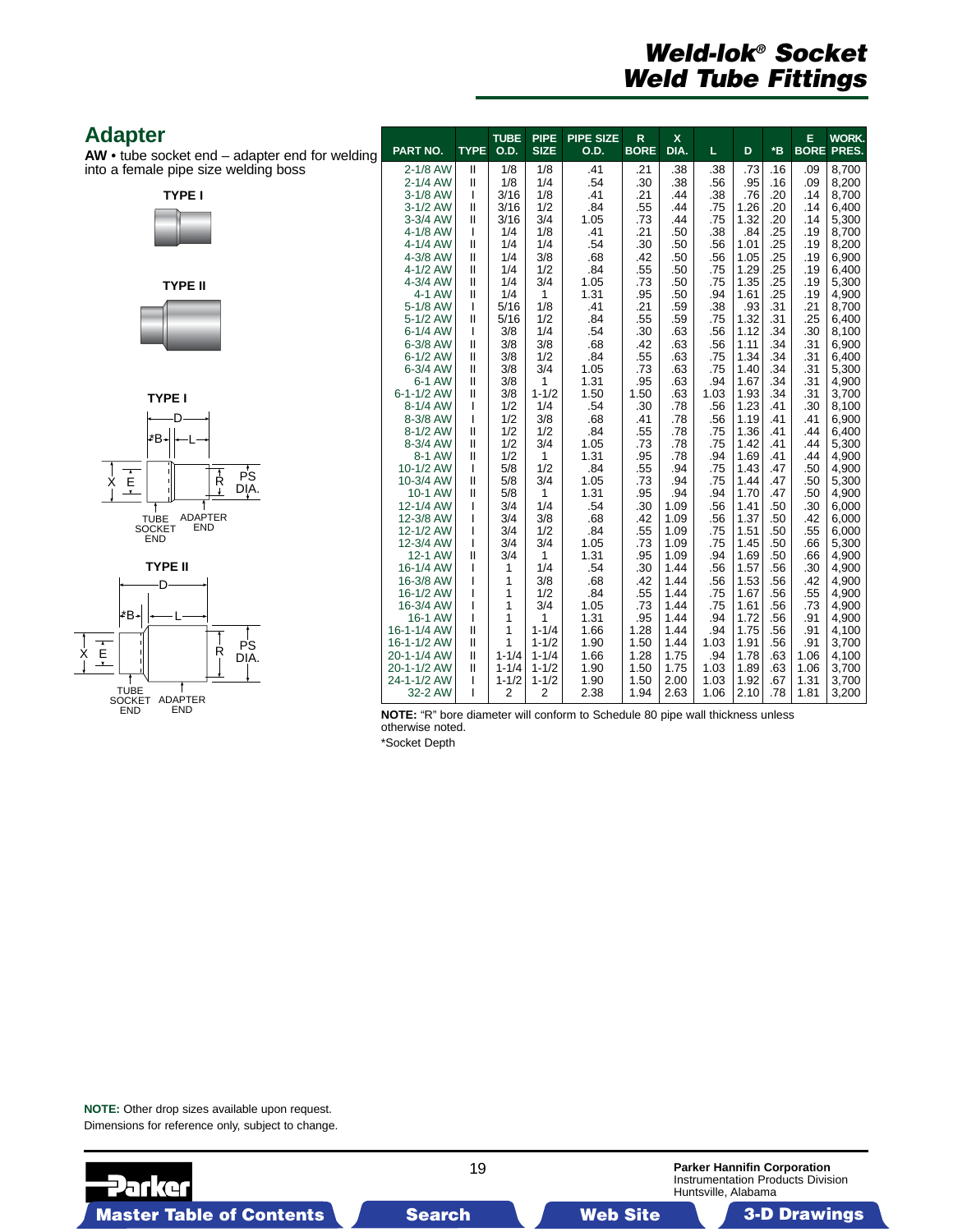### <span id="page-19-0"></span>**Adapter**

**AW2** • tube socket to pipe buttweld









| PART NO.                 | <b>TYPE</b>   | <b>TUBE</b><br>O.D. | <b>PIPE</b><br><b>SIZE</b> | <b>PIPE SIZE</b><br>O.D. | R<br><b>BORE</b> | $\mathbf{x}$<br>DIA. | L           | D            | $*_{\mathsf{B}}$ | E          | <b>WORK.</b><br><b>BORE PRES.</b> |
|--------------------------|---------------|---------------------|----------------------------|--------------------------|------------------|----------------------|-------------|--------------|------------------|------------|-----------------------------------|
| 2-1/8 AW2                | $\mathbf{I}$  | 1/8                 | 1/8                        | .41                      | .21              | .38                  | .38         | .73          | .16              | .09        | 8,700                             |
| 2-1/4 AW2                | $\mathbf{I}$  | 1/8                 | 1/4                        | .54                      | .30              | .38                  | .56         | .95          | .16              | .09        | 8,200                             |
| 3-1/8 AW2                | T             | 3/16                | 1/8                        | .41                      | .21              | .44                  | .38         | .76          | .20              | .14        | 8,700                             |
| 3-1/2 AW2                | $\mathsf{I}$  | 3/16                | 1/2                        | .84                      | .55              | .44                  | .75         | 1.26         | .20              | .14        | 6,400                             |
| 3-3/4 AW2                | Ш             | 3/16                | 3/4                        | 1.05                     | .73              | .44                  | .75         | 1.32         | .20              | .14        | 5,300                             |
| 4-1/8 AW2                | T             | 1/4                 | 1/8                        | .41                      | .21              | .50                  | .38         | .84          | .25              | .19        | 8,700                             |
| 4-1/4 AW2                | $\mathbf{I}$  | 1/4                 | 1/4                        | .54                      | .30              | .50                  | .56         | 1.01         | .25              | .19        | 8,200                             |
| 4-3/8 AW2                | $\mathbf{I}$  | 1/4                 | 3/8                        | .68                      | .42              | .50                  | .56         | 1.05         | .25              | .19        | 6,900                             |
| 4-1/2 AW2                | Ш             | 1/4                 | 1/2                        | .84                      | .55              | .50                  | .75         | 1.29         | .25              | .19        | 6,400                             |
| 4-3/4 AW2                | $\mathsf{I}$  | 1/4                 | 3/4                        | 1.05                     | .73              | .50                  | .75         | 1.35         | .25              | .19        | 5,300                             |
| 4-1 AW2                  | $\mathbf{I}$  | 1/4                 | $\mathbf{1}$               | 1.31                     | .95              | .50                  | .94         | 1.61         | .25              | .19        | 4,900                             |
| 5-1/8 AW2                | I             | 5/16                | 1/8                        | .41                      | .21              | .59                  | .38         | .93          | .31              | .21        | 8,700                             |
| 5-1/2 AW2                | $\mathbf{I}$  | 5/16                | 1/2                        | .84                      | .55              | .59                  | .75         | 1.32         | .31              | .25        | 6,400                             |
| 6-1/4 AW2                | ı             | 3/8                 | 1/4                        | .54                      | .30              | .63                  | .56         | 1.12         | .34              | .30        | 8,100                             |
| 6-3/8 AW2                | $\mathsf{I}$  | 3/8                 | 3/8                        | .68                      | .42              | .63                  | .56         | 1.11         | .34              | .31        | 6,900                             |
| 6-1/2 AW2                | $\mathsf{I}$  | 3/8                 | 1/2                        | .84                      | .55              | .63                  | .75         | 1.34         | .34              | .31        | 6.400                             |
| 6-3/4 AW2                | $\mathsf{I}$  | 3/8                 | 3/4                        | 1.05                     | .73              | .63                  | .75         | 1.40         | .34              | .31        | 5,300                             |
| 6-1 AW2                  | $\mathbf{I}$  | 3/8                 | 1                          | 1.31                     | .95              | .63                  | .94         | 1.67         | .34              | .31        | 4,900                             |
| 6-1-1/2 AW2<br>8-1/4 AW2 | $\mathbf{I}$  | 3/8<br>1/2          | $1 - 1/2$<br>1/4           | 1.50<br>.54              | 1.50<br>.30      | .63<br>.78           | 1.03<br>.56 | 1.93         | .34<br>.41       | .31<br>.30 | 3,700                             |
| 8-3/8 AW2                | I<br>I        | 1/2                 | 3/8                        | .68                      |                  |                      |             | 1.23<br>1.19 | .41              | .41        | 8,100<br>6,900                    |
| 8-1/2 AW2                | $\mathbf{II}$ | 1/2                 | 1/2                        | .84                      | .41<br>.55       | .78<br>.78           | .56<br>.75  | 1.36         | .41              | .44        | 6,400                             |
| 8-3/4 AW2                | $\mathsf{I}$  | 1/2                 | 3/4                        | 1.05                     | .78              | .75                  | 1.42        | .41          | .44              |            | 5,300                             |
| 8-1 AW2                  | Ш             | 1/2                 | 1                          | 1.31                     | .95              | .78                  | .94         | 1.69         | .41              | .44        | 4,900                             |
| 10-1/2 AW2               | I             | 5/8                 | 1/2                        | .54                      | .55              | .94                  | .75         | 1.43         | .47              | .50        | 4,900                             |
| 10-3/4 AW2               | $\mathsf{I}$  | 5/8                 | 3/4                        | 1.05                     | .73              | .94                  | .75         | 1.44         | .47              | .50        | 5,300                             |
| 10-1 AW2                 | $\mathbf{II}$ | 5/8                 | 1                          | 1.31                     | .95              | .94                  | .94         | 1.70         | .47              | .50        | 4,900                             |
| 12-1/4 AW2               | I             | 3/4                 | 1/4                        | .54                      | .30              | 1.09                 | .56         | 1.41         | .50              | .30        | 6,000                             |
| 12-3/8 AW2               | ı             | 3/4                 | 3/8                        | .68                      | .42              | 1.09                 | .56         | 1.37         | .50              | .42        | 6,000                             |
| 12-1/2 AW2               | ı             | 3/4                 | 1/2                        | .84                      | .55              | 1.09                 | .75         | 1.51         | .50              | .55        | 6,000                             |
| 12-3/4 AW2               | ı             | 3/4                 | 3/4                        | 1.05                     | .73              | 1.09                 | .75         | 1.45         | .50              | .66        | 5,300                             |
| 12-1 AW2                 | Ш             | 3/4                 | 1                          | 1.31                     | .95              | 1.09                 | .94         | 1.69         | .50              | .66        | 4,900                             |
| 16-1/4 AW2               | ı             | 1                   | 1/4                        | .54                      | .30              | 1.44                 | .56         | 1.57         | .56              | .30        | 4,900                             |
| 16-3/8 AW2               | ı             | 1                   | 3/8                        | .68                      | .42              | 1.44                 | .56         | 1.53         | .56              | .42        | 4,900                             |
| 16-1/2 AW2               | ı             | 1                   | 1/2                        | .84                      | .55              | 1.44                 | .75         | 1.67         | .56              | .55        | 4,900                             |
| 16-3/4 AW2               | ı             | 1                   | 3/4                        | 1.05                     | .73              | 1.44                 | .75         | 1.61         | .56              | .73        | 4,900                             |
| 16-1 AW2                 | ı             | 1                   | 1                          | 1.31                     | .95              | 1.44                 | .94         | 1.72         | .56              | .91        | 4,900                             |
| 16-1-1/4 AW2             | $\mathsf{I}$  | 1                   | $1 - 1/4$                  | 1.66                     | 1.28             | 1.44                 | .94         | 1.75         | .56              | .91        | 4,100                             |
| 16-1-1/2 AW2             | $\mathsf{I}$  | 1                   | $1 - 1/2$                  | 1.90                     | 1.50             | 1.44                 | 1.03        | 1.91         | .56              | .91        | 3.700                             |
| 20-1-1/4 AW2             | $\mathsf{I}$  | $1 - 1/4$           | $1 - 1/4$                  | 1.66                     | 1.28             | 1.75                 | .94         | 1.78         | .63              | 1.06       | 4,100                             |
| 20-1-1/2 AW2             | $\mathsf{I}$  | $1 - 1/4$           | $1 - 1/2$                  | 1.90                     | 1.50             | 1.75                 | 1.03        | 1.89         | .63              | 1.06       | 3,700                             |
| 24-1-1/2 AW2             | T             | $1 - 1/2$           | $1 - 1/2$                  | 1.90                     | 1.50             | 2.00                 | 1.03        | 1.92         | .67              | 1.31       | 3,700                             |
| 32-2 AW2                 | ı             | $\overline{2}$      | $\overline{2}$             | 2.38                     | 1.94             | 2.63                 | 1.06        | 2.10         | .78              | 1.81       | 3,200                             |

**NOTE:** "R" bore diameter will conform to Schedule 80 pipe wall thickness unless otherwise noted.

\*Socket Depth

**NOTE:** Other drop sizes available upon request. Dimensions for reference only, subject to change.

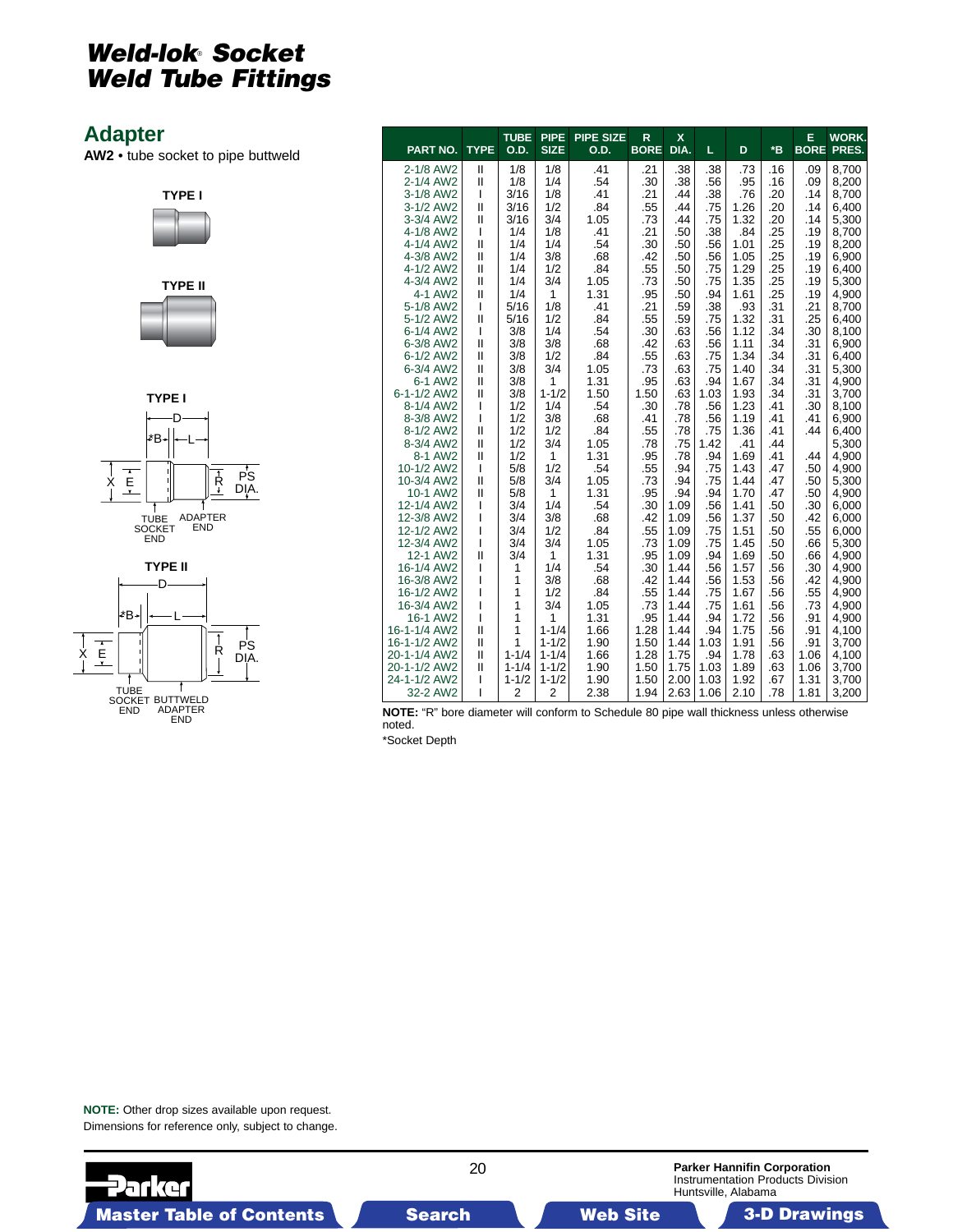# *Weld-lok*® *To Compression*

#### <span id="page-20-0"></span>**ZHBW**

#### **Socket weld connector for fractional tube**

• for CPI™ to tubing socket weld connection





| PART NO.             | <b>INTER-</b><br><b>CHANGES</b><br><b>WITH</b> | <b>TUBE</b><br>O.D. | A            | C          | D            | J          | *P         | $\mathbf x$ | E<br><b>BORE</b> | W<br><b>HEX</b> |
|----------------------|------------------------------------------------|---------------------|--------------|------------|--------------|------------|------------|-------------|------------------|-----------------|
| 1-2 ZHBW             | 100-6-2W                                       | 1/16                | .99          | .43        | .84          | .34        | .16        | .38         | .09              | 7/16            |
| 1-4 ZHBW             | 100-6-4W                                       | 1/16                | 1.10         | .43        | .95          | .44        | .25        | .50         | .19              | 9/16            |
| 2-2 ZHBW             | 200-6-2W                                       | 1/8                 | 1.16         | .60        | .90          | .34        | .16        | .38         | .09              | 7/16            |
| 3-3 ZHBW             | 300-6-3W                                       | 3/16                | 1.25         | .64        | .98          | .39        | .20        | .44         | .13              | 1/2             |
| 4-4 ZHBW             | 400-6-4W                                       | 1/4                 | 1.37         | .70        | 1.08         | .44        | .25        | .50         | .19              | 9/16            |
| 4-6 ZHBW             | 400-6-6W                                       | 1/4                 | 1.47         | .70        | 1.18         | .53        | .34        | .63         | .31              | 11/16           |
| 4-8 ZHBW             | 400-6-8W                                       | 1/4                 | 1.56         | .70        | 1.27         | .59        | .41        | .78         | .44              | 13/16           |
| 4-10 ZHBW            | 400-6-10W                                      | 1/4                 | 1.60         | .70        | 1.31         | .66        | .47        | .94         | .50              | 1               |
| 4-12 ZHBW            | 400-6-12W                                      | 1/4                 | 1.75         | .70        | 1.46         | .69        | .50        | 1.09        | .66              | $1 - 1/8$       |
| 4-16 ZHBW            | 400-6-16W                                      | 1/4                 | 1.88         | .70        | 1.59         | .75        | .56        | 1.38        | .91              | $1 - 1/2$       |
| 6-2 ZHBW             | 600-6-2W                                       | 3/8                 | 1.35         | .76        | 1.06         | .34        | .16        | .38         | .09              | 5/8             |
| 6-6 ZHBW             | 600-6-6W                                       | 3/8                 | 1.53         | .76        | 1.24         | .53        | .34        | .63         | .28              | 11/16           |
| 6-8 ZHBW             | 600-6-8W                                       | 3/8                 | 1.63         | .76        | 1.34         | .59        | .41        | .78         | .44              | 13/16           |
| 6-12 ZHBW            | 600-6-12W                                      | 3/8                 | 1.81         | .76        | 1.52         | .69        | .50        | 1.09        | .66              | $1 - 1/8$       |
| 6-16 ZHBW            | 600-6-16W                                      | 3/8                 | 2.02         | .76        | 1.73         | .75        | .56        | 1.44        | .91              | $1 - 5/8$       |
| 8-2 ZHBW<br>8-4 ZHBW | 800-6-2W                                       | 1/2                 | 1.49         | .87        | 1.09         | .34        | .16        | .38         | .09              | 13/16           |
|                      | 800-6-4W                                       | 1/2                 | 1.58         | .87        | 1.18         | .44        | .25        | .50         | .19              | 13/16           |
| 8-6 ZHBW<br>8-8 ZHBW | 800-6-6W<br>800-6-8W                           | 1/2                 | 1.67         | .87        | 1.27         | .53        | .34        | .63<br>.78  | .31              | 13/16<br>13/16  |
| 8-12 ZHBW            | 800-6-12W                                      | 1/2<br>1/2          | 1.74<br>1.92 | .87<br>.87 | 1.34<br>1.52 | .59<br>.69 | .41<br>.50 | 1.09        | .41<br>.66       | $1 - 1/8$       |
| 8-16 ZHBW            | 800-6-16W                                      | 1/2                 | 2.53         | .87        | 1.73         | .75        | .56        | 1.44        | .91              | $1 - 5/8$       |
| 10-10 ZHBW           | 1010-6-10W                                     | 5/8                 | 1.86         | .87        | 1.46         | .66        | .47        | .94         | .50              | 1               |
| 10-12 ZHBW           | 1010-6-12W                                     | 5/8                 | 1.92         | .87        | 1.52         | .69        | .50        | 1.09        | .66              | $1 - 1/8$       |
| <b>12-4 ZHBW</b>     | 1210-6-4W                                      | 3/4                 | 1.68         | .87        | 1.28         | .44        | .25        | .50         | .19              | $1 - 1/16$      |
| <b>12-8 ZHBW</b>     | 1210-6-8W                                      | 3/4                 | 1.84         | .87        | 1.44         | .59        | .41        | .78         | .44              | $1 - 1/16$      |
| 12-12 ZHBW           | 1210-6-12W                                     | 3/4                 | 1.92         | .87        | 1.52         | .69        | .50        | 1.09        | .63              | $1 - 1/8$       |
| 12-16 ZHBW           | 1210-6-16W                                     | 3/4                 | 2.13         | .87        | 1.73         | .75        | .56        | 1.44        | .91              | $1 - 5/8$       |
| <b>16-4 ZHBW</b>     | 1610-6-4W                                      | 1                   | 1.95         | 1.05       | 1.46         | .44        | .25        | .50         | .19              | $1 - 3/8$       |
| <b>16-6 ZHBW</b>     | 1610-6-6W                                      | 1                   | 2.05         | 1.05       | 1.56         | .53        | .34        | .63         | .31              | $1 - 3/8$       |
| 16-12 ZHBW           | 1610-6-12W                                     | 1                   | 2.20         | 1.05       | 1.71         | .69        | .50        | 1.09        | .66              | $1 - 3/8$       |
| 16-16 ZHBW           | 1610-6-16W                                     | 1                   | 2.31         | 1.05       | 1.82         | .75        | .56        | 1.44        | .88              | $1 - 5/8$       |
| 16-20 ZHBW           | 1610-6-20W                                     | 1                   | 2.43         | 1.05       | 1.94         | .81        | .63        | 1.75        | .88              | $1 - 7/8$       |
| 20-16 ZHBW           | 2000-6-16W                                     | $1 - 1/4$           | 2.81         | 1.52       | 1.95         | .75        | .56        | 1.44        | .91              | $1 - 3/4$       |
| 20-20 ZHBW           | 2000-6-20W                                     | $1 - 1/4$           | 2.90         | 1.52       | 2.04         | .81        | .63        | 1.75        | 1.09             | $1 - 7/8$       |
| 24-12 ZHBW           | 2400-6-12W                                     | $1 - 1/2$           | 3.15         | 1.77       | 2.09         | .69        | .50        | 1.09        | .66              | $2 - 1/8$       |
| 24-20 ZHBW           | 2400-6-20W                                     | $1 - 1/2$           | 3.27         | 1.77       | 2.21         | .81        | .63        | 1.75        | 1.06             | $2 - 1/8$       |
| 24-24 ZHBW           | 2400-6-24W                                     | $1 - 1/2$           | 3.32         | 1.77       | 2.26         | .86        | .67        | 2.00        | 1.31             | $2 - 1/8$       |
| 32-32 ZHBW           | 3200-6-32W                                     | $\overline{2}$      | 4.40         | 2.47       | 2.93         | .97        | .78        | 2.63        | 1.81             | $2 - 3/4$       |

**NOTE:** A and C dimensions are typical finger-tight.

Dimensions for reference only, subject to change.

For A-LOK® tube fitting double ferrule system replace "B" (ZHBW) with a "L" (ZHLW)

\*Socket Depth

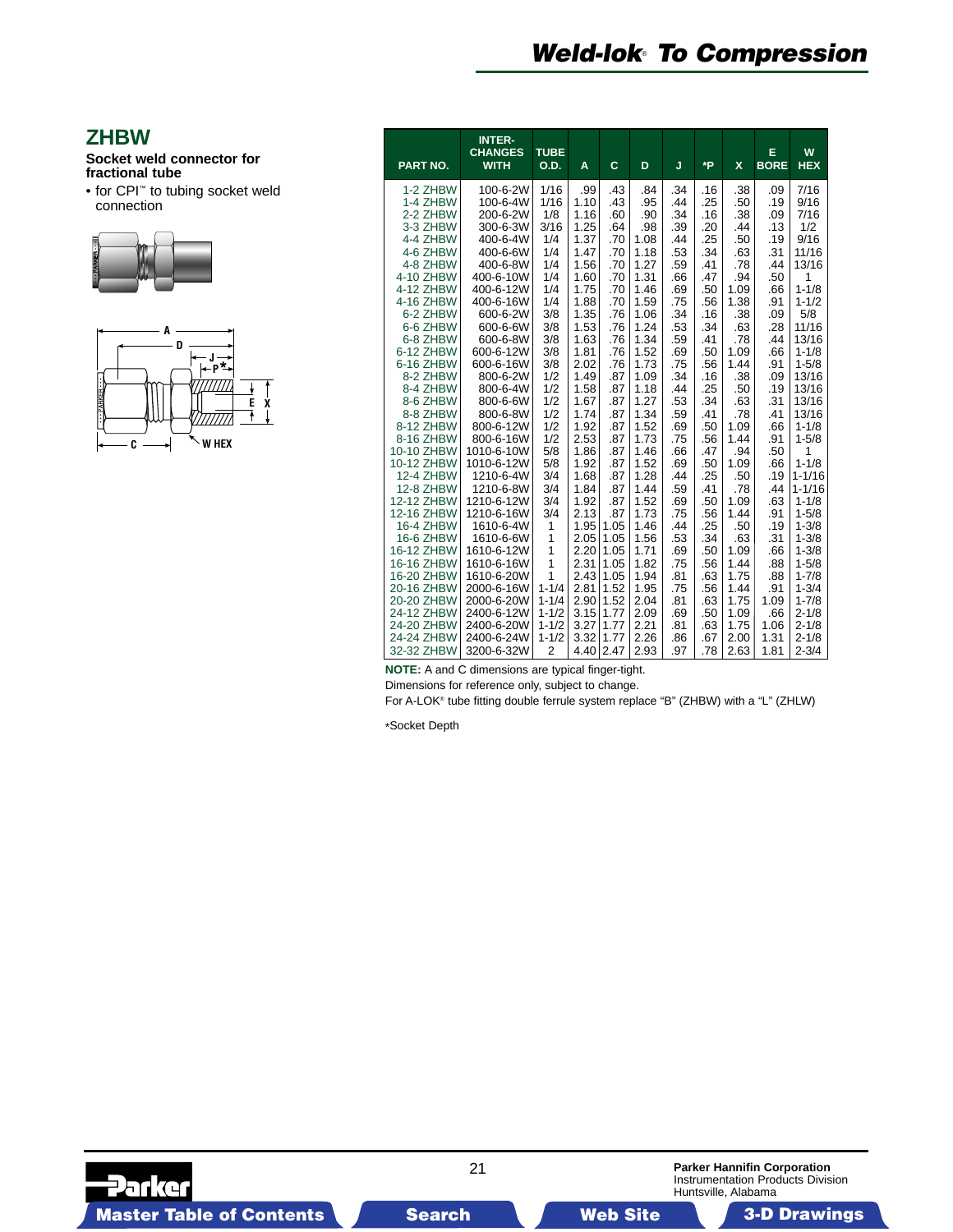### <span id="page-21-0"></span>**ZHBW2**

**Buttweld connector for fractional pipe**

• for CPI™ to pipe buttweld connection





|                                  |                          |                              | <b>BUTT-</b>           |                   |            |              |              | X            |                        |
|----------------------------------|--------------------------|------------------------------|------------------------|-------------------|------------|--------------|--------------|--------------|------------------------|
|                                  | <b>CHANGES</b>           | <b>INTER-</b><br><b>TUBE</b> | <b>PIPE</b>            | <b>WELD</b>       |            |              |              | <b>WELD</b>  | <b>BUTT-</b><br>W      |
| PART NO.                         | <b>WITH</b>              | O.D.                         | <b>SIZE</b>            | A                 | C          | D            | R            | O.D.         | <b>HEX</b>             |
| 1-1/8 ZHBW2                      | 00-1-2W                  | 1/16                         | 1/8                    | 1.03              | .43        | .88          | .38          | .41          | 7/16                   |
| 2-1/8 ZHBW2<br>2-1/4 ZHBW2       | 200-1-2W<br>200-1-4W     | 1/8<br>1/8                   | 1/8<br>1/4             | 1.20<br>1.40      | .60<br>.60 | .94<br>1.14  | .38<br>.56   | .41<br>.54   | 7/16<br>9/16           |
| 2-1/2 ZHBW2                      | 200-1-8W                 | 1/8                          | 1/2                    | 1.67              | .60        | 1.41         | .75          | .84          | 7/8                    |
| 3-1/8 ZHBW2                      | 300-1-2W                 | 3/16                         | 1/8                    | 1.24              | .64        | .97          | .38          | .41          | 7/16                   |
| 4-1/8 ZHBW2                      | 400-1-2W                 | 1/4                          | 1/8                    | 1.29              | .70        | 1.00         | .38          | .41          | 1/2                    |
| 4-1/4 ZHBW2                      | 400-1-4W                 | 1/4                          | 1/4                    | 1.50              | .70        | 1.20         | .56          | .54          | 5/8                    |
| 4-3/8 ZHBW2                      | 400-1-6W                 | 1/4                          | 3/8                    | 1.54              | .70        | 1.25         | .56          | .68          | 3/4                    |
| 4-1/2 ZHBW2                      | 400-1-8W                 | 1/4                          | 1/2                    | 1.76              | .70        | 1.47         | .75          | .84          | 7/8                    |
| 4-3/4 ZHBW2<br>4-1 ZHBW2         | 400-1-12W<br>400-1-16W   | 1/4<br>1/4                   | 3/4<br>1               | 1.82<br>2.10      | .70<br>.70 | 1.53<br>1.81 | .75<br>.94   | 1.05<br>1.32 | $1 - 1/8$<br>$1 - 3/8$ |
| 5-1/8 ZHBW2                      | 500-1-2W                 | 5/16                         | 1/8                    | 1.34              | .73        | 1.05         | .38          | .41          | 9/16                   |
| 5-1/4 ZHBW2                      | 500-1-4W                 | 5/16                         | 1/4                    | 1.52              | .73        | 1.23         | .56          | .54          | 9/16                   |
| 5-1/2 ZHBW2                      | 500-1-8W                 | 5/16                         | 1/2                    | 1.79              | .73        | 1.500        | .75          | .84          | 7/8                    |
| 6-1/4 ZHBW2                      | 600-1-4W                 | 3/8                          | 1/4                    | 1.57              | .76        | 1.28         | .56          | .54          | 5/8                    |
| 6-3/8 ZHBW2                      | 600-1-6W                 | 3/8                          | 3/8                    | 1.57              | .76        | 1.28         | .56          | .68          | 3/4                    |
| 6-1/2 ZHBW2                      | 600-1-8W                 | 3/8                          | 1/2                    | 1.82              | .76        | 1.53         | .75          | .84          | 7/8                    |
| 6-3/4 ZHBW2<br>6-1 ZHBW2         | 600-1-12W<br>600-1-16W   | 3/8<br>3/8                   | 3/4<br>1               | 1.88<br>2.17      | .76<br>.76 | 1.59<br>1.88 | .75<br>.94   | 1.05<br>1.32 | $1 - 1/8$<br>$1 - 3/8$ |
| 6-1-1/2 ZHBW2                    | 600-1-24W                | 3/8                          | $1 - 1/2$              | 2.39              | .76        | 2.10         | 1.03         | 1.90         | 2                      |
| 6-2 ZHBW2                        | 600-1-32W                | 3/8                          | 2                      | 2.58              | .76        | 2.29         | 1.06         | 2.38         | $2 - 1/2$              |
| 8-1/8 ZHBW2                      | 810-1-2W                 | 1/2                          | 1/8                    | 1.53              | .87        | 1.13         | .38          | .41          | 13/16                  |
| 8-1/4 ZHBW2                      | 810-1-4W                 | 1/2                          | 1/4                    | 1.71              | .87        | 1.31         | .56          | .54          | 13/16                  |
| 8-3/8 ZHBW2                      | 810-1-6W                 | 1/2                          | 3/8                    | 1.71              | .87        | 1.31         | .56          | .68          | 13/16                  |
| 8-1/2 ZHBW2<br>8-3/4 ZHBW2       | 810-1-8W<br>810-1-12W    | 1/2<br>1/2                   | 1/2<br>3/4             | 1.93<br>1.99      | .87<br>.87 | 1.53<br>1.59 | .75<br>.75   | .84<br>1.05  | 7/8<br>$1 - 1/8$       |
| 8-1 ZHBW2                        | 81-1-16W                 | 1/2                          | 1                      | 2.28              | .87        | 1.88         | .94          | 1.32         | $1 - 3/8$              |
| 8-1-1/2 ZHBW2                    | 810-1-24W                | 1/2                          | $1 - 1/2$              | 2.50              | .87        | 2.10         | 1.03         | 1.90         | 2                      |
| 10-1/4 ZHBW2                     | 1010-1-4W                | 5/8                          | 1/4                    | 1.74              | .87        | 1.34         | .56          | .54          | 15/16                  |
| 10-3/8 ZHBW2                     | 1010-1-6W                | 5/8                          | 3/8                    | 1.74              | .87        | 1.34         | .56          | .67          | 15/16                  |
| 10-1/2 ZHBW2                     | 1010-1-8W                | 5/8                          | 1/2                    | 1.93              | .87        | 1.53         | .75          | .84          | 15/16                  |
| 10-3/4 ZHBW2<br>12-3/8 ZHBW2     | 1010-1-12W<br>1210-1-6W  | 5/8<br>3/4                   | 3/4<br>3/8             | 1.99<br>1.81      | .87<br>.87 | 1.59<br>1.41 | .75<br>.56   | 1.05<br>.67  | $1 - 1/8$<br>$1 - 1/8$ |
| 12-1/2 ZHBW2                     | 1210-1-8W                | 3/4                          | 1/2                    | 1.99              | .87        | 1.59         | .75          | .84          | $1 - 1/8$              |
| 12-3/4 ZHBW2                     | 1210-1-12W               | 3/4                          | 3/4                    | 1.99              | .87        | 1.59         | .75          | 1.05         | $1 - 1/8$              |
| 12-1 ZHBW2                       | 1210-1-16W               | 3/4                          | 1                      | 2.28              | .87        | 1.88         | .94          | 1.32         | $1 - 3/8$              |
| 16-1/2 ZHBW2                     | 1610-1-8W                | 1                            | 1/2                    | 2.18              | 1.05       | 1.78         | .75          | .84          | $1 - 3/8$              |
| 16-3/4 ZHBW2                     | 1610-1-12W               | 1                            | 3/4                    | 2.27              | 1.05       | 1.78         | .75          | 1.05         | $1 - 3/8$              |
| 16-1 ZHBW2<br>16-1-1/4 ZHBW2     | 1610-1-16W<br>1610-1-20W | 1<br>1                       | 1<br>$1 - 1/4$         | 2.46<br>2.56 1.05 | 1.05       | 1.97         | .94          | 1.32<br>1.66 | $1 - 3/8$<br>$1 - 3/4$ |
| 16-1-1/2 ZHBW2                   | 1610-1-24W               | 1                            | $1 - 1/2$              | 2.68 1.05 2.19    |            | 2.07         | .94<br>1.03  | 1.90         | 2                      |
| 20-1 ZHBW2                       | 2000-1-16W               | $1 - 1/4$                    | 1                      | 3.06 1.52         |            | 2.20         | .94          | 1.32         | $1 - 3/4$              |
| 20-1-1/4 ZHBW2                   | 2000-1-20W               | $1 - 1/4$                    | $1 - 1/4$              | 3.03 1.52         |            | 2.17         | .94          | 1.66         | $1 - 3/4$              |
| 20-1-1/2 ZHBW2                   | 2000-1-24W               | $1 - 1/4$                    | $1 - 1/2$              | 3.16              | 1.52       | 2.30         | 1.03         | 1.90         | $\overline{c}$         |
| 24-1 ZHBW2                       | 2400-1-16W               | $1 - 1/2$                    | 1                      | 3.50              | 1.77       | 2.44         | .94          | 1.32         | $2 - 1/8$              |
| 24-1-1/4 ZHBW2<br>24-1-1/2 ZHBW2 | 2400-1-20W<br>2400-1-24W | $1 - 1/2$<br>$1 - 1/2$       | $1 - 1/4$<br>$1 - 1/2$ | 3.36<br>3.50 1.77 | 1.77       | 2.30<br>2.44 | .94          | 1.66<br>1.90 | $2 - 1/8$<br>$2 - 1/8$ |
| 32-2 ZHBW2                       | 3200-1-32W               | 2                            | 2                      | 4.47 2.47         |            | 3.00         | 1.03<br>1.06 | 2.38         | $2 - 3/4$              |

**NOTE:** A and C dimensions are typical finger-tight.

Dimensions for reference only, subject to change.

Pipe Buttweld end will conform to Schedule 80 unless otherwise noted.

For A-LOK® tube fitting double ferrule system replace "B" (ZHBW2) with a "L" (ZHLW2)

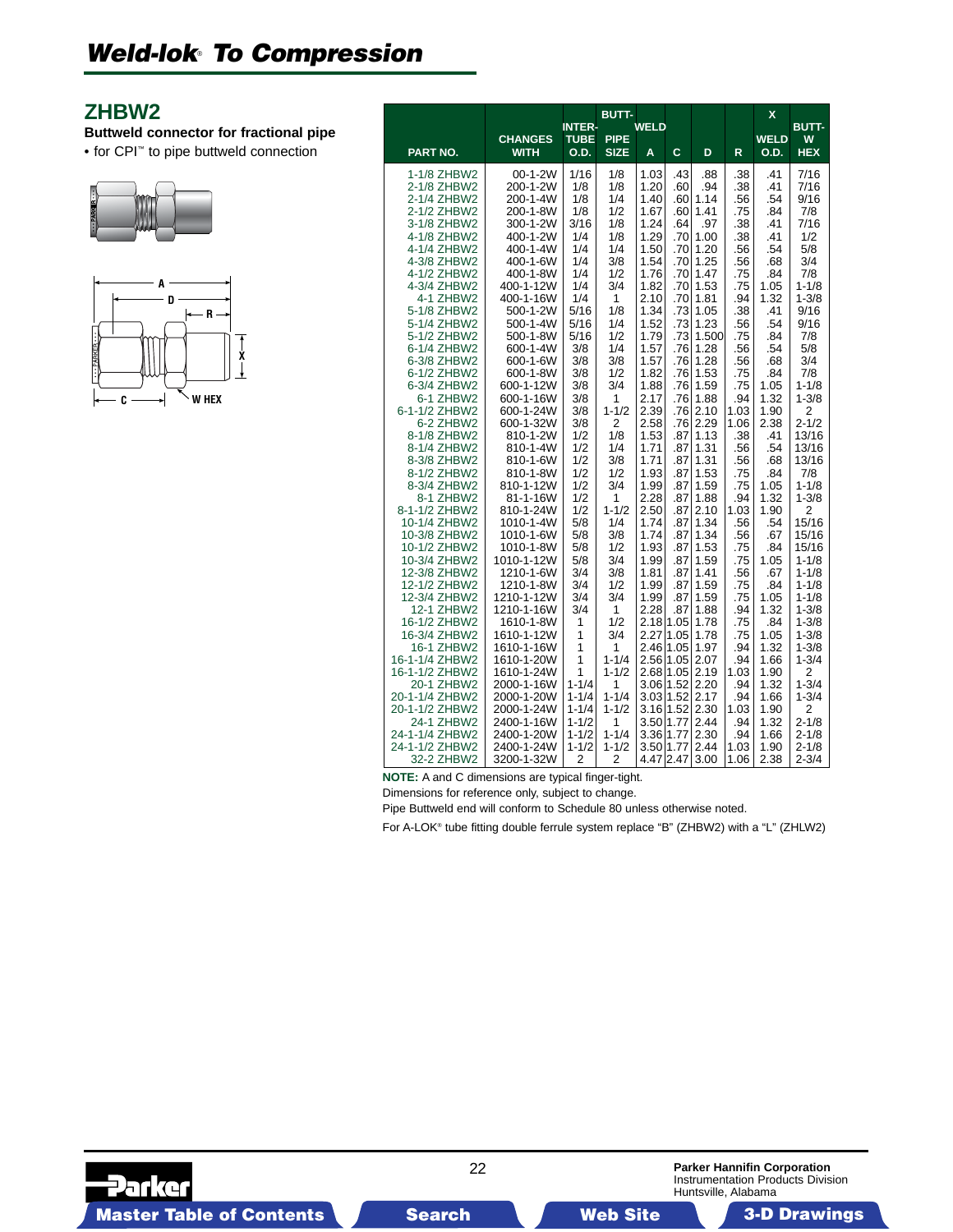# *Weld-lok*® *To Compression*

### <span id="page-22-0"></span>**ZEBW**

#### **For fractional tube**

• for CPI™ to tubing socket weld connection





| <b>PART NO.</b> | <b>INTERCHANGES</b><br><b>WITH</b> | <b>TUBE</b><br><b>O.D.</b> | C    | L    | н    | J   | ۰P  | <b>X</b><br>DIA. | W<br><b>HEX</b> |
|-----------------|------------------------------------|----------------------------|------|------|------|-----|-----|------------------|-----------------|
| 2-2 ZEBW        | 200-9-2W                           | 1/8                        | .93  | .70  | .70  | .34 | .16 | .38              | 1/2             |
| 3-3 ZEBW        | 300-9-3W                           | 3/16                       | 1.01 | .74  | .75  | .39 | .20 | .44              | 1/2             |
| 4-4 ZEBW        | 400-9-4W                           | 1/4                        | 1.07 | .78  | .78  | .44 | .25 | .50              | 9/16            |
| 6-6 ZEBW        | 600-9-6W                           | 3/8                        | 1.31 | 1.02 | 1.08 | .53 | .34 | .63              | 3/4             |
| 6-12 ZEBW       | 600-9-12W                          | 3/8                        | 1.46 | 1.17 | 1.39 | .69 | .50 | 1.09             | $1 - 1/16$      |
| 6-16 ZEBW       | 600-9-16W                          | 3/8                        | 1.84 | 1.55 | 1.84 | .75 | .56 | 1.44             | $1 - 5/8$       |
| 8-4 ZEBW        | 800-9-4W                           | 1/2                        | 1.42 | 1.02 | .99  | .44 | .25 | .50              | 13/16           |
| 8-8 ZEBW        | 800-9-8W                           | 1/2                        | 1.42 | 1.02 | 1.14 | .59 | .41 | .78              | 13/16           |
| 8-10 ZEBW       | 800-9-10W                          | 1/2                        | 1.57 | 1.17 | 1.36 | .66 | .47 | .94              | $1 - 1/16$      |
| 8-12 ZEBW       | 800-9-12W                          | 1/2                        | 1.57 | 1.17 | 1.34 | .69 | .50 | 1.09             | $1 - 1/16$      |
| 8-16 ZEBW       | 800-9-16W                          | 1/2                        | 1.95 | 1.55 | 1.84 | .75 | .56 | 1.44             | $1 - 5/8$       |
| 10-6 ZEBW       | 1010-9-6W                          | 5/8                        | 1.50 | 1.10 | 1.16 | .53 | .34 | .63              | 15/16           |
| 10-8 ZEBW       | 1010-9-8W                          | 5/8                        | 1.50 | 1.10 | 1.22 | .59 | .41 | .78              | 15/16           |
| 10-10 ZEBW      | 1010-9-10W                         | 5/8                        | 1.57 | 1.17 | 1.36 | .66 | .47 | .94              | $1 - 1/16$      |
| 10-16 ZEBW      | 1010-9-16W                         | 5/8                        | 1.95 | 1.55 | 1.84 | .75 | .56 | 1.44             | $1 - 5/8$       |
| 12-12 ZEBW      | 1210-9-12W                         | 3/4                        | 1.57 | 1.17 | 1.39 | .69 | .50 | 1.09             | $1 - 1/16$      |
| 14-12 ZEBW      | 1410-9-12W                         | 7/8                        | 1.76 | 1.36 | 1.58 | .69 | .50 | 1.09             | $1 - 3/8$       |
| 16-14 ZEBW      | 1610-9-14W                         |                            | 1.94 | 1.45 | 1.58 | .69 | .50 | 1.31             | $1 - 3/8$       |
| 16-16 ZEBW      | 1610-9-16W                         | 1                          | 2.14 | 1.65 | 1.84 | .75 | .56 | 1.44             | $1 - 5/8$       |

For A-LOK® tube fitting double ferrule system replace "B" (ZEBW) with a "L" (ZHLW)

**NOTE:** C dimension is typical finger-tight. Dimensions for reference only, subject to change.

\*Socket Depth

### **ZEBW2**

**Buttweld elbow for fractional pipe**

• for CPI™ to pipe connection





| PART NO.                         | <b>INTER-</b><br><b>CHANGES</b><br><b>WITH</b> | <b>TUBE</b><br><b>O.D.</b>     | <b>BUTT-</b><br><b>WELD</b><br><b>PIPE</b><br><b>SIZE</b> | C            | н            | L.           | R           | $\mathbf x$<br><b>BUTT-</b><br><b>WELD</b><br><b>O.D.</b> | W<br><b>HEX</b>        |
|----------------------------------|------------------------------------------------|--------------------------------|-----------------------------------------------------------|--------------|--------------|--------------|-------------|-----------------------------------------------------------|------------------------|
| 2-1/8 ZEBW2<br>3-1/8 ZEBW2       | 200-2-2W<br>300-2-2W                           | 1/8<br>3/16                    | 1/8<br>1/8                                                | .93<br>1.01  | .70<br>.74   | .67<br>.74   | .38<br>.38  | .41<br>.41                                                | 7/16<br>1/2            |
| 4-1/8 ZEBW2                      | 400-2-2W                                       | 1/4                            | 1/8                                                       | 1.06         | .74          | .77          | .38         | .41                                                       | 1/2                    |
| 4-1/4 ZEBW2                      | 400-2-4W                                       | 1/4                            | 1/4                                                       | 1.10         | .97          | .81          | .56         | .54                                                       | 9/16                   |
| 4-3/4 ZEBW2                      | 400-2-12W                                      | 1/4                            | 3/4                                                       | 1.40         | 1.45         | 1.11         | .75         | 1.05                                                      | $1 - 1/16$             |
| 6-1/4 ZEBW2                      | 600-2-4W                                       | 3/8                            | 1/4                                                       | 1.20         | 1.00         | .91          | .56         | .54                                                       | 5/8                    |
| 6-3/8 ZEBW2                      | 600-2-6W                                       | 3/8                            | 3/8                                                       | 1.31         | 1.11         | 1.02         | .56         | .68                                                       | 13/16                  |
| 6-1/2 ZEBW2                      | 600-2-8W                                       | 3/8                            | 1/2                                                       | 1.31         | 1.30         | 1.02         | .75         | .84                                                       | 7/8                    |
| 6-3/4 ZEBW2                      | 600-2-12W                                      | 3/8                            | 3/4                                                       | 1.46         | 1.45         | 1.17         | .75         | 1.05                                                      | $1 - 1/16$             |
| 6-1 ZEBW2                        | 600-2-16W                                      | 3/8                            | 1                                                         | 1.65         | 1.83         | 1.36         | .94         | 1.32                                                      | $1 - 3/8$              |
| 8-1/4 ZEBW2                      | 810-2-4W                                       | 1/2                            | 1/4                                                       | 1.42         | 1.11         | 1.02         | .56         | .54                                                       | 13/16                  |
| 8-3/8 ZEBW2                      | 810-2-6W                                       | 1/2                            | 3/8                                                       | 1.42         | 1.11         | 1.02         | .56         | .68                                                       | 13/16                  |
| 8-1/2 ZEBW2                      | 810-2-8W                                       | 1/2                            | 1/2                                                       | 1.42         | 1.30         | 1.02         | .75         | .84                                                       | 7/8                    |
| 8-3/4 ZEBW2                      | 810-2-12W                                      | 1/2                            | 3/4                                                       | 1.57         | 1.45         | 1.17         | .75         | 1.05                                                      | $1 - 1/16$             |
| 8-1 ZEBW2                        | 810-W-16W                                      | 1/2                            | 1                                                         | 1.76         | 1.86         | 1.36         | .94         | 1.32                                                      | $1 - 3/8$              |
| 10-1/2 ZEBW2                     | 1010-2-8W                                      | 5/8                            | 1/2                                                       | 1.50         | 1.39         | 1.10         | .75         | .84                                                       | 15/16                  |
| 12-1/2 ZEBW2                     | 1210-2-8W                                      | 3/4                            | 1/2                                                       | 1.66         | 1.45         | 1.26         | .75         | .84                                                       | $1 - 1/16$             |
| 12-3/4 ZEBW2                     | 1210-2-12W                                     | 3/4                            | 3/4                                                       | 1.57         | 1.45         | 1.17         | .75         | 1.05                                                      | $1 - 1/16$             |
| 14-3/4 ZEBW2                     | 1410-2-12W                                     | 7/8                            | 3/4                                                       | 1.78         | 1.64         | 1.36         | .75         | 1.05                                                      | $1 - 3/8$              |
| 14-1 ZEBW2                       | 1410-W-16W                                     | 7/8                            | 1                                                         | 1.78         | 1.83         | 1.36         | .94         | 1.32                                                      | $1 - 3/8$              |
| 16-1/2 ZEBW2                     | 1610-2-8W                                      | 1                              | 1/2                                                       | 1.94         | 1.64         | 1.45         | .75         | .84                                                       | $1 - 3/8$              |
| 16-3/4 ZEBW2                     | 1610-2-12W                                     | $\mathbf{1}$<br>$\overline{1}$ | 3/4                                                       | 1.94         | 1.64         | 1.45         | .75         | 1.05                                                      | $1 - 3/8$              |
| 16-1 ZEBW2                       | 1610-2-16W                                     | 1                              | 1                                                         | 1.94         | 1.83         | 1.45         | .94         | 1.32                                                      | $1 - 3/8$              |
| 16-1-1/4 ZEBW2<br>20-1-1/4 ZEBW2 | 1610-2-20W                                     | $1 - 1/4$                      | $1 - 1/4$                                                 | 2.14         | 1.88         | 1.65         | .94         | 1.66                                                      | $1 - 5/8$              |
| 24-1-1/2 ZEBW2                   | 2000-2-20W<br>2400-2-24W                       | $1 - 1/2$                      | $1 - 1/4$<br>$1 - 1/2$                                    | 2.61<br>3.06 | 2.02<br>2.38 | 1.75<br>2.00 | .94<br>1.03 | 1.66<br>1.90                                              | $1 - 5/8$<br>$1 - 7/8$ |
| $\mathbf{M}$                     | to a to a subscribe                            | به والدائه به                  | n:.                                                       |              |              | . e .        |             |                                                           |                        |

**NOTE:** C dimension is typical finger-tight. Dimensions for reference only, subject to change. Pipe buttweld end will conform to Schedule 80 unless otherwise noted.

For A-LOK® tube fitting double ferrule system replace "B" (ZEBW2) with a "L" (ZELW2)

2arke

23

**Parker Hannifin Corporation** Instrumentation Products Division Huntsville, Alabama

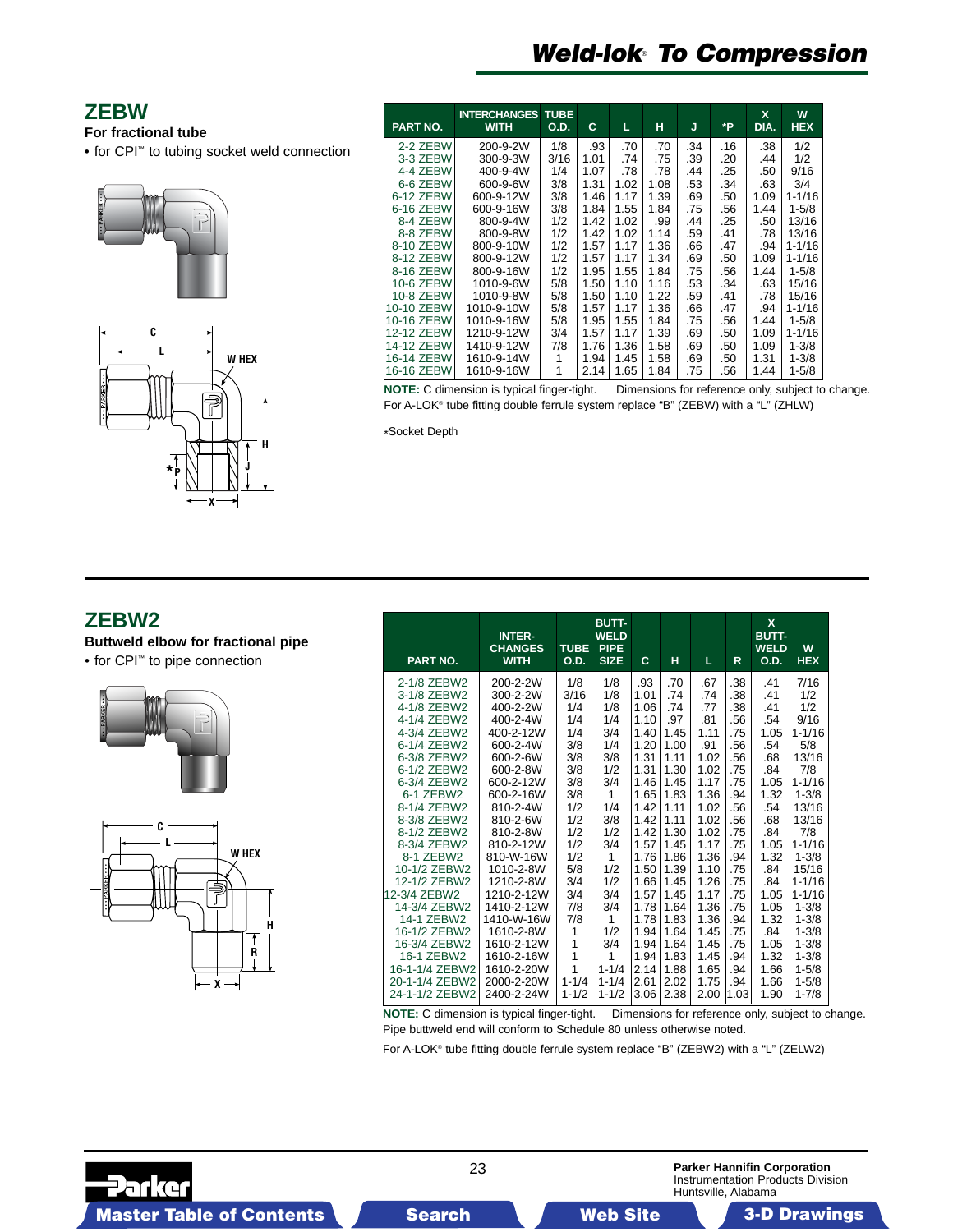### *Notes*

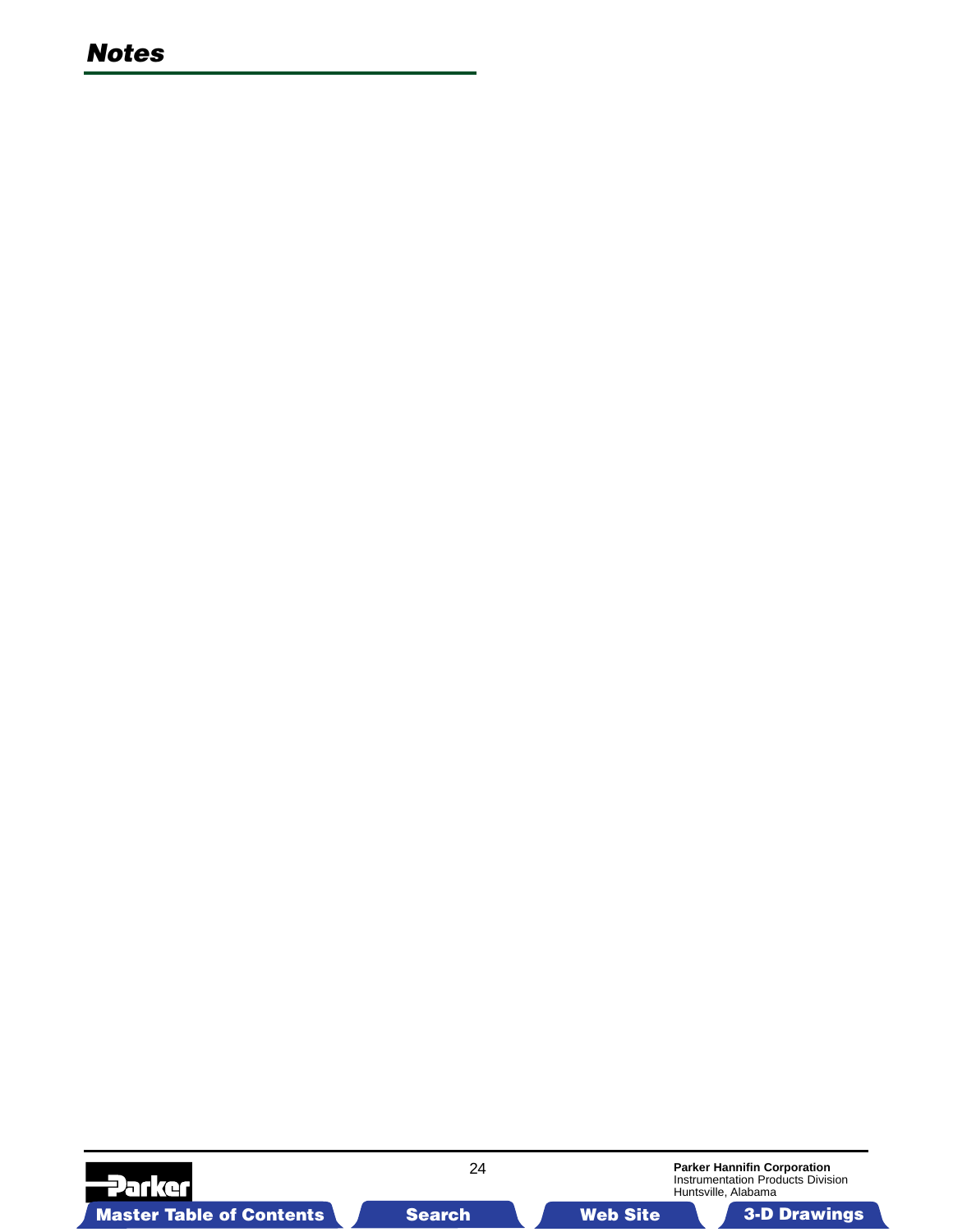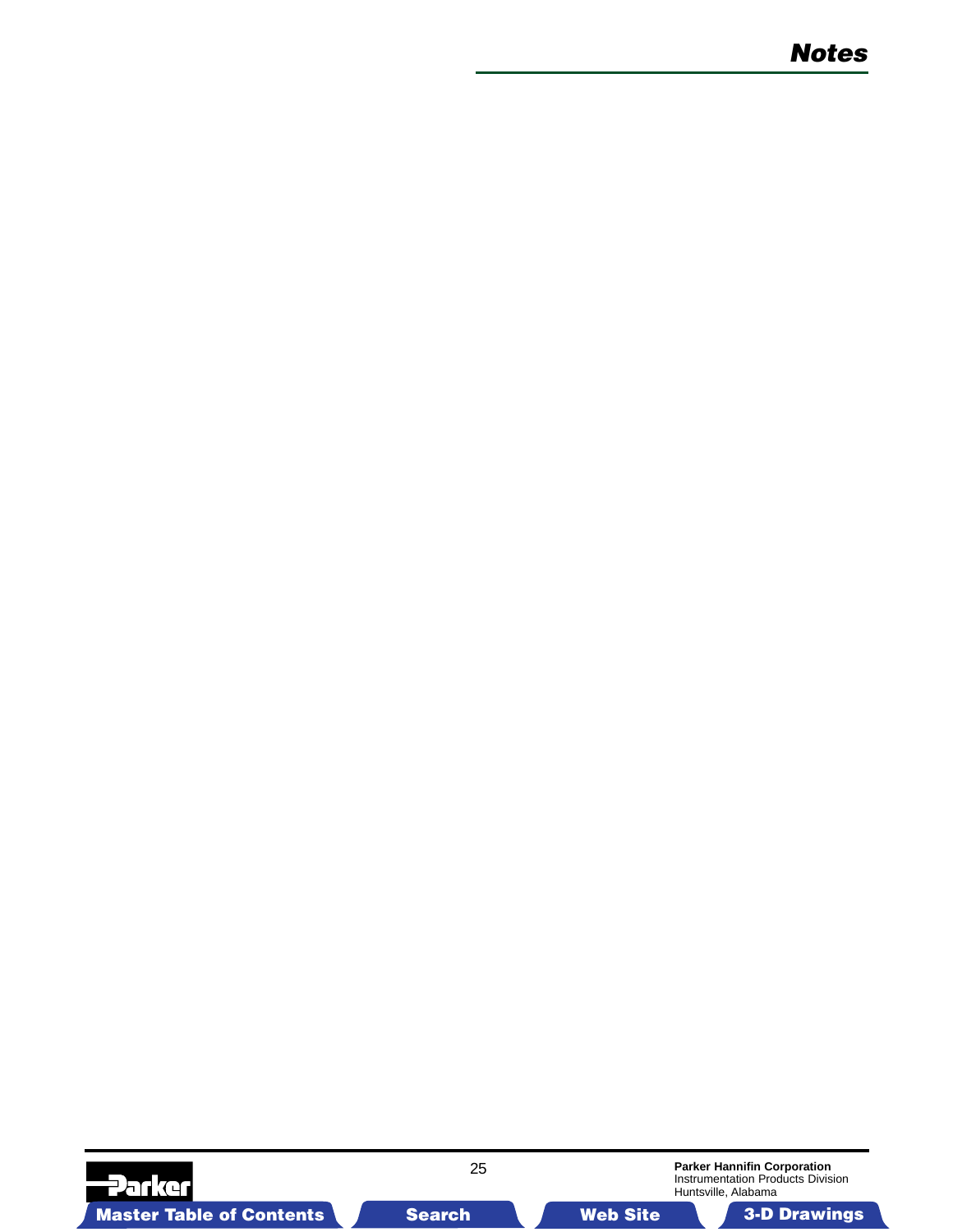# *Offer of Sale*

The items described in this document and other documents or descriptions provided by Parker Hannifin Corporation, its subsidiaries and its authorized distributors are hereby offered for sale at prices to be established by Parker Hannifin Corporation, its subsidiaries and its authorized distributors. This offer and its acceptance by any customer ("Buyer") shall be governed by all of the following Terms and Conditions. Buyer's order for any such items, when communicated to Parker Hannifin Corporation, its subsidiary or an authorized distributor ("Seller") verbally or in writing, shall constitute acceptance of this offer.

**1. Terms and Conditions of Sale:** All descriptions, quotations, proposals, offers, acknowledgments, acceptances and sales of Seller's products are subject to and shall be governed exclusively by the terms and conditions stated herein. Buyer's acceptance of any offer to sell is limited to these terms and conditions. Any terms or conditions in addition to, or inconsistent with those stated herein, proposed by Buyer in any acceptance of an offer by Seller, are hereby objected to. No such additional, different or inconsistent terms and conditions shall become part of the contract between Buyer and Seller unless expressly accepted in writing by Seller. Seller's acceptance of any offer to purchase by Buyer is expressly conditional upon Buyer's assent to all the terms and conditions stated herein, including any terms in addition to, or inconsistent with those contained in Buyer's offer, Acceptance of Seller's products shall in all events constitute such assent.

**2. Payment:** Payment shall be made by Buyer net 30 days from the date of delivery of the items purchased hereunder. Amounts not timely paid shall bear interest at the maximum rate permitted by law for each month or portion thereof that the Buyer is late in making payment. Any claims by Buyer for omissions or shortages in a shipment shall be waived unless Seller receives notice thereof within 30 days after Buyer's receipt of the shipment.

**3. Delivery:** Unless otherwise provided on the face hereof, delivery shall be made F.O.B. Seller's plant. Regardless of the method of delivery, however, risk of loss shall pass to Buyer upon Seller's delivery to a carrier. Any delivery dates shown are approximate only and Seller shall have no liability for any delays in delivery.

**4. Warranty:** Seller warrants that items sold hereunder shall be free from defects in material or workmanship. **THIS WARRANTY COMPRIS-ES THE SOLE AND ENTIRE WARRANTY PERTAINING TO ITEMS PROVIDED HEREUNDER. SELLER MAKES NO OTHER WARRANTY, GUARANTEE, OR REPRESENTATION OF ANY KIND WHATSOEVER. ALL OTHER WARRANTIES, INCLUDING BUT NOT LIMITED TO, MER-CHANTABILITY AND FITNESS FOR PURPOSE, WHETHER EXPRESS, IMPLIED, OR ARISING BY OPERATION OF LAW, TRADE USAGE, OR COURSE OF DEALING ARE HEREBY DISCLAIMED.**

**NOTWITHSTANDING THE FOREGOING, THERE ARE NO WARRAN-TIES WHATSOEVER ON ITEMS BUILT OR ACQUIRED WHOLLY OR PARTIALLY, TO BUYER'S DESIGNS OR SPECIFICATIONS.**

**5. Limitation Of Remedy: SELLER'S LIABILITY ARISING FROM OR IN ANY WAY CONNECTED WITH THE ITEMS SOLD OR THIS CONTRACT SHALL BE LIMITED EXCLUSIVELY TO REPAIR OR REPLACEMENT OF THE ITEMS SOLD, AT SELLER'S SOLE OPTION. IN NO EVENT SHALL SELLER BE LIABLE FOR ANY INCIDENTAL, CONSEQUEN-TIAL OR SPECIAL DAMAGES OF ANY KIND OR NATURE WHATSO-EVER, INCLUDING BUT NOT LIMITED TO LOST PROFITS ARISING FROM OR IN ANY WAY CONNECTED WITH THIS AGREEMENT OR ITEMS SOLD HEREUNDER, WHETHER ALLEGED TO ARISE FROM BREACH OF CONTRACT, EXPRESS OR IMPLIED WARRANTY, OR IN TORT, INCLUDING WITHOUT LIMITATION, NEGLIGENCE, FAILURE TO WARN OR STRICT LIABILITY.**

**6. Changes, Reschedules and Cancellations:** Buyer may request to modify the designs or specifications for the items sold hereunder as well as the quantities and delivery dates thereof, or may request to cancel all or part of this order, however, no such requested modification or cancellation shall become part of the contract between Buyer and Seller unless accepted by Seller in a written amendment to this Agreement. Acceptance of any such requested modification or cancellation shall be at Seller's discretion, and shall be upon such terms and conditions as Seller may require.

**7. Special Tooling:** A tooling charge may be imposed for any special tooling, including without limitation, dies, fixtures, molds and patterns, acquired to manufacture items sold pursuant to this contract. Such special tooling shall be and remain Seller's property notwithstanding payment of any charges by Buyer. In no event will Buyer acquire any interest in apparatus belonging to Seller which is utilized in the manufacture of the items sold hereunder, even if such apparatus has been specially converted or adapted for such manufacture and not withstanding any charges paid by Buyer. Unless otherwise agreed, Seller shall have the right to alter, discard or otherwise dispose of any special tooling or other property in its sole discretion at any time.

**8. Buyer's Property:** Any designs, tools, patterns, materials, drawings, confidential information or equipment furnished by Buyer or any other items which become Buyer's property, may be considered obsolete and may be destroyed by Seller after two (2) consecutive years have elapsed without Buyer placing an order for the items which are manufactured using such property, Seller shall not be responsible for any loss or damage to such property while it is in Seller's possession or control.

**9. Taxes:** Unless otherwise indicated on the face hereof, all prices and charges are exclusive of excise, sales, use, property, occupational or like taxes which may be imposed by any taxing authority upon the manufacture, sale or delivery of the items sold hereunder. If any such taxes must be paid by Seller or if Seller is liable for the collection of such tax, the amount thereof shall be in addition to the amounts for the items sold. Buyer agrees to pay all such taxes or to reimburse Seller therefore upon receipt of its invoice. If Buyer claims exemption from any sales, use or other tax imposed by any taxing authority, Buyer shall save Seller harmless from and against any such tax, together with any interest or penalties thereon which may be assessed if the items are held to be taxable.

**10. Indemnity For Infringement of Intellectual Property Rights:** Seller shall have no liability for infringement of any patents, trademarks, copyrights, trade dress, trade secrets or similar rights except as provided in this Part 10. Seller will defend and indemnify Buyer against allegations of infringement of U.S. Patents, U.S. Trademarks, copyrights, trade dress and trade secrets (hereinafter 'Intellectual Property Rights'). Seller will defend at its expense and will pay the cost of any settlement or damages awarded in an action brought against Buyer based on an allegation that an item sold pursuant to this contract infringes the Intellectual Property Rights of a third party. Seller's obligation to defend and indemnify Buyer is contingent on Buyer notifying Seller within ten (10) days after Buyer becomes aware of such allegations of infringement, and Seller having sole control over the defense of any allegations or actions including all negotiations for settlement or compromise. If an item sold hereunder is subject to a claim that it infringes the Intellectual Property Rights of a third party, Seller may, at its sole expense and option, procure for Buyer the right to continue using said item, replace or modify said item so as to make it noninfringing, or offer to accept return of said item and return the purchase price less a reasonable allowance for depreciation. Notwithstanding the foregoing, Seller shall have no liability for claims of infringement based on information provided by Buyer, or directed to items delivered hereunder for which the designs are specified in whole or part by Buyer, or infringements resulting from the modification, combination or use in a system of any item sold hereunder. The foregoing provisions of this Part 10 shall constitute Seller's sole and exclusive liability and Buyer's sole and exclusive remedy for infringement of Intellectual Property Rights.

If a claim is based on information provided by Buyer or if the design for an item delivered hereunder is specified in whole or in part by Buyer, Buyer shall defend and indemnify Seller for all costs, expenses or judgments resulting from any claim that such item infringes any patent, trademark, copyright, trade dress, trade secret or any similar right.

**11. Force Majeure:** Seller does not assume the risk of and shall not be liable for delay or failure to perform any of Seller's obligations by reason of circumstances beyond the reasonable control of Seller (hereinafter 'Events of Force Majeure'). Events of Force Majeure shall include without limitation, accidents, acts of God, strikes or labor disputes, acts, laws, rules or regulations of any government or government agency, fires, floods, delays or failures in delivery of carriers or suppliers, shortages of materials and any other cause beyond Seller's control.

**12. Entire Agreement/Governing Law:** The terms and conditions set forth herein, together with any amendments, modifications and any different terms or conditions expressly accepted by Seller in writing, shall constitute the entire Agreement concerning the items sold, and there are no oral or other representations or agreements which pertain thereto. This Agreement shall be governed in all respects by the law of the State of Ohio. No actions arising out of the sale of the items sold hereunder or this Agreement may be brought by either party more than two (2) years after the cause of action accrues.

11/98-P

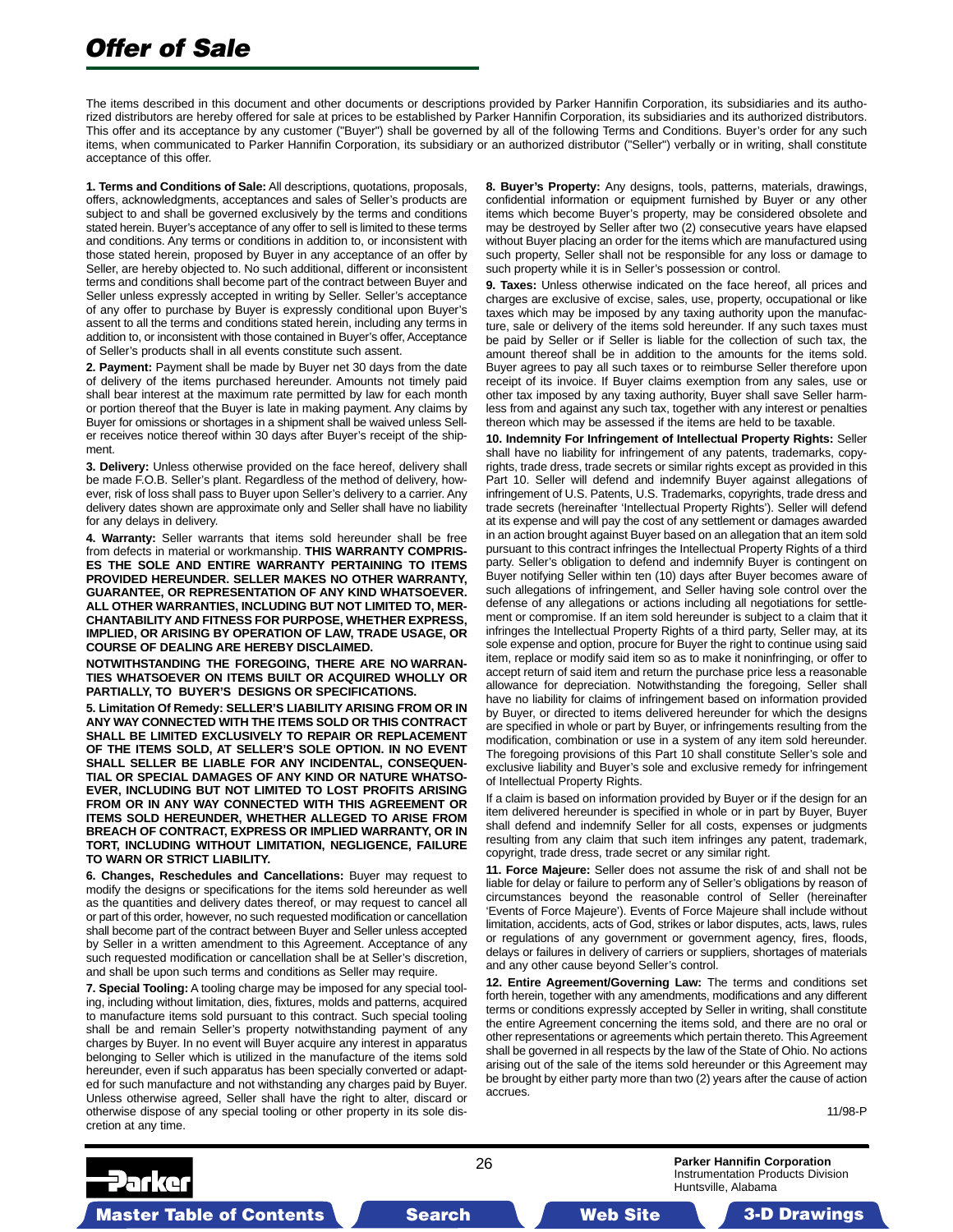

**Parker Hannifin Corporation** 6035 Parkland Blvd. Cleveland, Ohio 44124-4141 Telephone: (216) 896-3000 Fax: (216) 896-4000 www.parker.com

### **About Parker Hannifin Corporation**

Parker Hannifin is a leading global motion-control company dedicated to delivering premier customer service. A Fortune 500 corporation listed on the New York Stock Exchange (PH), our components and systems comprise over 1,400 product lines that control motion in some 1,000 industrial and aerospace markets. Parker is the only manufacturer to offer its customers a choice of hydraulic, pneumatic, and electromechanical motion-control solutions. Our company has the largest distribution network in its field, with over 7,500 distributors serving nearly 400,000 customers worldwide.

### **Parker's Charter**

To be a leading worldwide manufacturer of components and systems for the builders and users of durable goods. More specifically, we will design, market and manufacture products controlling motion, flow and pressure. We will achieve profitable growth through premier customer service.

#### **Product Information**

North American customers seeking product information, the location of a nearby distributor, or repair services will receive prompt attention by calling the Parker Product Information Center at our toll-free number: **1-800-C-PARKER (1-800-272-7537). In Europe, call 00800-C-PARKER-H (00800-2727-5374).**

**The Aerospace Group** is a leader in the development, design, manufacture and servicing of control systems and components for aerospace and related hightechnology markets, while achieving growth through premier customer service.





**The Climate & Industrial Controls Group** designs, manufactures and markets system-control and fluidhandling components and systems to refrigeration, air-conditioning and industrial customers worldwide.

**The Fluid Connectors Group** designs, manufactures and markets rigid and flexible connectors, and associated products used in

pneumatic and fluid systems.



users of industrial and mobile machinery and equipment.

**The Automation Group** is a leading supplier of pneumatic and electromechanical components and systems to automation customers worldwide.





**The Seal Group** designs, manufactures and distributes industrial and commercial sealing devices and related products by providing superior quality and total customer satisfaction.







**The Instrumentation Group** is a global leader in the design, manufacture and distribution of high-quality critical flow components for worldwide process instrumentation, ultra-highpurity, medical and analytical applications.